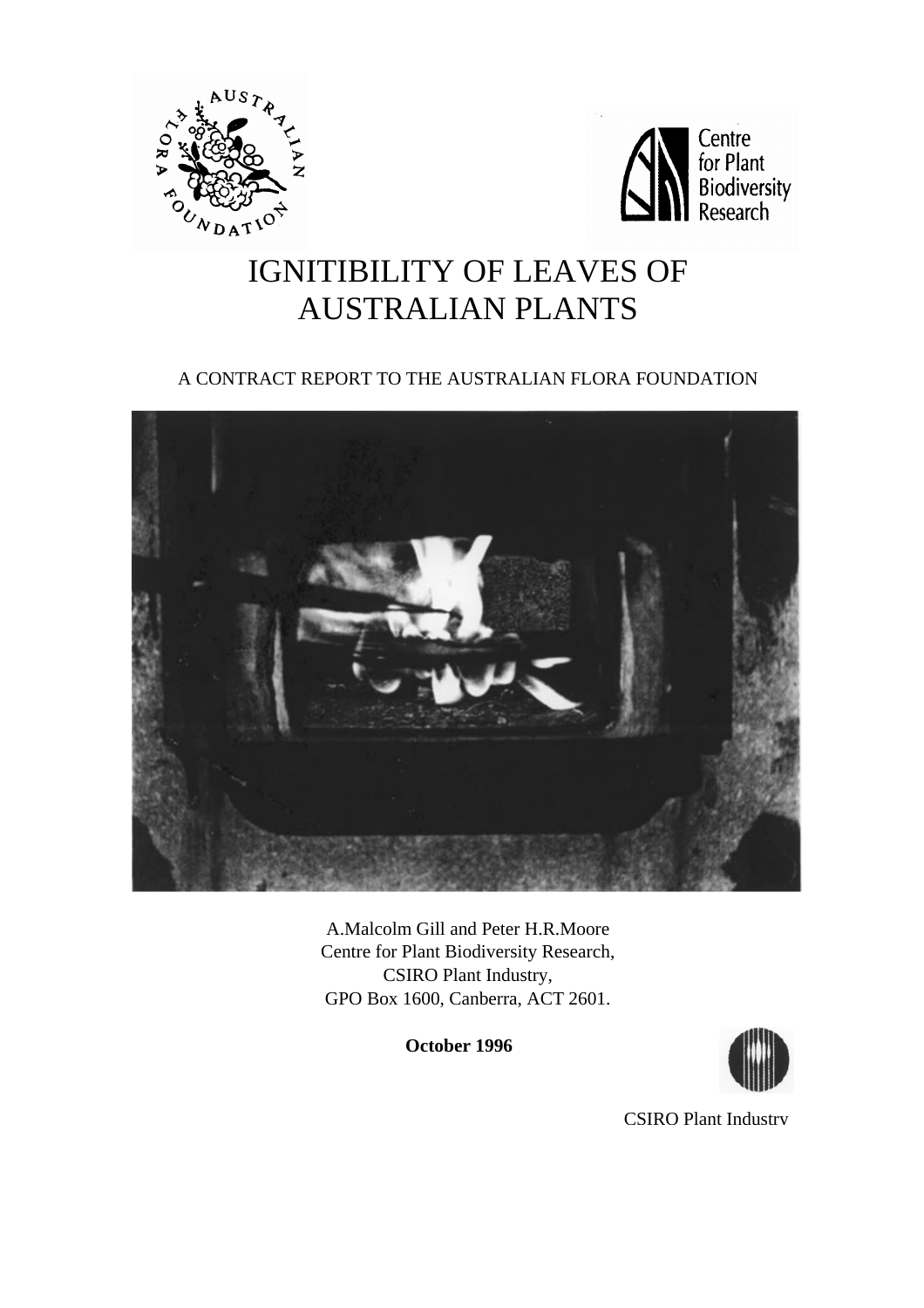# **IGNITIBILITY OF LEAVES OF AUSTRALIAN PLANTS**

# A CONTRACT REPORT TO THE AUSTRALIAN FLORA FOUNDATION

A.Malcolm Gill and Peter H.R.Moore Centre for Plant Biodiversity Research, CSIRO Plant Industry, GPO Box 1600, Canberra, ACT 2601.

**October 1996** 

**Cover Plate:** A leaf of *Eucalyptus grossa* soon after ignition in the muffle furnace. The arms of the spark gum protrude into the furnace. The wire crib on which the specimen lies is clearly visible in the light of the flames.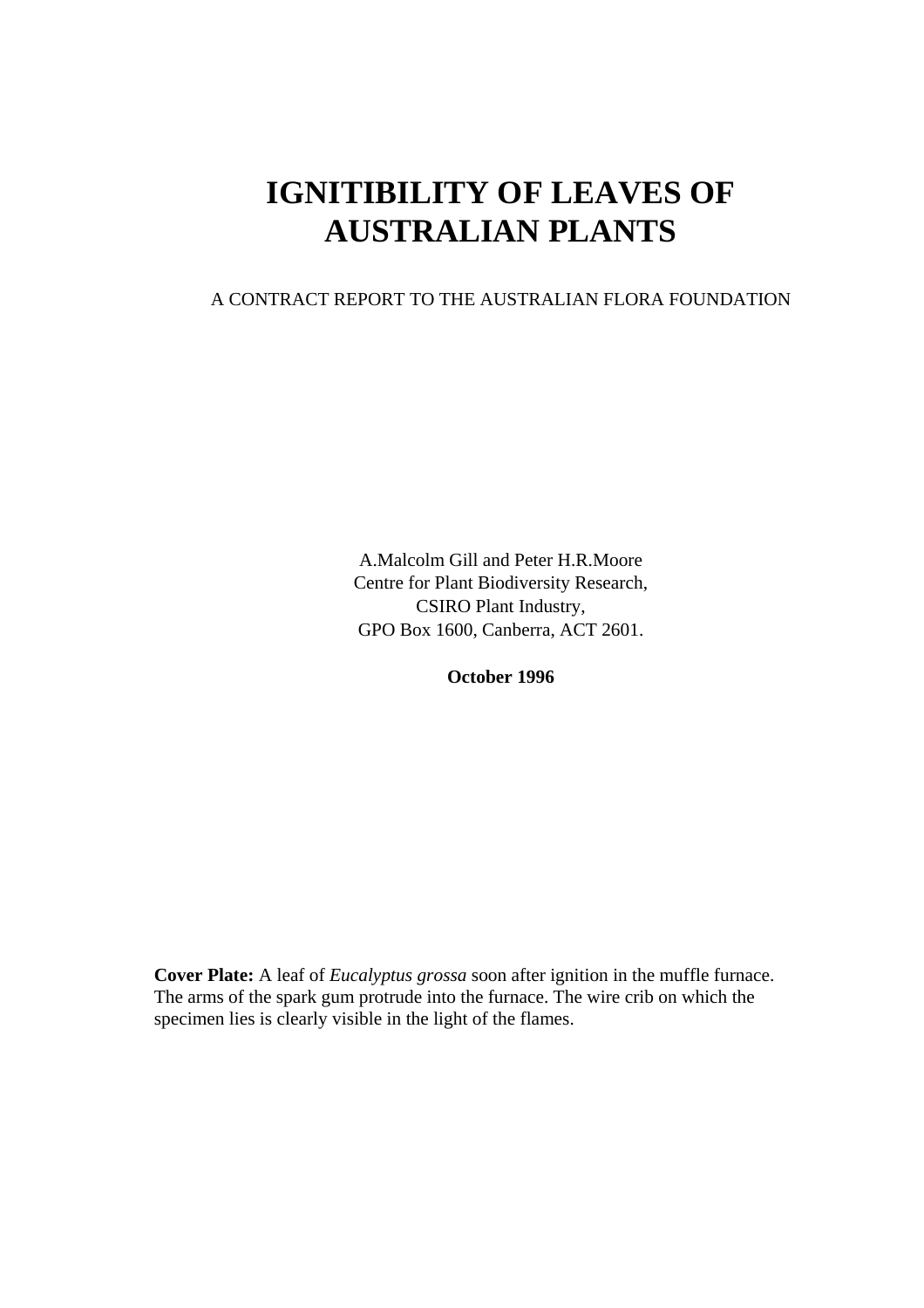# **TABLE OF CONTENTS**

## 1. Executive Summary Literature cited

#### 2. Preamble

General **Objectives** Procedures Modifications Literature cited

#### 3. Flammability of Plants

What is "flammability" Flammability of vegetation Flammabilities of species and of individual plants Flammability of leaves Literature cited

## 4. Ignitibility of Leaves

Introduction Methods Results Discussion Conclusion Acknowledgements Literature Cited

# 5. General Discussion and Recommendations

Recommendations for planting in fire-prone environments Towards a flammability score Literature cited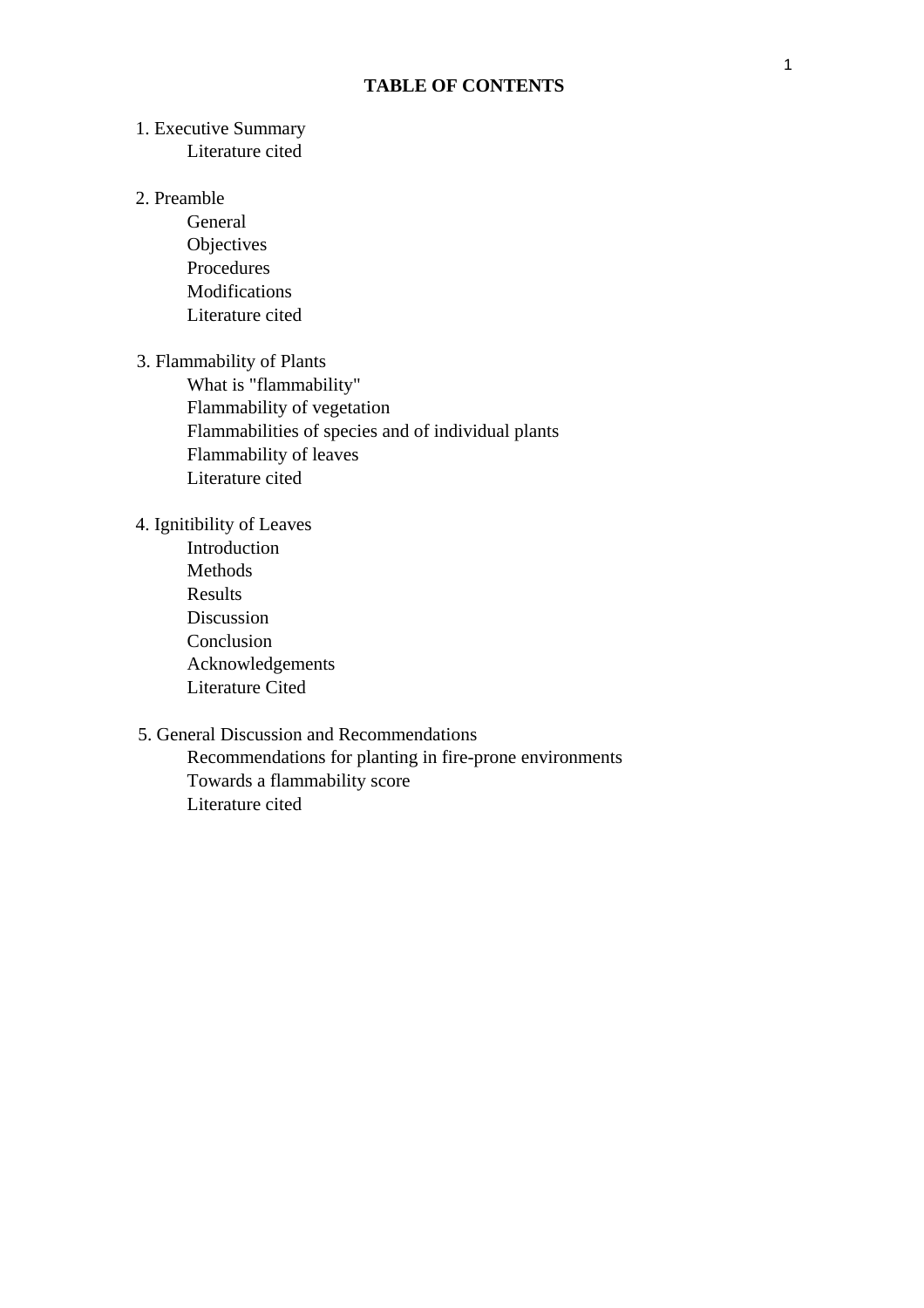#### **1. EXECUTIVE SUMMARY**

1. Flammability is a property of plants readily appreciated in a general sense but difficult to define scientifically. In this report 'flammability' is considered to consist of three components, *viz*. 'ignitibility' or 'ignition delay time', 'sustainability' and 'combustability' (Anderson 1970). 'Ignitibility' is the focus of the research reported here on the grounds that if plants fail to ignite or ignite poorly then they pose less of a threat to assets they surround (e.g. houses) in a fire-prone environment.

2. Ignitibility - ignition delay time - is the time to first flaming from the time of first exposure to an ignition source . It is a property dependent on the type of ignition source (e.g. flame or radiant heater) and level of exposure. We used the time of exposure in a muffle furnace set at 400ºC as the main measure. Ignition was piloted using a custom-made spark gun.

3. Mature leaves, phyllodes and cladodes were chosen as the specimens of interest because they are often the first organs of a plant to ignite in a fire and their properties are likely to be those of the species rather than the environment. Properties measured as potential explanatory variables of ignitibility were specimen dimensions (including surface area to volume ratio), moisture content and mineral composition. Both fresh and oven-dry specimens were used.

4. There has been little study of the ignitibility of leaves, phyllodes and cladodes ('leaves') of Australian plant species. This study concerned the ignitibilities of mature leaves of 50 species from 19 families. The specimens were collected from plants in the grounds of the Australian National Botanical Gardens, mainly, but also from the grounds of the CSIRO Black Mt campus (5 species) and the Australian National University (1 species).

(5) Ignitibility of the materials tested varied widely. Some leaves ignited quickly and burned fiercely while others were difficult to ignite. The results could be largely explained in a statistically-significant way using only two variables - moisture content and surface area to volume ratio. Any affect of mineral content on ignitibility was masked by correlations with some of the physical dimensions of the specimens.

(6) The method used in this study could be used as a screening technique for determining the ignitibility of the leaves of many species but techniques for the measurement of the ignitibility of shoots with tiny leaves need to be evaluated.

(7) The flammability of plants is a function of their intrinsic properties, the environment and horticultural or other management practices. It is difficult to adequately describe the flammability of a species because of these factors and the effects of life stage (from seedling stage to senility). Even the description of the flammability of a single plant will have major problems for these reasons. Direct measurement is fraught with difficulty. Despite these problems there are attributes of major importance to the determination of flammability (in broad terms) that may be considered in a semi-quantitative way. These have been used in a new key as another step towards the development of a flammability rating of plants (rather than species).

#### *Literature Cited*

Anderson, H.E. (1970). Forest fuel ignitibility. *Fire Technol.* 6, 312-319.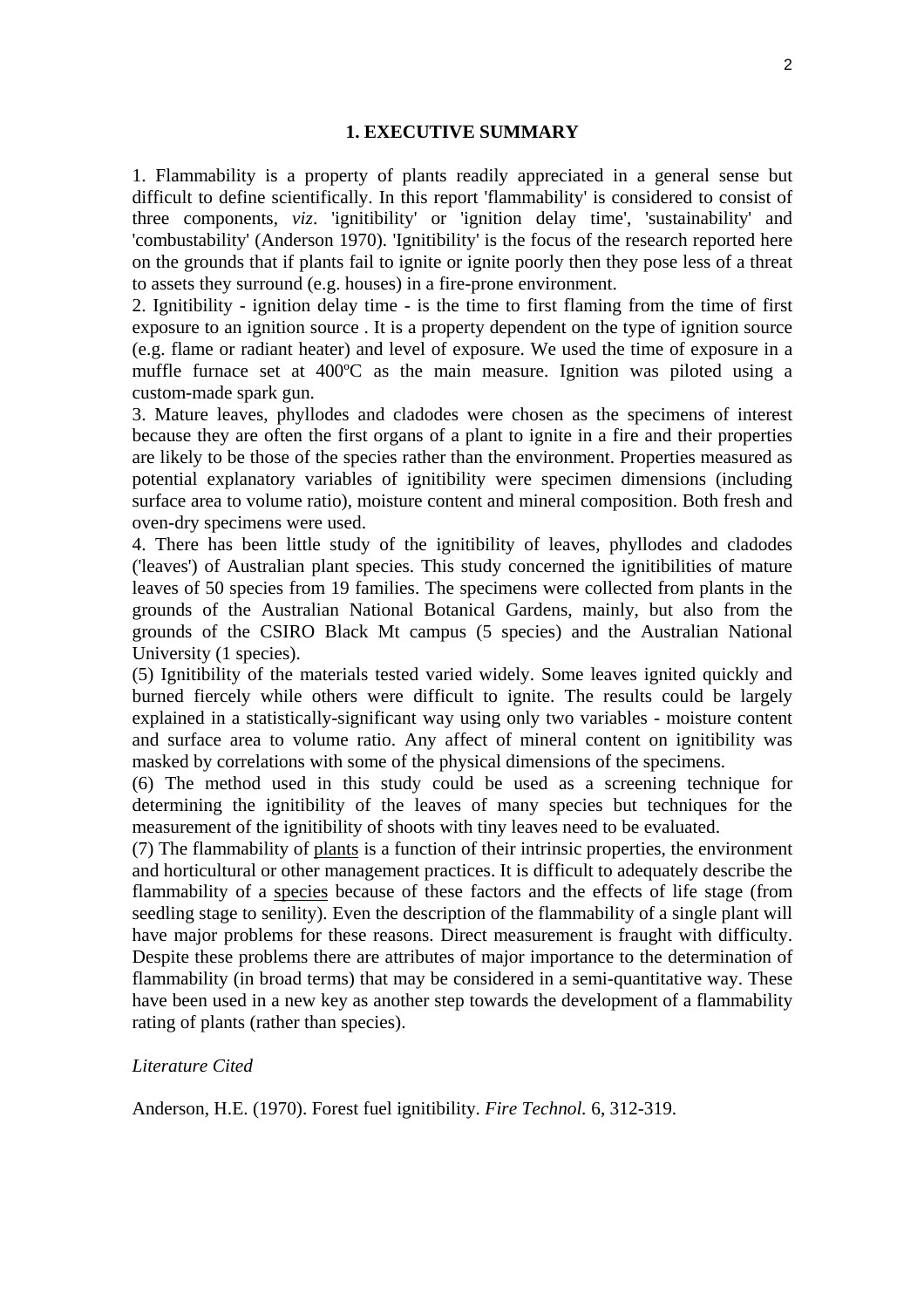# **2. PREAMBLE**

## *General*

This Report is the result of a contract let by the Australian Flora Foundation following the economically disastrous fires in the Sydney, New South Wales, region in 1994. These fires destroyed more than 200 houses scattered across a wide geographic area of Sydney but concentrated in the suburbs of Como and Jannali (Ramsay *et al.* 1996, Gill and Moore in press). Such events raise questions as to the flammability of the vegetation around houses -garden, native bush or recreational parks - and whether or not this can be reduced in order to inhibit the passage of fires into suburban areas.

Defining "flammability" is difficult. Indeed there is even a scientific paper headed "Flammability -whatever that is" (Broido 1973). In the next chapter we provide an overview of the subject in order to place the main topic of this report - the ignitibility of fresh and dried leaves - into perspective. Here, we list the objectives and procedures suggested for the study as given in the Proposal to the Sponsor of the research, the Australian Flora Foundation.

# *Objectives*

To measure the ignitibilities of leaves of up to 50 species of Australian plants in relation to their moisture contents and surface-area-to-volume ratios. Fresh leaves would be compared with dried leaves. Specifically, the hypothesis to be tested was that moisture content and surface-area-to-volume ratio control ignition delay time of leaves whether fresh or dry.

To relate mathematically the moisture contents and surface-area-to-volume ratios of leaves to their ignition delay times.

# *Procedures*

- Experiments would consist of exposing selected leaves to high temperatures in a controlled muffle-furnace environment \*
- Methods would include: carefully collecting leaves of a number of selected species growing in a known environment; preparing leaves for exposure in the muffle furnace at their usual moisture content; randomizing 10 replicates of each species; measuring leaf properties; exposing single leaves on a cradle in the muffle furnace at 400 OC in a standard fashion with a pilot present to aid ignition; and, recording time to ignition. Leaves would be collected from plants growing in the Australian National Botanical Garden, Canberra, close to the laboratory. Oven dry leaves of the same species would be similarly exposed in the furnace. If necessary - as a result of these experiments - intermediate leaf moisture contents were desirable, these would be attained by partial airdrying and by stabilizing moisture contents in glass containers.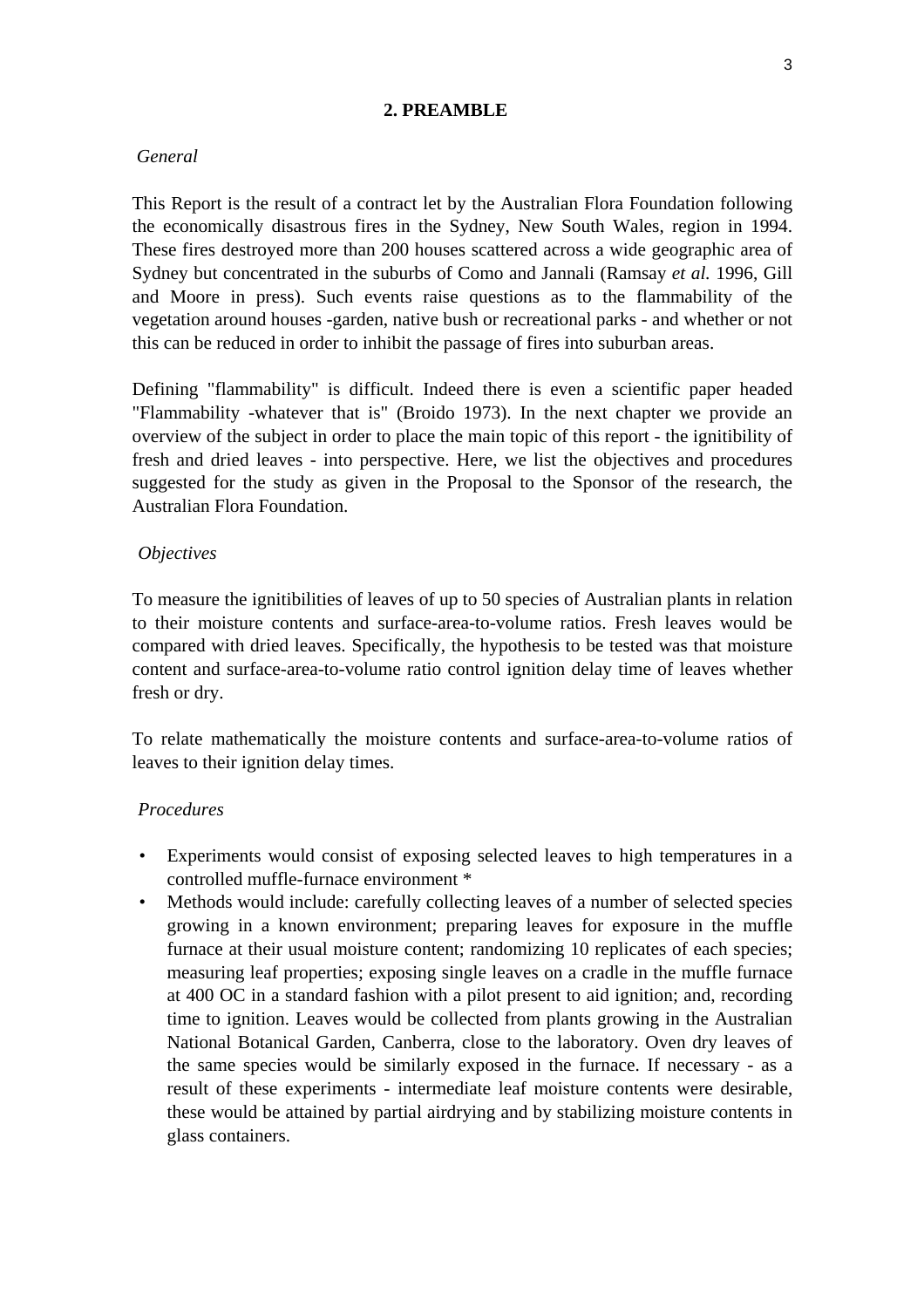Techniques for measurement of leaves would include leaf planimetry using an electronic leaf-area meter. Thickness would be measured using calipers; moisture content would be measured by oven drying; individual leaves would be measured using an electronic balance; times to ignition would be recorded with a stop watch; ash contents would be obtained by ashing material in the muffle furnace after ovendrying and weighing.

- Data for leaves of each of up to 50 species of vascular plant of known taxonomy would consist of. collective *in* situ leaf moisture contents; individual leaf areas; individual leaf weights; individual standardized thicknesses; and times to ignition of individual leaves. Surface-area-to-volume ratio would be calculated according to individual leaf geometries. One average one ash content per species would be obtained.
- Data would be analysed using standard regression techniques. Interpretation would consider the idea that moisture diffusivity, strongly influenced by surface area-tovolume ratio (and leaf thickness for laminar leaves) and moisture content, is the significant variable in controlling ignitibility. If so, live leaf moisture is an important variable to consider in the selection of species as 'fire retardant' but the litter they produce may have no intrinsic value (from a moisture point of view) in slowing fire spread. The value of ash content would be assessed by regression also.

# *Modifications*

We were able to obtain analyses of the mineral contents of all our materials rather than use the cruder variable "ash content". We did not need to elaborate on the variation in moisture content of specimens using partially-dried materials because the natural variation was sufficient. We measured the ignitibility of 5 species at 500ºC as well as at 400ºC. We have placed our results within the wider context of the determination of the flammability of whole plants, if not species.

#### *Literature Cited*

Broido,A. (1973). Flammable - whatever that means. *Chem. Technol.* **3***,* 14-17.

- Gill, A.M. and Moore, P.H.R. (in press). Big *versus* small fires: the bushfires of Greater Sydney, January 1994. *Ecological Studies* Volume (edited by J.Moreno)
- Ramsay, G.C., McArthur, N.A. and Dowling, V.P. (1996). Building in a fire-prone environment: research on building survival in two major bushfires. *Proc. Linn.*  Soc. *NSW* **116**, 133-140.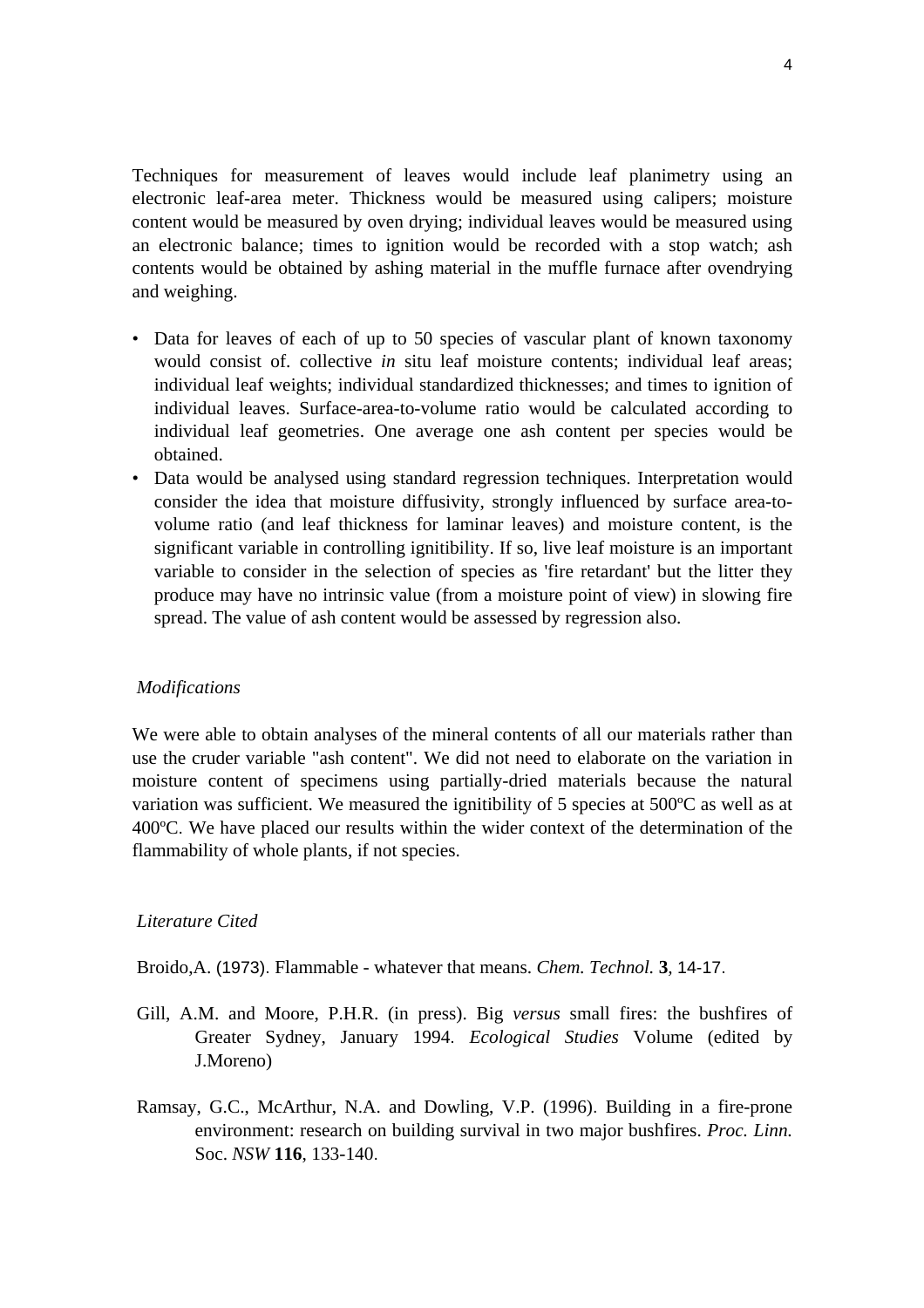#### **3. FLAMMABILITY OF PLANTS**

#### *What is 'flammability"*

In a general sense, "flammability" is the ease of burning. In a technical sense, definitions have been elusive (Broido 1973) although Anderson (1970) in his laboratory studies divided "flammability" into three components to assist understanding: "ignitibility" - his focus - was the ignition delay time (the time from the application of an ignition source to an observed ignition); "sustainability" was the measure of "how well a fire will continue to burn" or "how stable the burning rate remains"; and, "combustability" was a "reflection of the rapidity with which a fire burns".

When these terms are examined in the light of a weight-loss curve for fuel during the combustion process some of the complications become apparent (Fig. 1). The ignition delay time in formal terms is given by  $t_0-t_1$  where  $t_0$  is the time at which the fuel is first exposed to the ignition source and  $t_1$  is the time at which ignition (we'll assume flames are the evidence of ignition here) is first observed. During this time there may be substantial weight loss,  $w_0 - w_i$ , where  $w_0$  is the initial weight of the fuel element and  $w_i$ is the weight of the fuel element at the time of ignition. After a period of flaming combustion, the flame dies at  $t_f$ . Thus the period of flaming combustion is  $t_f - t_i$ . The weight loss during this period is given by  $w_f - w_i$  where  $w_f$  is the weight of the material at the time of cessation of flaming combustion. Similarly we can define a time period and weight loss during a period of smouldering combustion following flaming as  $t_s - t_f$ and  $w_s$  -  $w_f$  respectively where  $t_s$  is the time of cessation of smouldering and  $w_s$  is the weight of the material at  $t_s$ .  $w_s$  is the weight of the residue at the end of all combustion; it may be ash only or may retain some combustible material due to inefficient combustion. "Combustability", C, may be defined then as:

$$
C=(w_f-w_i)/(t_f-t_i)
$$

"Sustainability", S, is more difficult to define in Anderson's terms but may be described as the period of flaming combustion:

$$
S = t_f \mathbin{\text{-}} t_i
$$

It is perhaps obvious that there are many more terms that can be used to describe the combustion process or "flammability" (e.g. relating to weight loss during the ignition delay time, or the weight loss during the smouldering combustion phase for example).

An inference from the discussion of the components of flammability may be that if weight loss curves were measured then comparisons between curves may allow comparisons between fuels without resorting to the definition of its various components. In practice, comparisons of curves may be more difficult than comparisons between components drawn from curves (Armstrong and Vines 1973, Gill *et al.* 1978).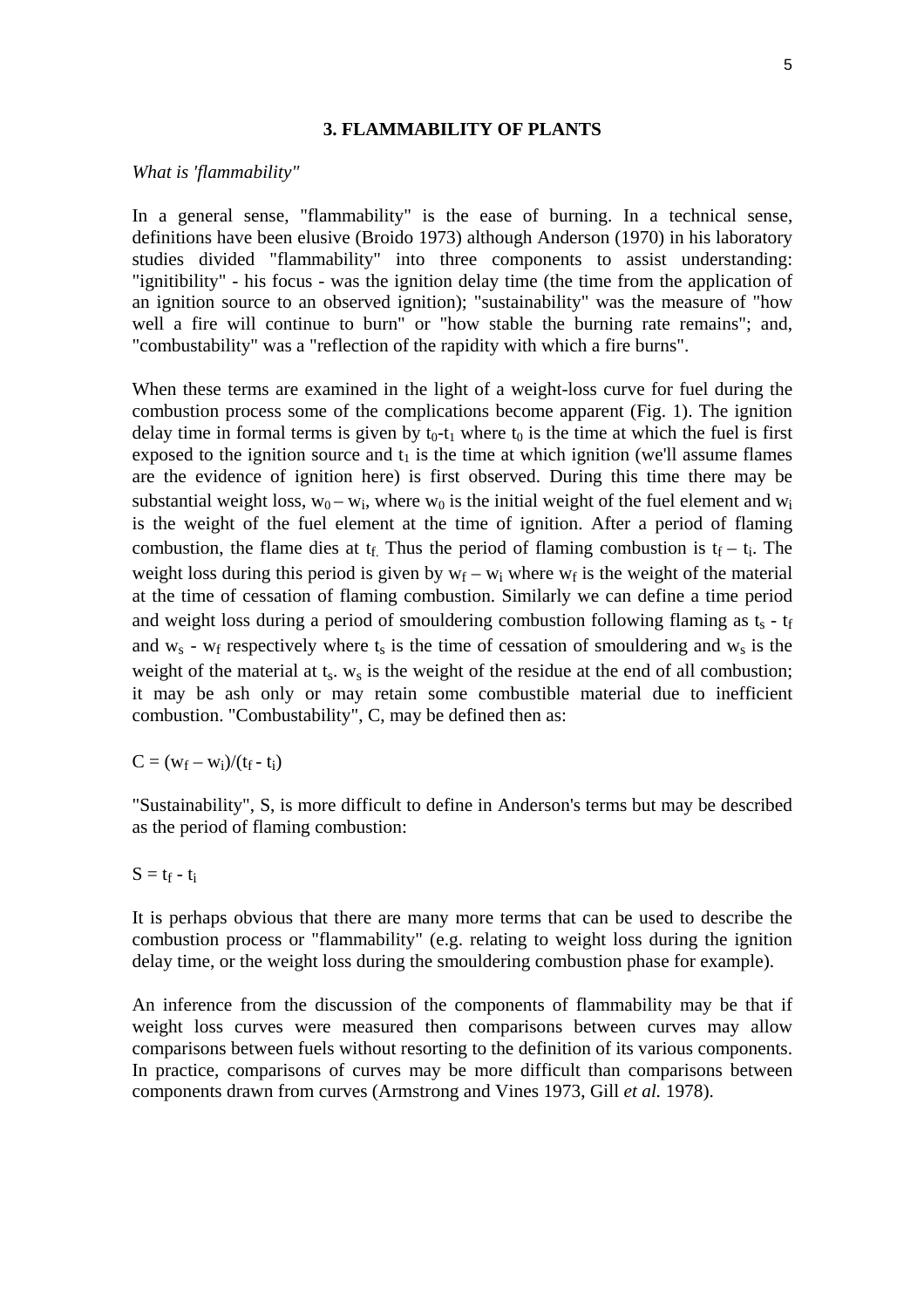

**Figure 1.** Hypothetical weight loss of a specimen in a furnace. Times are shown by "t", weights by "w". Subscripts refer to: initial exposure, "o"; ignition, "i"; last appearance of flame, "f"; and end of smouldering, "s".

There are a number of reasons why people want to know the "flammability" of certain materials. The landscape fire manager may want to know how fast a fire is moving and with what intensity (or rate of heat release, Byram 1959) it is burning in order to plan suppression operations (e.g. Luke and McArthur 1978); the planner might want to know the flammabilities of different species of plants (e.g. Ministry for Planning and Environment 1983) growing alone or in combinations with others at various times after planting; and an ecologist may want to know if there is a selective advantage attained by a species that is more flammable than a neighbour (e.g. Bond and Midgley 1995). How the user defines and measures flammability will vary according to purpose and circumstance.

There are other measures of flammability that may be used, e.g. the dimensions of flames and the propensity to produce burning brands. Gill *et al.* (1978) used the former but the latter has not been used despite its importance to the ignition of houses from burning vegetation (Ramsay *et aL* 1996).

#### *Flammability of vegetation*

Noted above was the fire manager who was concerned with the rate of spread of fire and its intensities. The intensity, I, of a fire along a portion of its perimeter has been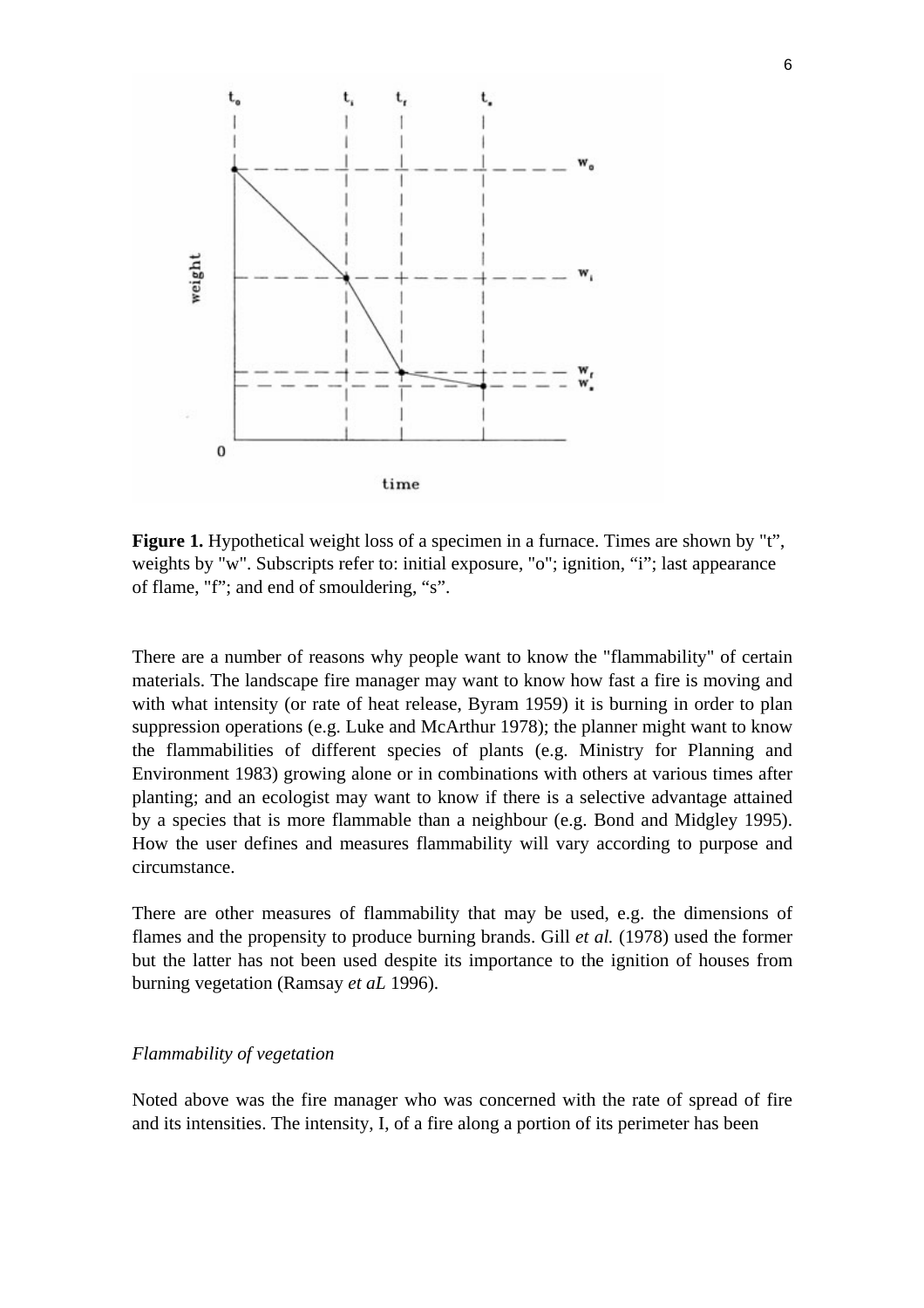#### $I = H.w.r$

where H is the heat yield (a modified heat of combustion), w is the weight of fuel per unit area and r is the rate of spread of the fire perimeter. Rate of spread can be measured directly (Gill and Knight 1991) or predicted as the result of empiricallydetermined or theoretically-based (e.g. Rothermel 1972) models. Examples of models are the equations of Noble *et al.* (1980) for the empirically derived McArthur fire meters, while the equations of Rothermel (1972) represent a theoretically based model. Whether empirical or theoretical, models assume that the vegetation is uniform over substantial areas (e.g. more than a hectare). Empirical models are derived from measurements of a series of fires directed across such areas under different weather conditions, while theoretical models are validated by, or calibrated from, such fires. There are limitations to experimental methods because the range of controllable fires is very limited (Luke and McArthur 1978) in comparison to the potential maximum intensity (Gill and Moore 1990). Experimental data are supplemented in model development by data from unplanned fires.

The first fire-spread model based on theory used the ignition delay time or 'ignitibility' as the first step in its development (Fons (1946). Fons expressed fire rate of spread as the ratio of the distance between fuel particles to the ignition delay time. Thus, he considered rate of spread to be related to 'ignitibility' rather than being "closely associated with" "sustainability" as suggested by Anderson (1970). "Sustainability" may be better related to the period of flaming combustion, or residence time (see Gill and Knight 1991) at any one point in landscape fires. "Combustibility" may be linked to intensity (Anderson 1970) but the values of "w" in calculations of fire intensity are equivalent to  $w_f - w_o$  rather than  $w_f - w_i$  as used above. The most direct heat release measurement linking laboratory and field is  $(w_s - w_0)/(t_f - t_i)$  where the weight term is equal to w in the intensity equation and the time term is equal to the flame-residence time in the field. Considerable care would need to be given to the interpretation of any comparison made between the laboratory methods and field methods because the great differences in the circumstances of ignition and combustion.

## *Flammabilities of species' and individual plants*

Planners (e.g. Ministry for Planning and Environment 1983), fire managers (e.g. Phillips *et al.* 1972) and ecologists (e.g. Bond and Midgley 1995) sometimes want to know what the flammability of a species is. However, species are manifest as seedlings, saplings, mature and senescent plants. The flammability of a species is therefore represented by the spectrum of flammabilities of individual plants at various life stages among other things (see also Troumbis and Trabaud 1989).

Determining the flammability of a plant is not only a conceptual problem but it is also a practical one. While traditional field methods of flammability determination (e.g. rates of spread and intensities) allow for the measurement of the flammability of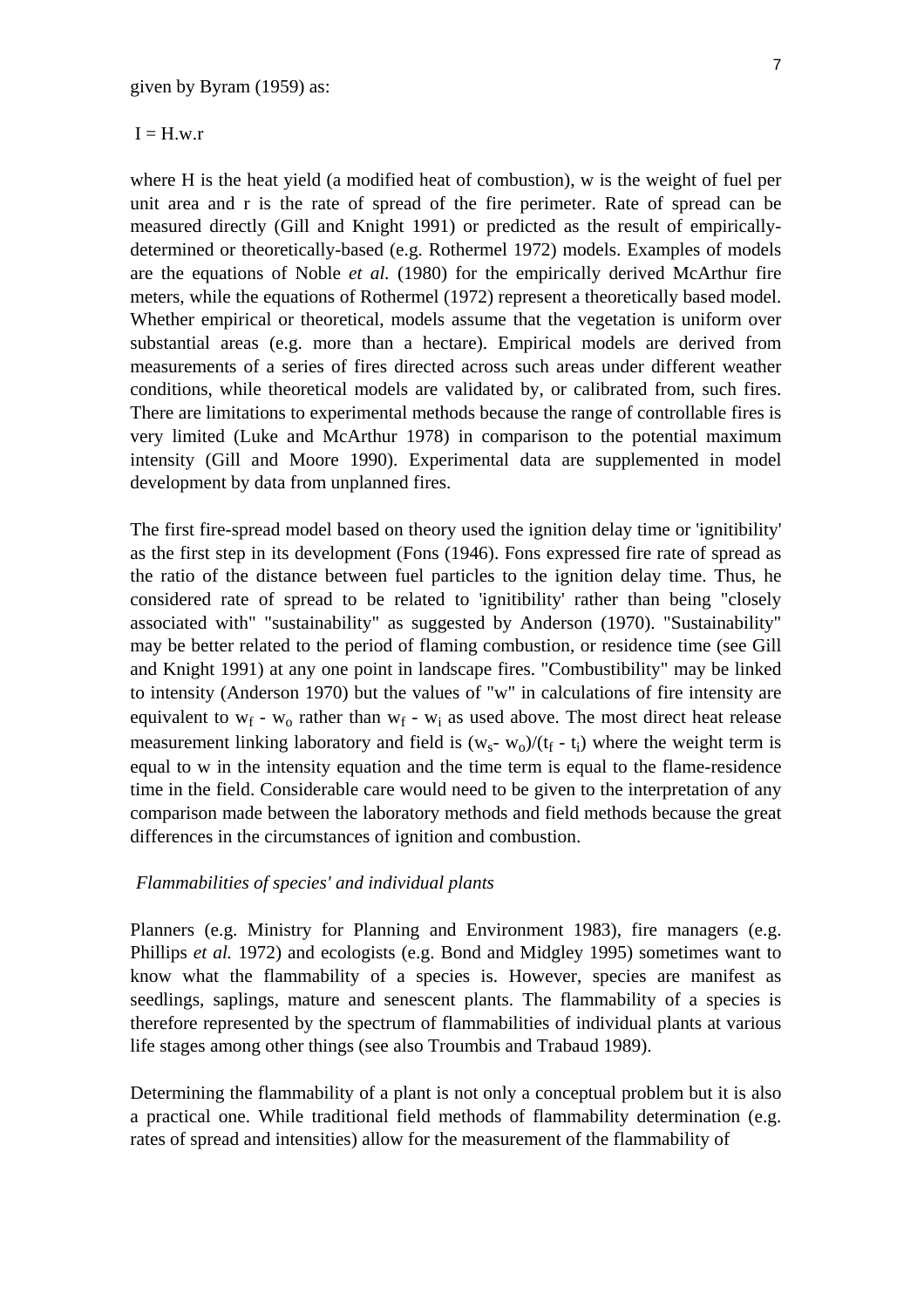populations of individual plants of a single species in plantations the number of species in this category is small. Furthermore, the flammability of individual plants is likely to be different when they are aggregated rather than alone. Flammability may be affected also by pruning, herbivores, fertilization, watering and raking or harvesting of litter.

Potentially flammable parts of the plant include live and dead leaves, twigs and bark. Particular species may be known for their various large proportions of dead materials retained on the plant, such as leaves (e.g. *Xanthorrhoea* spp.), twigs (many *Melaleuca*  spp.) and bark (many *Eucalyptus* species, especially the stringybarks). The proportion of dead materials on the plant can be markedly affected by management history including exposure to fires. Such variation increases the difficulty of defining a 'flammability' for the plant let alone a species. Underneath the plant is litter composed of various proportions of dead plant materials modified in relation to their live state by leaching, decomposition and nutrient withdrawal prior to shedding.

Rudolph (1993a) lists 14 desirable characteristics of plants for reduced flammability. He considers 2 levels of each of these characteristics only. His idea was that each characteristic could be scored (present or absent) and the totals of 'presences' added to give a flammability rating (Rudolph 1993b). This is a useful approach in that the effects of management or history can be accounted for in the allocation of a score, e.g. whether or not a plant of *Xanthorrhoea* had or did not have an abundance of dead leaves. However there are problems to be overcome such as: the graded nature of variation in each characteristic makes a 2-part score difficult to apply; each characteristic is given equal weight yet some may be more important than others (Rudolph 1993b) and the weighting of these may vary with circumstance (e.g. canopy characteristics have more importance when canopies are near the ground but less so when high above a lawn); and, whether or not characteristics are independent. We need a systematic study of the appropriate characteristics, their inter-relationships and the quantitative contribution they make to flammability.

To measure the flammability of a plant or a species is a daunting task given the variation in attributes with life stage and management history, let alone the practical difficulties of direct measurement. Because of these problems, the measurement of the flammability of plant parts is usually undertaken rather than the measurement of the flammability of whole plants. Furthermore, certain plant parts are examined in preference to others because they are regarded as less variable in their flammabilities than others. Foremost among these are live leaves.

#### *Flammability of leaves*

The methods used for assessing the flammability of leaves (and some other tissues) may be grouped into two main categories - those that use finely-ground material and those that use intact leaves. Using finely ground material, the differences in temperature or sample weight or heat output between an inert material and the organic matter can be compared as the temperature around the sample is gradually increased (e.g. Philpot 1970, Susott 1982b). Susott (1982a), using similar materials and heating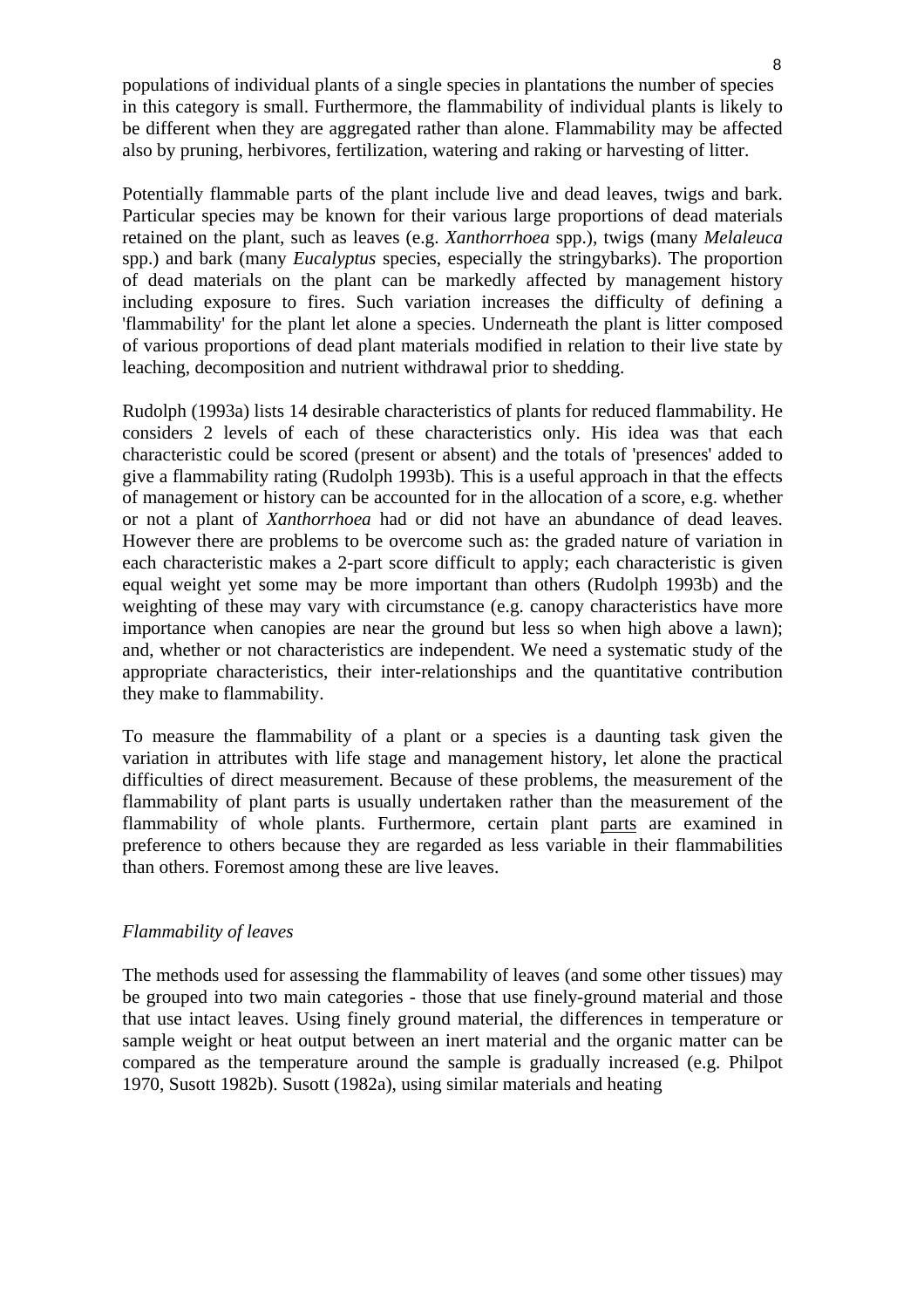apparatus, developed "combustible gas analysis", a titration of combustible gases as they were driven from the samples at increasing temperatures.

Whole-leaf methods for measuring flammability include those using single leaves and those using groups of leaves. Among the latter are flow calorimetry (Pompe and Vines 1966) and methods involving the exposure of sprays of leaves in a muffle furnace (Montgomery and Cheo 1969) or burning leaves in weighing baskets (Armstrong and Vines 1973, Gill *et al.* 1978). Among the former are the limiting-oxygen method (Mak 1988), flame-spread methods (e.g. Dickinson and Kirkpatrick 1985, Weber 1990) and methods involving the exposure of a leaf in a muffle furnace at a constant temperature (Montgomery and Cheo 1971).

The reasons for the investigation of flammability of leaves in this study was to compare the resistance to ignition of leaves of various Australian species grown horticulturally. If the plant has leaves which do not ignite when a fire approaches it then it cannot contribute to the spread of the fire; indeed, the plant may even inhibit or stop the fire. Because methods involving finely-ground material do not provide a direct measure of resistance to ignition they were considered to be unsuitable. Singleleaf methods were preferred because methods using multiple-leaf samples involve more variables (such as degrees of packing) which complicate comparisons between species. Among the single-leaf methods flame-spread techniques do not give a direct estimate of ignitibility and the limiting oxygen method provides no time value and uses specialist equipment. In this study, single leaves were exposed in a muffle furnace. The methods used and the results arising from them are discussed in the next chapter.

#### *Literature cited*

Anderson, H.E. (1970). Forest fuel ignitibility. *Fire Technol.* **6***,* 312-319.

- Armstrong, J. and Vines, R.G. (1973). Burning properties of some Canadian forest fuels. *Forestry Service, Canada Bimonthly Research Notes* **29**(5), p.3 1.
- Bond, W.J. and Midgley, J.J. (1995). Kill thy neighbour: an individualistic argument for the evolution of flammability. Oikos **73**, 79-85.
- Broido,A. (1973). Flammable whatever that means. *Chem. Technol.* **3**, 14-17.
- Byram, G.M. (1959). Combustion of forest fuels. In: *Forest Fires: Control and Use*  (ed. K.P. Davis). Pp. 61-89. McGraw-Hill, New York.
- Dickinson, K.LM. and Kirkpatrick, J.B. (1985). The flammability and energy content of some important plant species and fuel components in the forests of southeastern Tasmania. *J Biogeog.* **12**, 121-13 4.
- Fons, W.L. (1946). Analysis of fire spread in light forest fuels. *J.Agr.Res.* **72**, 93-121.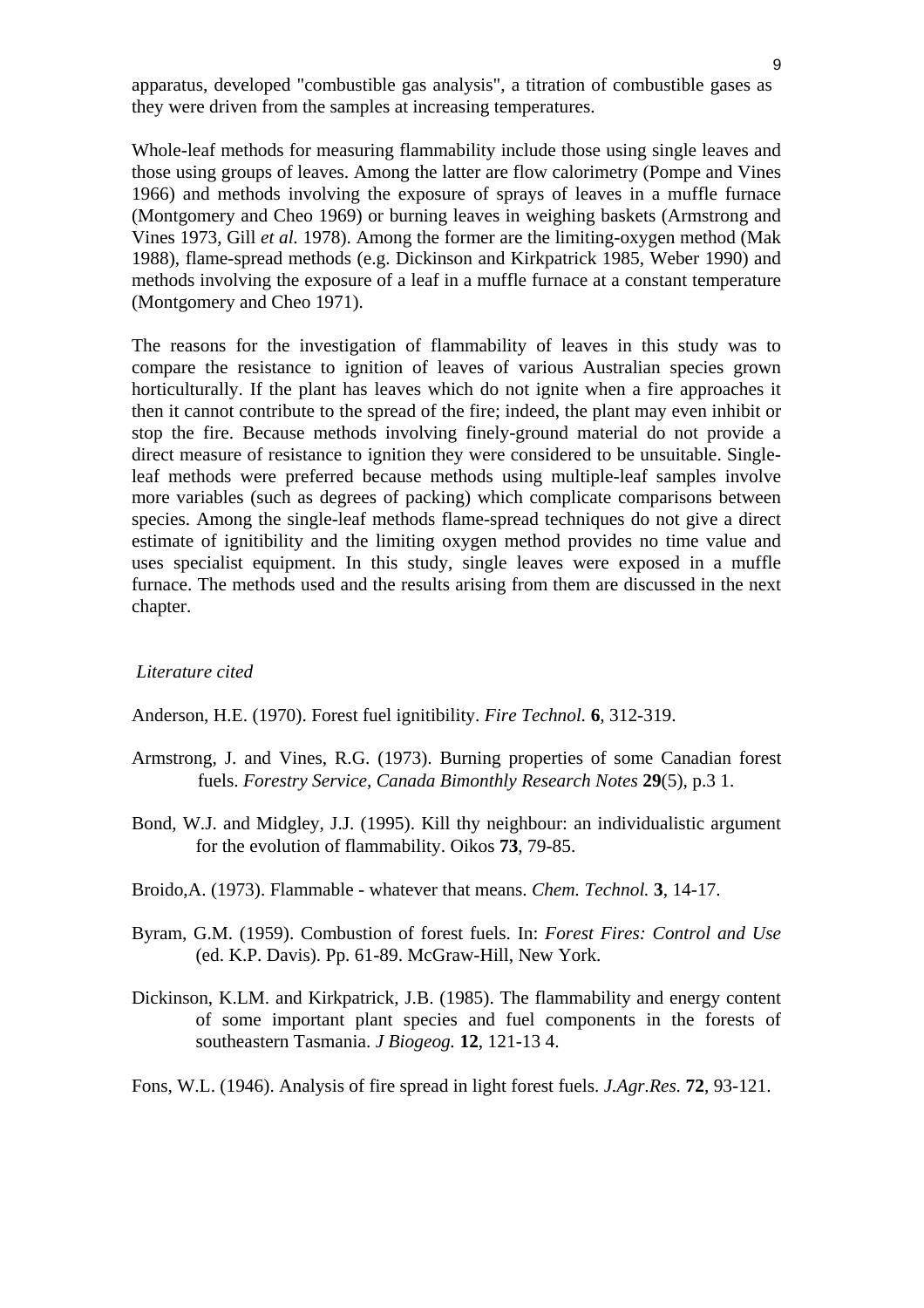- Gill, A.M. and Knight, LK. (1991). Fire measurement. In 'Conference on Bushfire Modelling and Fire Danger Rating Systems. Proceedings.' (Eds. N.P. Cheney and A.M. Gill), pp. 137-46.
- Gill, A.M. and Moore, P.H.R. (1990). Fire intensities in eucalypt forests of southeastern Australia. Int.Conf.Forest Fire Research, Coimbra 1990, Proc. **B**.24,1-12.
- Gill, A.M., Trollope, W.S.W. and McArthur, D.A. (1978). Role of moisture in the flammability of natural fuels in the laboratory. *Aust.For.Res.* **8***,* 199-208.
- Luke, R.H. and McArthur, A.G. (1978). *Bushfires in Australia.* Government Printer, Canberra.
- Mak, E. (1988). Measuring foliar flammability with the limiting oxygen method. *Forest Science* **34**, 523-529.
- Ministry for Planning and Environment (1983). Design and Siting Guidelines: Bushfire Protection for Rural Houses. Victorian Ministry for Environment and Planning, Melbourne.
- Montgomery, K.R. and Cheo, P.C. (1969). Moisture and salt effects on fire retardance in plants. *Amer.JBot.* **56***,* 1028-1032.
- Montgomery, K.R. and Cheo, P.C. (1971). Effect of leaf thickness on ignitibility. *Forest Science* **17***,* 475-478.
- Noble, I.R., Bary, G.A.V. and Gill, A.M. (1980). McArthur's fire danger meters expressed as equations. *Aust.J.Ecol.* **5***,* 201-203.
- Phillips, C.B., Gunter, L.E., McClellan, G.E. and Nord, E.C. (1972). Creeping sage a slow burning plant useful for fire hazard reduction. *California Division of Forestry Fire Control Notes* No. 26, 8p.
- Philpot, C.W. (1970). Influence of mineral content on the pyrolysis of plant materials. *Forest Science* **16**, 461-471.
- Pompe, A. and Vines, R.G. (1966). The influence of moisture on the combustion of leaves. *Aust. For.* **30**, 231-241.
- Ramsay, G.C., McArthur, N.A. and Dowling, V.P. (1996). Building in a fire-prone environment: research on building survival in two major bushfires. *Proc. Linn.*  Soc. NSW **116**,133-140.
- Rothermel. R.C. (1972). A mathematical model for predicting fire spread in wildland fuels. USDA *Forest Service Research Paper INT-*115.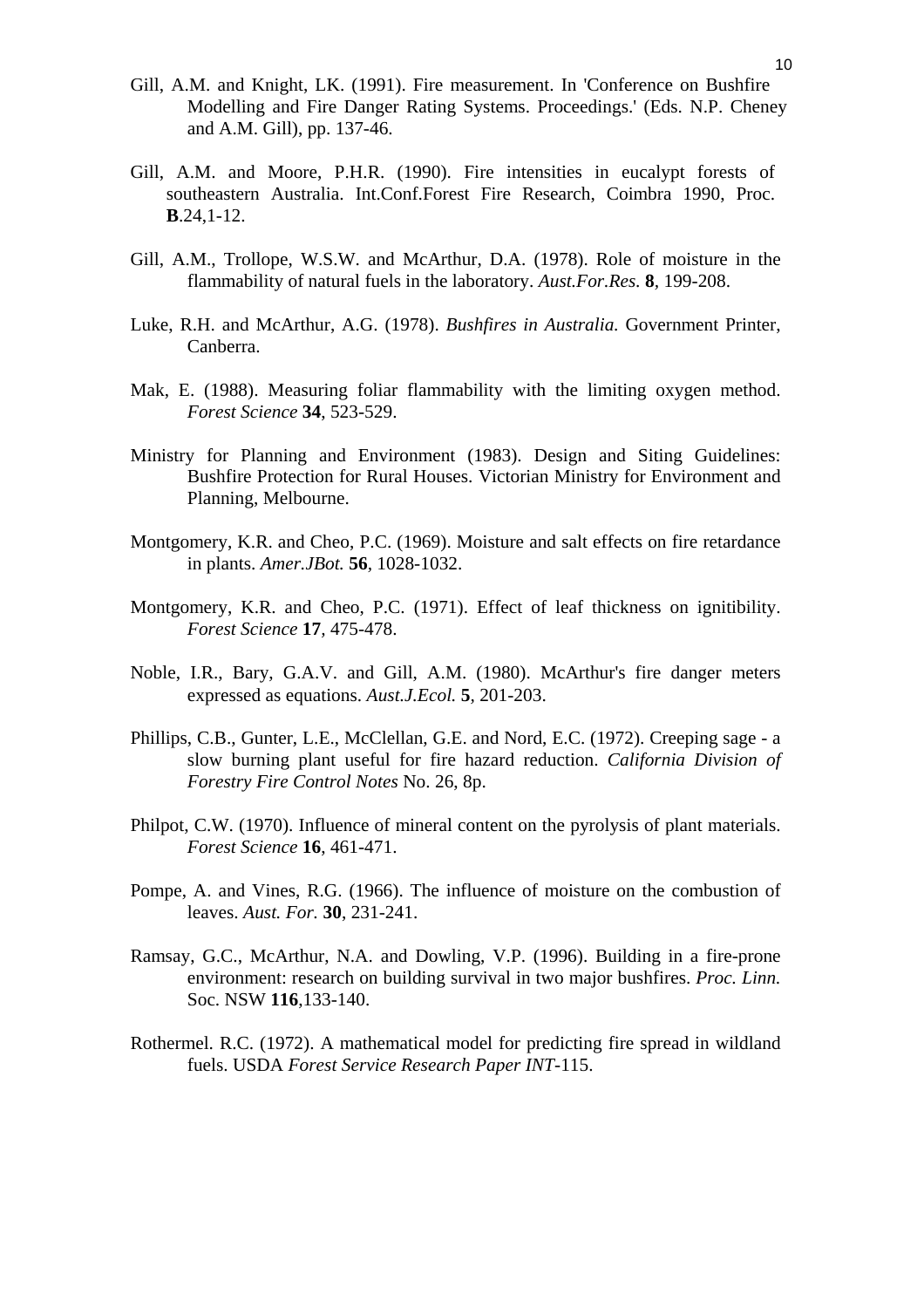- Rudolph, L. (1993a). Vegetation and bushfires. Part 1 The behaviour of vegetation as applied to the landscaping around buildings in bushfire areas - a review and evaluation. *Landscape Australia* 1/1993, pp. 17-23)
- Rudolph, L. (1993b). Vegetation and bushfires. Part 2 A system for the assessment of the behaviour of vegetation as applied to the landscaping around buildings in bushfire areas. *Landscape Australia* 1/1993, pp. 113-115)
- Susott, R.A. (1982a). Characterization of the thermal properties of forest fuels by combustible gas analysis. *Forest Science* **28**, 404-420.
- Susott, R.A. (1982b). Differential scanning calorimetry of forest fuels. *Forest Science*  **28**, 839-851.
- Troumbis, A.Y. and Trabaud, L. (1989). Some questions about flammability in fire ecology. *Acta Oecologia/OecoL Plant.* **10**, 167-175.
- Weber, R.O. (1990). The moist strand and the burning bed. *Can.JFor.Res.* **20**, 845-848.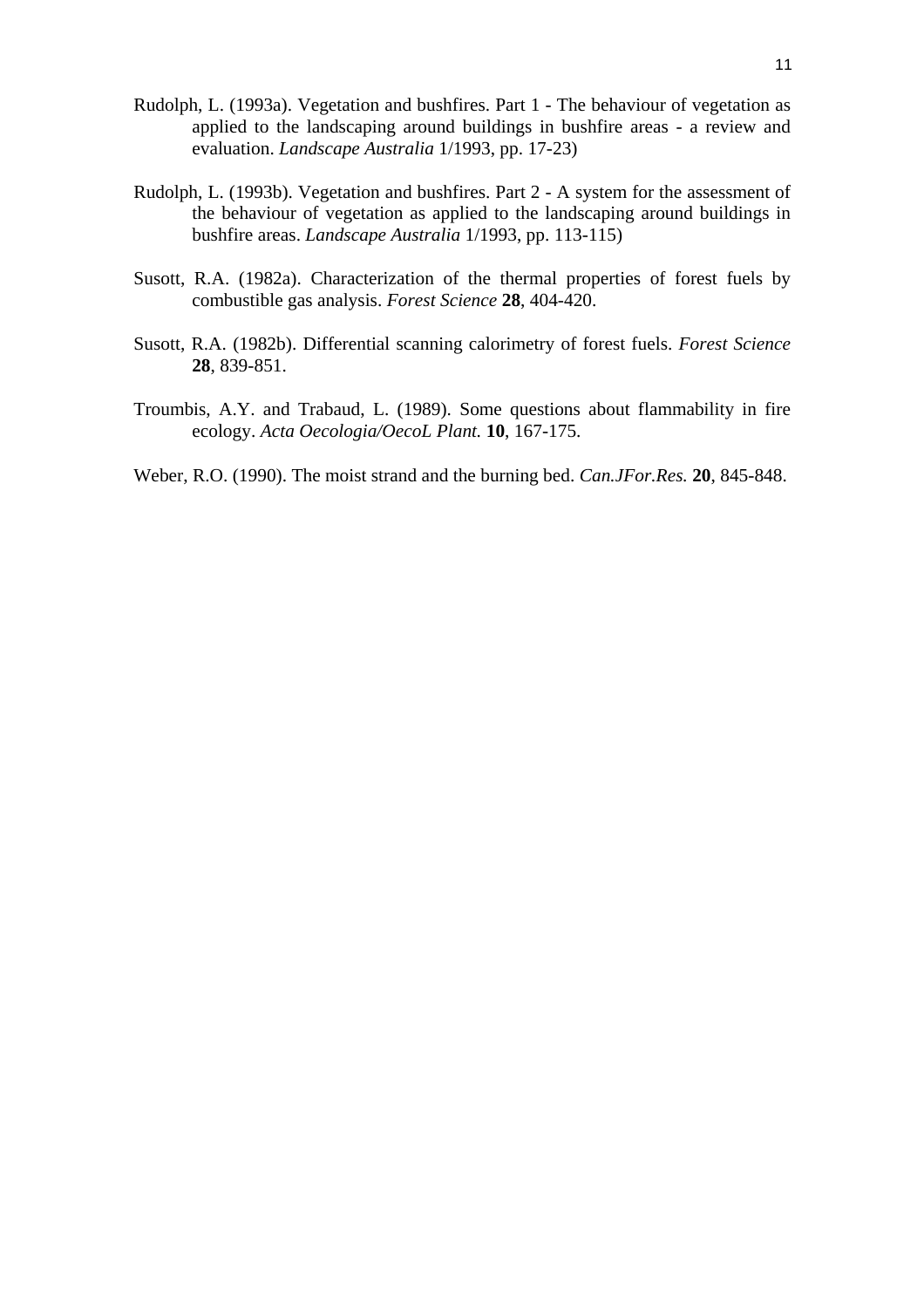#### **4. IGNITIBILITY OF LEAVES**

#### *Introduction*

"Fire retardance" in plants has been an attribute long sought after in order to limit the spread of fires (e.g. Montgomery and Cheo 1969, Bellamy 1993). Many lists of "fireretardant" plants have been drawn up (Bellarny 1993) and requests for such lists have been common since the Sydney fires of January 1994. However, there are few data on Australian plants and their flammabilities. King and Vines (1969) examined the ratio of the period of flaming combustion of a 5 g sample of oven-dry leaves to that of filter paper (related to the 'sustainability' of Anderson 1970). They examined the leaves of 20 species, 14 native. In this project we sought to examine the ease of ignition (rather than sustainability), *i.e.* 'ignitibility', of the leaves of 50 species of horticulturally grown Australian plants.

We can distinguish two schools of thought in relation to the determination of the flammability of materials. In the first, flammability is measured directly (e.g. King and Vines 1969) while in the second correlates of flammability are measured (Rudolph 1993 a,b; Hogenbirk and Sarrazin-Delay 1995) and the flammability predicted. The first has the benefit of being direct while the second may explain the direct result and be more readily used as a screening technique in some cases (according to the availability of materials and equipment). Variables used as correlates of the flammability of plant parts include moisture content (e.g. Trabaud 1976, Gill *et al*. 1978, Xanthopoulos and Wakimoto 1993), surface-area-to-volume ratio (e.g. Montgornery and Cheo 1971), contents of volatiles (King and Vines 1969, Susott 1982) and mineral composition (Broido and Nelson 1964, King and Vines 1969, Mutch and Philpot 1970, Hogeribirk and Sarrazin-Delay 1995). The roles of most of these correlates is not unequivocal possibly because of concomitant changes during fuel preheating of substances assumed to increase or decrease flammability (Trujillo 1976). The presumed inhibition of ignition by high moisture content (Ching and Stewart 1962) and the promotion of flammability by high volatile oil content (Bunting and Wright 1976) have been questioned. Broido (1973) indicated that sugar cubes can be made more ignitable by the addition of mineral matter.

In this study, we tested the hypothesis that moisture content, surface-area-to-volume ratio and mineral composition can be related to the ignition delay time of leaves whether fresh or dry.

#### *Methods*

The plant materials chosen for tests of ignitibility were the thinnest tissues on the plant *i.e.* leaves, phyllodes (Acacia spp.) and cladodes *(Casuarina sp., Allocasuarina* sp. and *Bossaeia sp.).* All plants chosen were either in cultivation in the Australian National Botanical Gardens (most species), on the CSIRO Black Mountain campus (5 species) or on the campus of the Australian National University *(Eucalyptus serraensis* only). Fifty species from 19 families were chosen for testing. Species were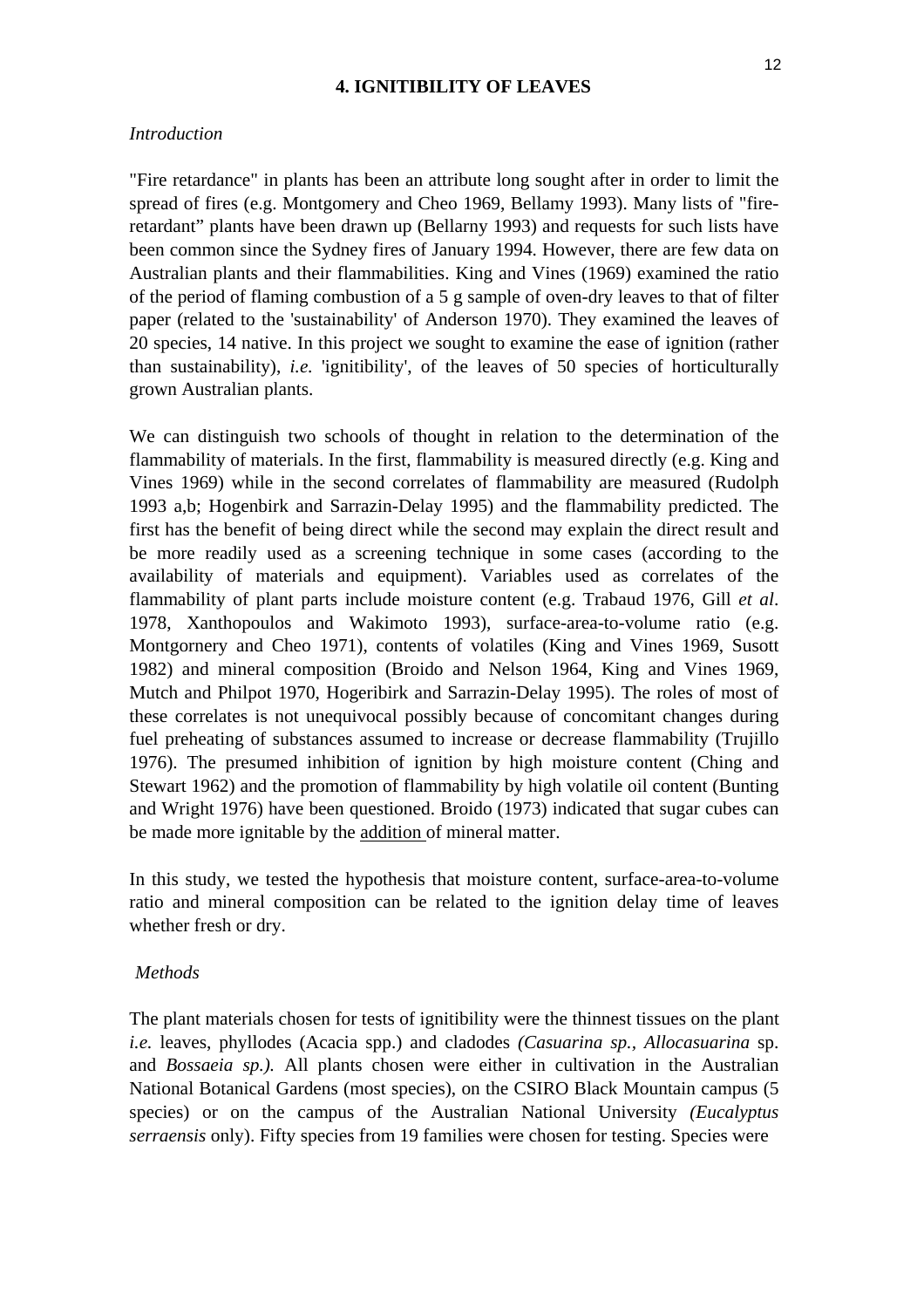chosen which had material of a width and length appropriate to the size of the cradle supporting specimens in the furnace; this eliminated nanophylls typical of heathland species. Species covering a wide range of specimen thicknesses were sought for each measurement 'run'. Species were chosen to include those with high succulence *(Myoporum* sp.), volatile-oil content *(Eucalyptus dives*) and mineral content (the mistletoes, *Amyema* spp) so that detection of any influence of these properties on ignitibility might be discerned (although volatile-oils were not measured).

Care was taken to minimize changes in the moisture contents of samples in the period from collection to arrival in the laboratory, during preparation and during the ignitibility tests. Upon collection of small branches of each species the samples were placed in an insulated container. Samples were processed as soon as possible after collection. The period from the time of collection of specimens to the time of their entry into the furnace was usually about 1.5 hours.

In the laboratory, leaf material was sorted into three size classes and the median size, only, retained. Petioles were removed from most leaves and phyllodes while cladodes and strap-shaped leaves were cut to about 10 cm length, only the distal parts being retained. Then three sets of at least 10 specimens (some extra ones were included as spares) were made up at random. The specimens were placed first in appropriately labelled paper bags and then the three sets of samples for each species placed in a plastic bag. Five species were processed in each 'run', and three sets of ten Whatman No. 54 hardened 70mm diameter filter papers included as controls.

One set of specimens was used for tests of ignitibility in the muffle furnace while the material was still fresh, one set was used for ignitibility tests after oven drying and one set was used to determine moisture-content changes during the course of the ignitibility tests. The intact specimen set remaining at the end of the tests was used both for X-ray fluorescence (XRF) analysis of the mineral matter after grinding and pelleting and for analysis of Kjeldahl nitrogen following acid digestion.

On each run, specimens were removed from each of the six 'species' (i.e. including one filter paper 'species') in turn. The process was continued until ten replicates were processed. Before placing in the muffle furnace, specimens were measured for length, width, weight, area and thickness (or diameter for terete specimens). Lengths and widths were measured against a scale, weight was measured on an electronic balance and leaf area was measured using a calibrated LI-COR leaf-area meter. Leaf thickness measurements taken with callipers were standardized by taking a thickness two-thirds of the way to the midrib or central axis from the edge of the specimen near the midpoint of the specimen or where the lamina was widest. Surface area to volume ratio was taken as 2/thickness for flat leaves or phyllodes and 4/diameter for terete material. Measurement of some oven-dry specimens was impossible due to the brittle nature of the material.

For the oven-dry specimens drying took place at 95ºC for at least 22 hours. On removal from the oven, the material was placed in a desiccator and allowed to cool. Then the specimens were allocated to replicates and placed in plastic bags in readiness for treatment as for fresh specimens.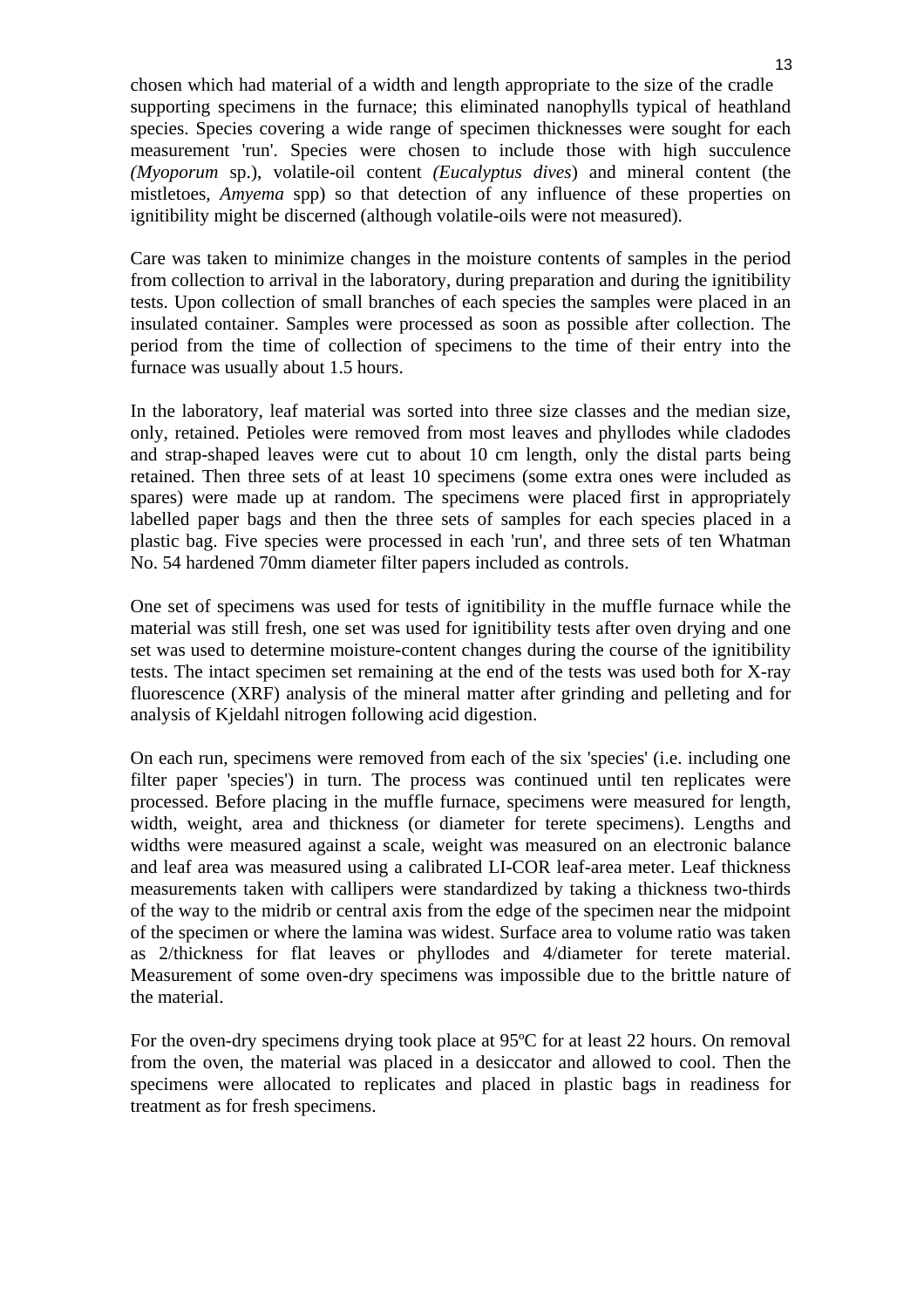

Plate 1. Photograph of the test apparatus. A specimen is being placed on the wire cradle in the muffle furnace and the spark gun has its arms located near that used in tests. The orange box holds the circuitry (Figure 2) used for the generation of the spark.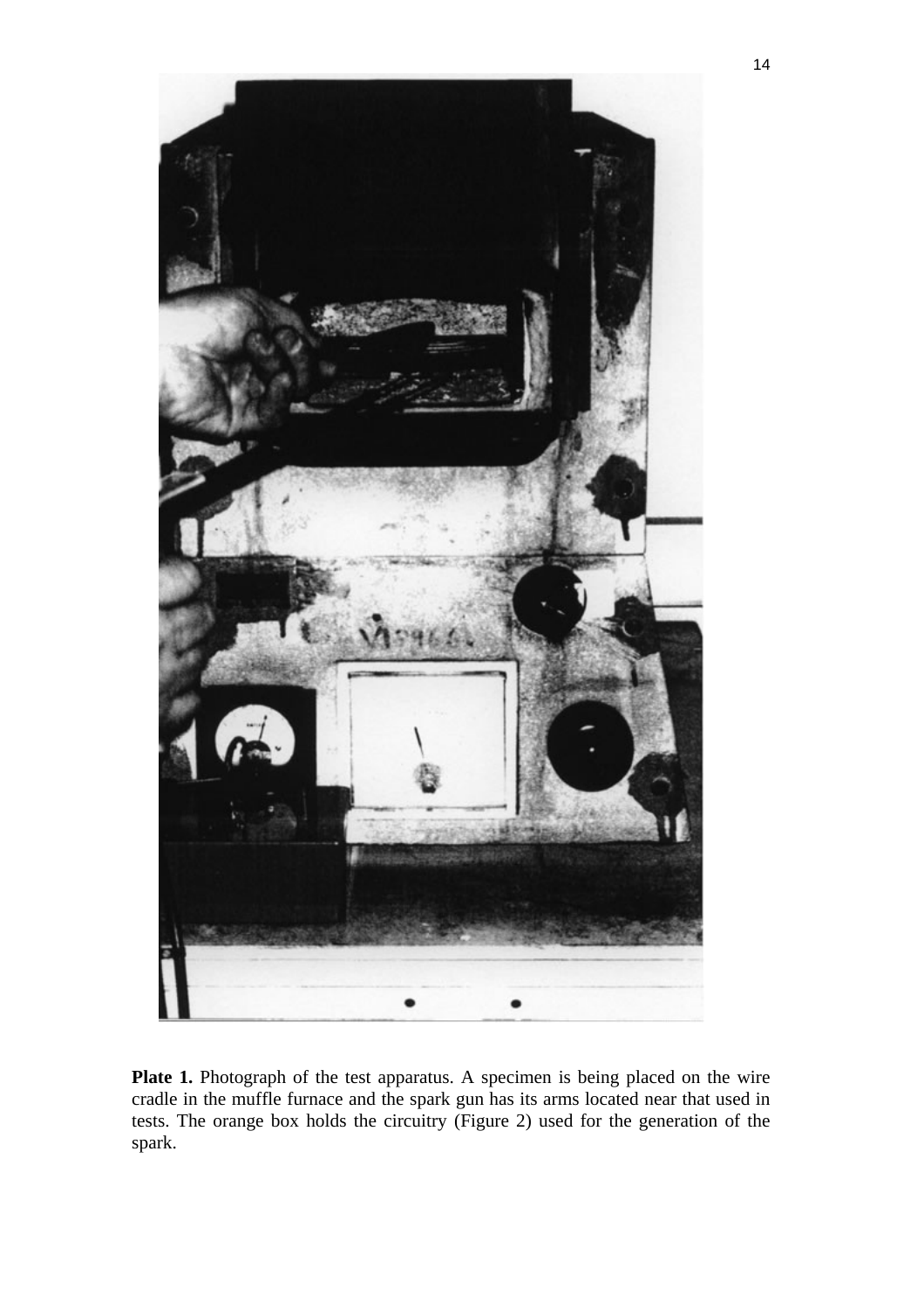Each specimen was placed apex first onto a wire cradle about 3.5 cm above the floor of a muffle furnace (manufactured by Charles Moloney, Sydney, with a chamber size of 15x10x23 cm) at a furnace-designated temperature of 400 ºC. A strong exhaust fan in the ceiling of the small room in which tests took place was operating whenever the furnace was on. The door of the furnace remained open at all times. Thus, actual temperatures at the specimen would vary from 400ºC due to the furnace door being open and a temperature gradient existing in the furnace. A high frequency electrical spark, from a custom-made spark generator (Plate 1, Fig. 2), was held approximately 1 cm above the centre of each specimen from the time of entry of the specimen into the furnace until ignition. The period of time from entry into the furnace to the ignition of the specimen (with flames) - the ignition delay time - was measured using a stopwatch. Plate 1 is a photo of the apparatus.



**Figure 2. Spark Gun Circuit** 

Because some specimens rarely or never ignited at 400ºC, five species were collected again and specimens retested for ignitibility at a furnace temperature of 500ºC.

#### *Results*

## Materials

Samples were collected in March and April 1996. The species selected are listed in Tables 1 and 2. The samples included: phyllodes of *Acacia* (3 species); the cladodes (leafless green twigs) of *Casuarina (1* species), *Allocasuarina (1* species) and *Bossaiea scolopendria* (Fabaceae); the strap-shaped leaves of *Anigozanthos flavidus* (Kangaroo Paw, Haemodoraceae) and *Lomandra longifolia* (Xanthorrhoeaceae); and, the terete leaves of *Hakea macreana, Amyema cambagei* (a mistletoe, Loranthaceae),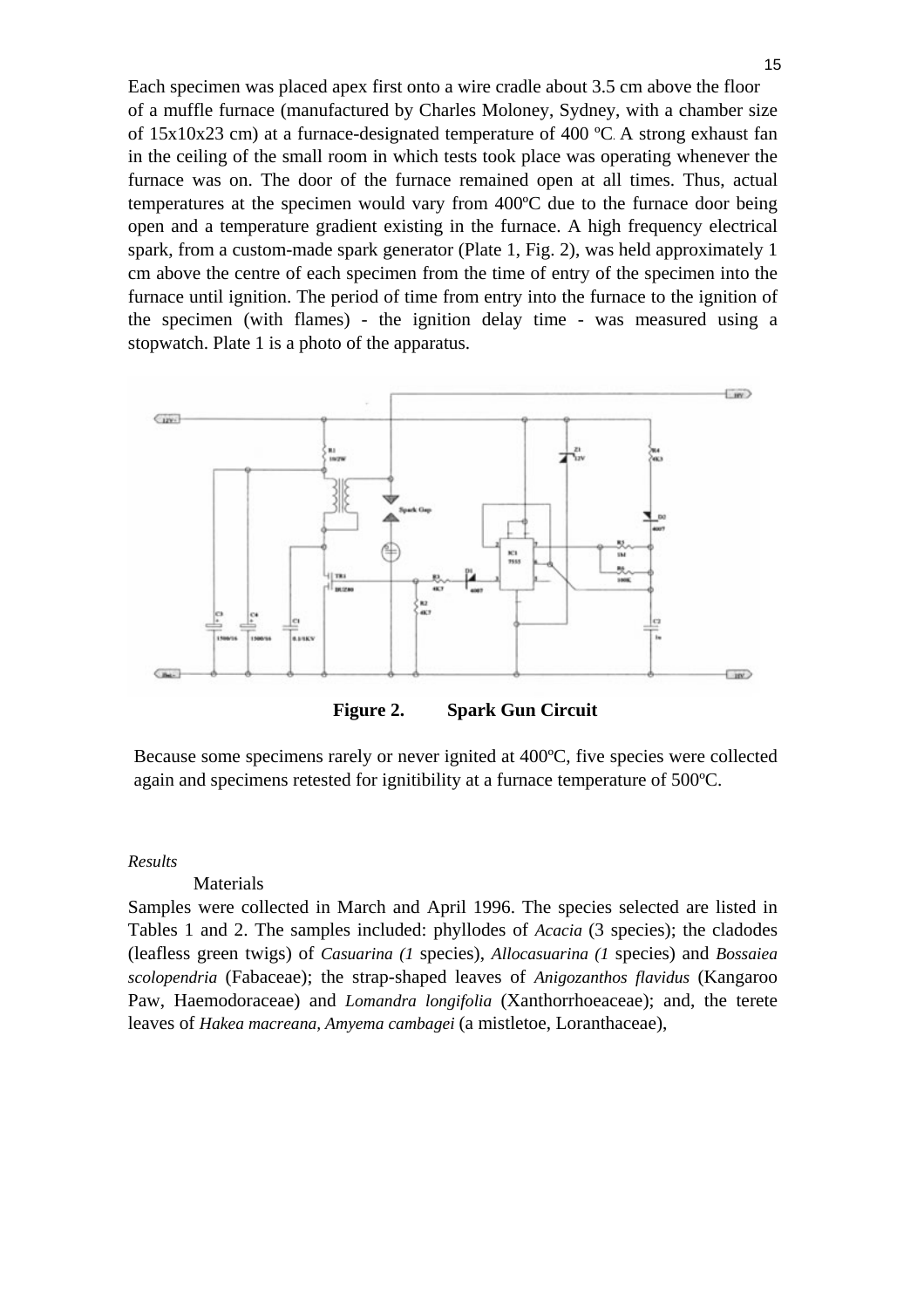**Table 1**. Characteristics of freshly collected specimens of the species used together with their average ignition delay times at 400ºC.

| Family                 | Genus               | <b>Species</b> | Ave.<br>Weigh<br>t(g) | Ave Thick-<br>. Ness<br>(mm) | Ave.<br>Length<br>(CM) | Ave.<br>Width<br>(CM) | Ave.<br>Area<br>(CM <sup>2</sup> ) | Ave.<br>Ignition<br>Delay<br>Time | Ave.<br>Surface<br>area to<br>vol.ratio<br>$(mm^{-1})$ | Ave.<br>Moisture<br>$%$ odw $)$ |
|------------------------|---------------------|----------------|-----------------------|------------------------------|------------------------|-----------------------|------------------------------------|-----------------------------------|--------------------------------------------------------|---------------------------------|
| <b>Fresh specimens</b> |                     |                |                       |                              |                        |                       |                                    | (sec)                             |                                                        |                                 |
| Asteraceae             | Olearia             | argophylla     | 0.750                 | 0.288                        | 11.14                  | 4.63                  | 28.95                              | 14.73                             | 6.94                                                   | 116                             |
| Casuarinaceae          | Allocasuarina       | distyla        | 0.156                 | 1.212                        | 11.22                  | 1.21                  | 0.84                               | 33.85                             | 3.30                                                   | 122                             |
| Casuarinaceae          | Casuarina           | glauca         | 0.174                 | 1.093                        | 15.21                  | 1.09                  | 0.90                               | 43.02                             | 3.66                                                   | 147                             |
| Euphorbiaceae          | Beyeria             | viscosa        | 0.165                 | 0.249                        | 6.78                   | 1.29                  | 5.80                               | 21.88                             | 8.03                                                   | 136                             |
| Fabaceae               | <b>Bossiaea</b>     | scolopendria   | 0.257                 | 0.363                        | 9.26                   | 0.63                  | 4.58                               | 39.22                             | 5.51                                                   | 164                             |
| Fabaceae               | Daviesia            | arborea        | 0.152                 | 0.197                        | 11.11                  | 0.89                  | 6.21                               | 12.65                             | 10.15                                                  | 100                             |
| Haemodoraceae          | Anigozanthos        | flavidus       | 0.370                 | 0.397                        | 11.08                  | 1.07                  | 9.40                               | 40.05                             | 5.04                                                   | 412                             |
| Loranthaceae           | Amyema              | cambagei       | 0.122                 | 1.323                        | 9.93                   | 1.32                  | 0.72                               | 38.94                             | 3.02                                                   | 160                             |
| Loranthaceae           | Amyema              | miquelii       | 2.470                 | 0.987                        | 12.23                  | 2.70                  | 22.50                              | 57.07                             | 2.03                                                   | 155                             |
| Mimosaceae             | Acacia              | implexa        | 0.457                 | 0.298                        | 13.88                  | 1.27                  | 13.07                              | 18.98                             | 6.71                                                   | 161                             |
| Mimosaceae             | Acacia              | melanoxylon    | 0.296                 | 0.270                        | 8.99                   | 1.47                  | 8.71                               | 22.50                             | 7.41                                                   | 116                             |
| Mimosaceae             | Acacia              | podalyrifolia  | 0.211                 | 0.252                        | 5.17                   | 2.58                  | 8.57                               | 16.49                             | 7.94                                                   | 147                             |
| Myoporaceae            | Myoporum            | acuminata 1    | 0.781                 | 0.335                        | 12.65                  | 2.68                  | 18.37                              | 32.32                             | 5.97                                                   | 337                             |
| Myoporaceae            | Myoporum            | acuminata 11   | 0.448                 | 0.485                        | 8.90                   | 1.61                  | 7.81                               | 39.48                             | 4.12                                                   | 411                             |
| Myrtaceae              | Acmena              | smithh         | 0.532                 | 0.251                        | 8.38                   | 4.29                  | 21.14                              | 18.48                             | 7.97                                                   | 132                             |
| Myrtaceae              | Angophora           | costata        | 0.674                 | 0.293                        | 14.27                  | 2.37                  | 20.22                              | 17.04                             | 6.83                                                   | 78                              |
| Myrtaceae              | Callistemon         | citrinus       | 0.166                 | 0.343                        | 5.85                   | 1.03                  | 3.65                               | 22.61                             | 5.83                                                   | 80                              |
| Myrtaceae              | Callistemon         | sp.            | 0.204                 | 0.400                        | 6.76                   | 1.18                  | 4.66                               | 34.20                             | 5.01                                                   | 122                             |
| Myrtaceae              | Eucalyptus          | cinerea        | 0.505                 | 0.273                        | 7.24                   | 3.35                  | 15.96                              | 14.79                             | 7.34                                                   | 92                              |
| Myrtaceae              | Eucalyptus          | dives          | 0.540                 | 0.282                        | 10.40                  | 2.50                  | 15.72                              | 13.33                             | 7.09                                                   | 92                              |
| Myrtaceae              | Eucalyptus          | elata          | 0.281                 | 0.227                        | 11.56                  | 1.34                  | 10.68                              | 11.57                             | 8.81                                                   | 123                             |
| Myrtaceae              | Eucalyptus          | grasbyi        | 0.826                 | 0.384                        | 12.21                  | 3.03                  | 20.98                              | 19.21                             | 5.21                                                   | 111                             |
| Myrtaceae              | Eucalyptus          | grossa         | 2.181                 | 0.649                        | 9.87                   | 5.34                  | 30.27                              | 29.74                             | 3.08                                                   | 83                              |
| Myrtaceae              | Eucalyptus          | mannifera      | 0.373                 | 0.263                        | 12.97                  | 1.34                  | 11.44                              | 13.67                             | 7.61                                                   | 107                             |
| Myrtaceae              | Eucalyptus          | neglecta       | 1.434                 | 0.338                        | 8.42                   | 6.11                  | 38.46                              | 17.10                             | 5.92                                                   | 103                             |
| Myrtaceae              | Eucalyptus          | parramattensis | 0.458                 | 0.290                        | 11.20                  | 1.86                  | 12.88                              | 15.42                             | 6.90                                                   | 83                              |
| Myrtaceae              | Eucalyptus          | serraensis     | 1.794                 | 0.668                        | 9.25                   | 4.06                  | 25.08                              | 33.22                             | 2.99                                                   | 105                             |
| Myrtaccae              | Eucalyptus          | sideroxylon    | 0.643                 | 0.356                        | 9.77                   | 2.84                  | 16.22                              | 18.10                             | 5.62                                                   | 97                              |
| Pittosporaceae         | Pittosporum         | undulatum      | 0.489                 | 0.211                        | 9.17                   | 3.44                  | 20.12                              | 16.99                             | 9.48                                                   | 131                             |
| Podocarpaceae          | Podocarpus          | elatus         | 0.277                 | 0.376                        | 8.11                   | 1.08                  | 6.12                               | 27.64                             | 5.32                                                   | 102                             |
| Proteaceae             | Banksia             | paludosa       | 0.524                 | 0.460                        | 9.50                   | 1.85                  | 10.44                              | 25.40                             | 4.35                                                   | 116                             |
| Proteaceae             | Grevillea           | shirlessii     | 0.334                 | 0.247                        | 11.06                  | 1.85                  | 12.85                              | 14.52                             | 8.10                                                   | 106                             |
| Proteaceae             | Hakea               | cristata       | 0.578                 | 0.489                        | 6.80                   | 3.64                  | 12.37                              | 27.58                             | 4.09                                                   | 95                              |
| Proteaceae             | Hakea               | macreana       | 0.116                 | 1.285                        | 9.37                   | 1.29                  | 0.65                               | 35.41                             | 3.11                                                   | 90                              |
| Proteaceae             | Hakea               | multilineata   | 0.549                 | 0.560                        | 14.62                  | 0.87                  | 8.68                               | 31.85                             | 3.58                                                   | 74                              |
| Proteaceae             | Hakea               | petiolaris     | 1.190                 | 0.504                        | 10.95                  | 4.24                  | 24.32                              | 23.08                             | 3.97                                                   | 78                              |
| Proteaceae             | Hakea               | salicifolia    | 0.336                 | 0.312                        | 11.24                  | 1.59                  | 10.74                              | 15.39                             | 6.41                                                   | 128                             |
| Proteaceae             | Lomatia             | arborescens    | 0.612                 | 0.308                        | 8.28                   | 3.42                  | 18.26                              | 18.88                             | 6.49                                                   | 126                             |
| Proteaceae             | Persoonia           | levis          | 0.877                 | 0.543                        | 7.11                   | 3.91                  | 16.86                              | 32.11                             | 3.68                                                   | 157                             |
| Proteaceae             | Telopea             | sp.(hybrid)    | 0.960                 | 0.427                        | 16.49                  | 2.36                  | 19.44                              | 22.03                             | 4.68                                                   | 135                             |
| Rhamnaceae             | Pomaderds           | apetala        | 0.579                 | 0.431                        | 9.52                   | 3.85                  | 23.99                              | 13.25                             | 4.64                                                   | 120                             |
| Rutaceae               | Asterolasia         | hexapetala     | 0.147                 | 0.235                        | 5.89                   | 1.63                  | 6.32                               | 22.80                             | 8.51                                                   | 140                             |
| Rutaceae               | Correa              | lawrenciana    | 0.255                 | 0.284                        | 5.90                   | 2.52                  | 9.20                               | 21.74                             | 7.04                                                   | 154                             |
| Rutaceae               | Eriostemon          | myoporoides    | 0.242                 | 0.419                        | 7.37                   | 1.00                  | 4.99                               | 36.55                             | 4.77                                                   | 179                             |
| Rutaceae               | Geijera             | parviflora     | 0.174                 | 0.265                        | 11.61                  | 0.63                  | 5.34                               |                                   | 7.55                                                   | 151                             |
| Sapindaceae            | Dodonaea            | viscosa        | 0.090                 | 0.193                        | 8.04                   | 0.71                  | 3.58                               | 16.28                             | 10.36                                                  | 112                             |
| Sterculiaceae          | <b>Brachychiton</b> | populneus      | 0.303                 | 0.184                        | 8.33                   | 3.67                  | 15.81                              | 13.78                             | 10.87                                                  | 135                             |
| Sterculiaceae          | Lasiopetalum        | macrophyllum   | 0.669                 | 0.341                        | 10.39                  | 3.79                  | 26.74                              | 12.95                             | 5.87                                                   | 92                              |
| Winteraceae            | Tasmannia           | insipida       | 0.348                 | 0.231                        | 9.19                   | 2.39                  | 12.90                              | 16.10                             | 8.66                                                   | 152                             |
| Xanthorrhoeacae        | Lomandra            | longifolia     | 0.367                 | 0.374                        | 10.92                  | 0.91                  | 8.69                               | 38.53                             | 5.35                                                   | 149                             |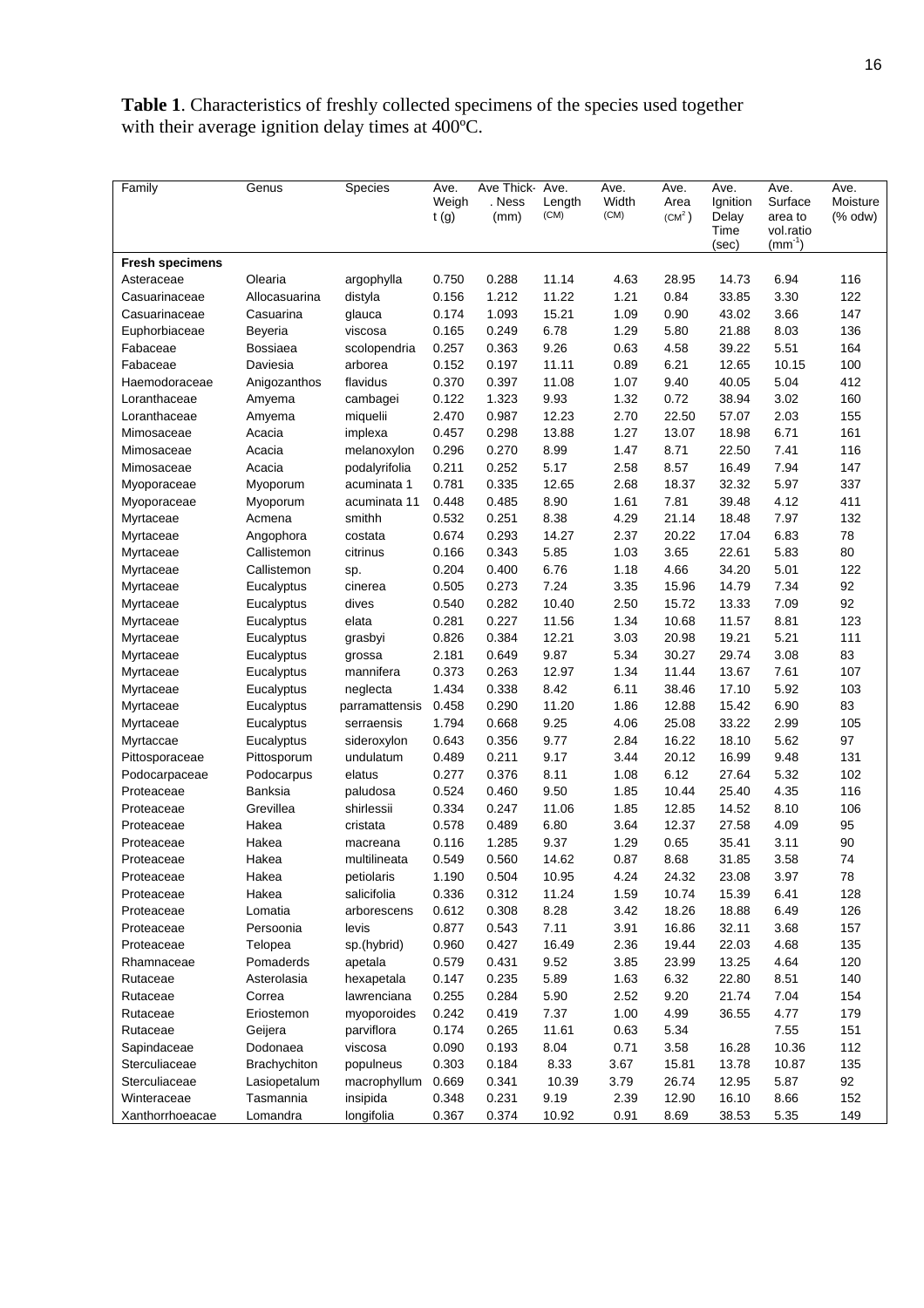| <b>Table 2.</b> Characteristics of oven-dry specimens of the species used together with their ignition |
|--------------------------------------------------------------------------------------------------------|
| delay times at $400^{\circ}$ C.                                                                        |

| Family             | Genus               | Species        | Ave.   | Ave.             | Ave.   | Ave.  | Ave.               | Ave.          | Ave.            |
|--------------------|---------------------|----------------|--------|------------------|--------|-------|--------------------|---------------|-----------------|
|                    |                     |                | Weight | <b>Thickness</b> | Length | Width | Area               | Ignition      | Surface         |
|                    |                     |                | (g)    | (mm)             | (cm)   | (cm)  | (cm <sup>2</sup> ) | delay<br>time | area/<br>volume |
|                    |                     |                |        |                  |        |       |                    | (sec)         | ratio           |
|                    |                     |                |        |                  |        |       |                    |               | $(mm^{-1})$     |
| Oven dry specimens |                     |                |        |                  |        |       |                    |               |                 |
| Asteraceae         | Olearia             | argophylla     | 0.333  | 0.257            | 10.04  | 3.90  |                    | 4.03          | 7.78            |
| Casuarinaceae      | Allocasuarina       | distyla        | 0.061  | 0.890            | 9.90   | 0.89  | 0.35               | 12.75         | 4.49            |
| Casuarinaceae      | Casuarina           | glauca         | 0.050  | 0.596            | 10.55  |       |                    | 10.53         | 6.71            |
| Euphorbiaceae      | Beveria             | viscosa        | 0.065  | 0.155            | 5.97   | 0.97  | 3.64               | 4.60          | 12.90           |
| Fabaceae           | Bossiaea            | scolopendria   | 0.100  | 0.266            | 8.86   | 0.43  | 2.86               | 9.80          | 7.52            |
| Fabaceae           | Daviesia            | arborea        | 0.073  | 0.150            | 10.95  | 0.84  | 5.69               | 4.18          | 13.33           |
| Haemodoraceae      | Anigozanthos        | flavidus       | 0.057  | 0.165            | 10.76  | 0.46  | 3.97               | 3.51          | 12.12           |
| Loranthaceae       | Amyema              | cambagei       | 0.044  | 0.932            | 8.15   | 0.93  | 0.25               | 8.53          | 4.29            |
| Loranthaceae       | Amyema              | miquelii       | 0.932  | 0.663            | 9.85   | 1.90  | 13.60              | 10.96         | 3.02            |
| Mimosaceae         | Acacia              | implexa        | 0.151  | 0.211            | 11.74  | 0.91  | 8.01               | 5.55          | 9.48            |
| Mimosaceae         | Acacia              | melanoxylon    | 0.146  | 0.204            | 9.01   | 1.29  | 6.94               | 5.07          | 9.80            |
| Mimosaceae         | Acacia              | podalyrifolia  | 0.094  | 0.192            |        |       |                    | 4.35          | 10.42           |
| Myoporaceae        | Myoporum            | acuminata 1    | 0.150  | 0.176            | 10.54  | 1.98  | 12.08              | 3.39          | 11.36           |
| Myoporaceae        | Myoporum            | acuminata 11   | 0.089  | 0.190            | 7.57   | 1.24  | 4.87               | 3.29          | 10.53           |
| Myrtaceae          | Acmena              | smithii        | 0.235  | 0.181            | 7.77   | 3.74  | 16.71              | 3.77          | 11.05           |
| Myrtaceae          | Angophora           | costata        | 0.362  | 0.265            | 13.27  | 2.27  | 18.06              | 4.14          | 7.55            |
| Myrtaceae          | Callistemon         | citrinus       | 0.094  | 0.325            | 5.52   | 0.80  |                    | 7.46          | 6.15            |
| Myrtaceae          | Callistemon         | sp.            | 0.165  | 0.329            |        |       |                    | 6.81          | 6.08            |
| Myrtaceae          | Eucalyptus          | cinerea        | 0.233  | 0.220            | 6.43   | 3.13  | 13.37              | 3.57          | 9.09            |
| Myrtaceae          | Eucalyptus          | dives          | 0.267  | 0.236            | 10.15  | 2.25  | 13.88              | 3.36          | 8.47            |
| Myrtaceae          | Eucalyptus          | elata          | 0.150  | 0.180            | 13.10  | 1.20  | 10.27              | 3.22          | 11.11           |
| Myrtaceae          | Eucalyptus          | grasbyi        | 0.372  | 0.298            | 11.58  | 2.81  | 22.40              | 5.22          | 6.71            |
| Myrtaceae          | Eucalyptus          | grossa         | 1.082  | 0.455            | 8.77   | 4.65  | 22.74              | 6.40          | 4.40            |
| Myrtaceae          | Eucalyptus          | mannifera      | 0.191  | 0.219            | 11.92  | 1.37  | 10.05              | 3.18          | 9.13            |
| Myrtaceae          | Eucalyptus          | neglecta       | 0.773  | 0.294            | 8.43   | 6.11  | 36.91              | 4.05          | 6.80            |
| Myrtaceae          | Eucalyptus          | parramattensis | 0.262  | 0.248            | 10.58  | 1.84  | 12.15              | 4.43          | 8.06            |
| Myrtaceae          | Eucalyptus          | serraensis     | 0.865  | 0.527            | 8.29   | 3.68  | 20.55              | 6.96          | 3.80            |
| Myrtaceae          | Eucalyptus          | sideroxylon    | 0.354  | 0.317            | 9.75   | 2.55  | 15.31              | 4.27          | 6.31            |
| Pittosporaceae     | Pittosporum         | undulatum      | 0.232  | 0.182            | 8.62   | 3.21  | 17.43              | 3.59          | 10.99           |
| Podocarpaceae      | Podocarpus          | elatus         | 0.137  | 0.252            | 7.96   | 0.93  | 4.84               | 12.05         | 7.94            |
| Proteaceae         | Banksia             | paludosa       | 0.248  | 0.398            | 9.05   | 1.67  | 8.96               | 5.61          | 5.03            |
| Proteaceae         | Grevillea           | shirlessii     | 0.153  | 0.206            | 10.41  | 1.65  | 10.43              | 3.28          | 9.71            |
| Proteaceae         | Hakea               | cristata       | 0.374  | 0.470            | 6.93   | 3.46  |                    | 12.54         | 4.26            |
| Proteaceae         | Hakea               | macreana       | 0.062  | 1.024            | 8.95   |       | 0.43               | 10.90         | 3.91            |
| Proteaceae         | Hakea               | multilineata   | 0.298  | 0.509            | 14.49  | 0.78  | 7.45               | 12.96         | 3.93            |
| Proteaceae         | Hakea               | petiolaris     | 0.621  | 0.477            | 10.34  | 3.71  | 20.17              | 8.15          | 4.19            |
| Proteaceae         | Hakea               | salicifolia    | 0.147  | 0.258            | 10.88  | 1.29  | 8.30               | 3.84          | 7.75            |
| Proteaceae         | Lomatia             | arborescens    | 0.284  | 0.264            | 8.22   | 3.19  |                    | 4.39          | 7.58            |
| Proteaceae         | Persoonia           | levis          | 0.314  | 0.353            | 6.84   | 3.43  | 13.70              | 7.94          | 5.67            |
| Proteaceae         | Telopea             | sp. (hybrid)   | 0.392  | 0.345            | 15.85  | 2.19  | 17.45              | 5.49          | 5.80            |
| Rhamnaceae         | Pomaderds           | apetala        | 0.262  | 0.356            | 8.33   | 3.02  | 18.28              | 3.70          | 5.62            |
| Rutaceae           | Asterolasia         | hexapetala     | 0.063  | 0.186            | 5.08   | 1.35  | 4.14               | 5.42          | 10.75           |
| Rutaceae           | Correa              | lawrenciana    | 0.096  | 0.235            | 5.07   | 2.08  | 6.05               | 5.96          | 8.51            |
| Rutaceae           | Eriostemon          | myoporoides    | 0.082  | 0.221            | 6.39   | 0.81  | 3.49               | 8.78          | 9.05            |
| Rutaceae           | Geijera             | parviflora     | 0.084  | 0.150            | 9.80   | 0.57  | 4.21               | 5.88          | 13.33           |
| Sapindaceae        | Dodonaea            | viscosa        | 0.039  | 0.152            | 7.45   | 0.55  | 2.27               | 3.84          | 13.16           |
| Sterculiaceae      | <b>Brachychiton</b> | populneus      | 0.129  | 0.137            | 8.09   | 3.31  | 13.20              | 3.31          | 14.60           |
| Sterculiaceae      | Lasiopetalum        | macrophyllum   | 0.340  | 0.304            | 9.55   | 3.55  | 22.64              | 3.51          | 6.58            |
| Winteraceae        | Tasmannia           | insipida       | 0.143  | 0.154            | 8.80   | 2.09  | 10.03              | 5.70          | 12.99           |
| Xanthorrhoeacae    | Lomandra            | longifolia     | 0.152  | 0.315            | 11.02  |       |                    | 11.13         | 6.36            |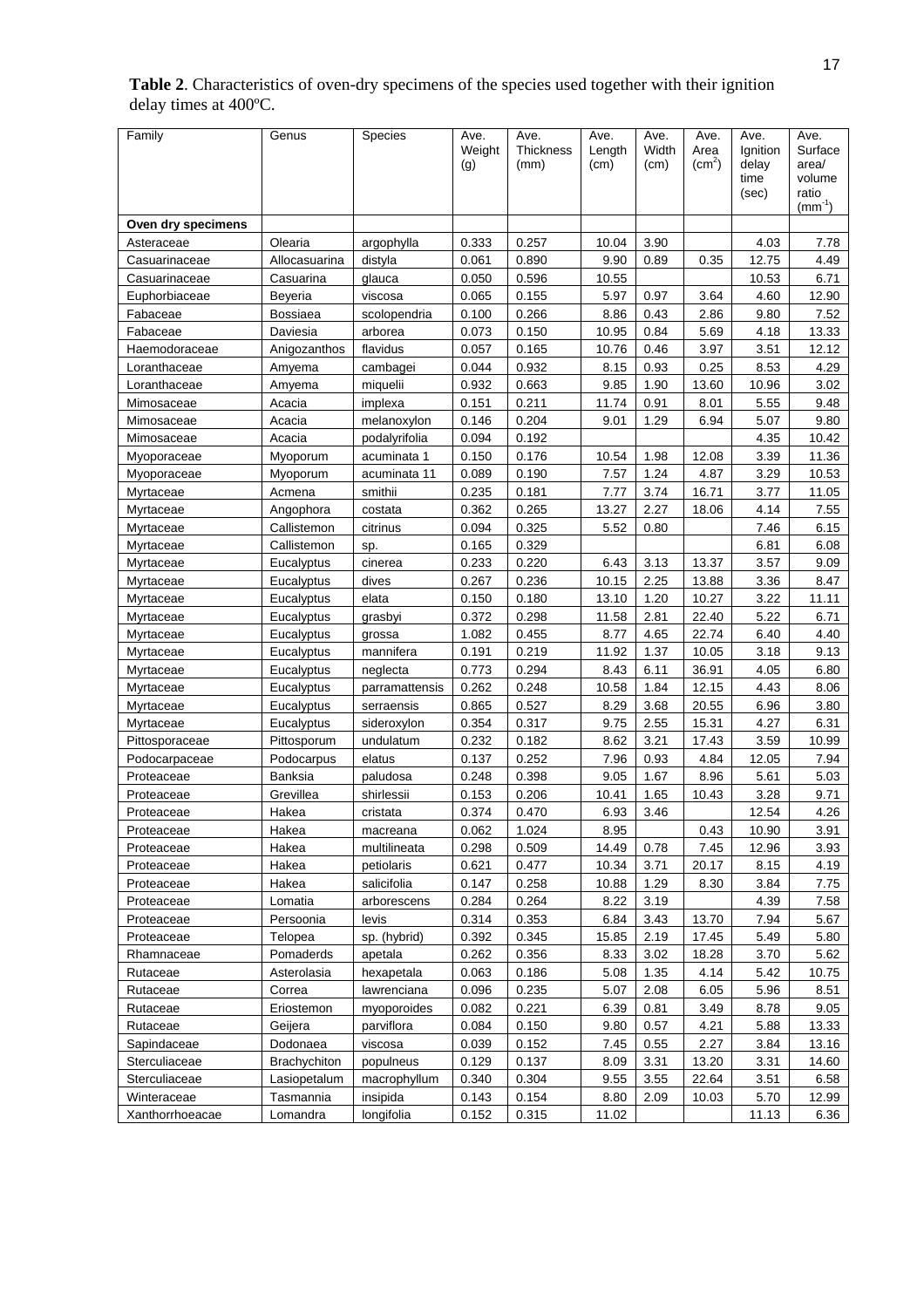*Casuarina glauca* and *Allocasuarina distyla*. Two populations of *Myoporum acuminata* (Myoporaceae) were sampled.

#### *Specimens exposed at 400ºC*

Fresh samples varied in moisture content (expressed as a percentage of oven-dry weight) from 74 to 412% (summarized in Table 3 from Table 1). During the experiments fresh weights declined by an average of 3.6%. The ratios of average maximum value to average minimum value for fresh specimen average weights and areas were greater than 20 while those for lengths, surface area to volume ratios and thicknesses were between 3 and 10 (Table 3). For oven-dry specimens, ratios of maximum value to minimum value followed the same trends but the ratio for average areas had substantially higher values due to a much lower minimum value (summarized in Table 4 from Table 2) because of the shrinking of the terete leaves of Amyema cambagei upon drying (Table 2). Reactions to drying varied making some specimens impossible to measure for area, width and even length because of the wrinkling, buckling and bowing (Table 2). Changes in moisture content during the experiments with oven-dry material were negligible (maximum about 2%).

| Characteristic                                | Maximum | Minimum | Mean  | Range |
|-----------------------------------------------|---------|---------|-------|-------|
|                                               | value   | value   |       |       |
| Weight (g)                                    | 2.470   | 0.090   | 0.549 | 2.380 |
| Length (cm)                                   | 16.49   | 5.17    | 9.91  | 11.32 |
| Width (cm)                                    | 6.11    | 0.63    | 2.31  | 5.48  |
| Thickness (mm)                                | 1.323   | 0.184   | 0.429 | 1.139 |
| Area (cm <sup>2</sup> )                       | 38.46   | 0.65    | 13.24 | 37.81 |
| Moisture (% odw)                              | 412     | 74      | 136   | 338   |
| Ignition delay time (sec)                     | 57.07   | 11.57   | 24.34 | 45.5  |
| Surface area/volume ratio (mm <sup>-1</sup> ) | 10.87   | 2.03    | 6.06  | 8.84  |

**Table 3.** Summary of the characteristics of the fresh specimens.

**Table 4.** Summary of the characteristics of oven-dry specimens.

| Characteristic                                | Maximum<br>value | Minimum<br>value | Mean  | Range |
|-----------------------------------------------|------------------|------------------|-------|-------|
| Weight (g)                                    | 1.082            | 0.039            | 0.248 | 1.043 |
| Length (cm)                                   | 15.85            | 5.07             | 9.33  | 10.78 |
| Width (cm)                                    | 6.11             | 0.43             | 2.11  | 5.69  |
| Thickness (mm)                                | 1.024            | 0.137            | 0.322 | 0.887 |
| Area $(CM^2)$                                 | 36.91            | 0.25             | 11.15 | 36.66 |
| ignition delay time (sec)                     | 12.96            | 3.18             | 6.11  | 9.79  |
| Surface area/volume ratio (mm <sup>-1</sup> ) | 14.60            | 3.02             | 8.12  | 11.58 |

For fresh material, there were statistically significant correlations between specimen weights, widths and areas (P<0.01) and a correlation between weight and surface area to volume ratio ( $P=0.001$ ). The result was similar for oven-dry material but surface area to volume ratio was correlated with both weight and area  $(P<0.05)$ . Lengths were independent of other measures. Because of the strong correlations between ignition delay times and surface area to volume ratio (P<0.001), the lack of correlation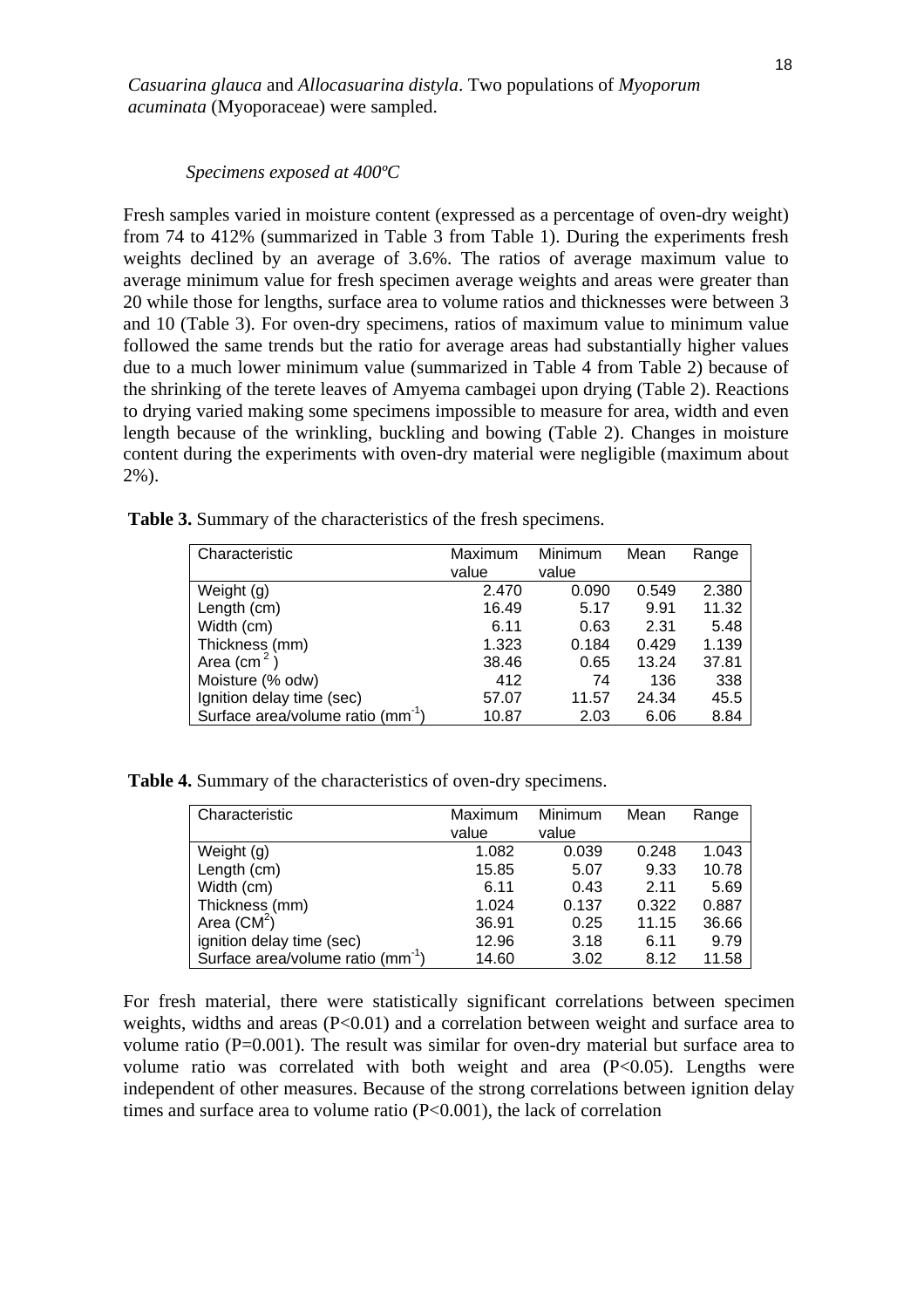| Family          | Genus         | Species        | Sodium | Magnesium | Phosphorus | Sulphur | Chloride |
|-----------------|---------------|----------------|--------|-----------|------------|---------|----------|
|                 |               |                | $\%$   | $\%$      | $\%$       | %       | $\%$     |
| Asteraceae      | Olearia       | argophylla     | 0.057  | 0.094     | 0.154      | 0.087   | 0.218    |
| Casuarinaceae   | Allocasuarina | distyla        | 0.054  | 0.102     | 0.068      | 0.153   | 0.293    |
| Casuarinaceae   | Casuarina     | glauca         | 0.053  | 0.280     | 0.087      | 0.119   | 0.495    |
| Euphorbiaceae   | Beyeria       | viscosa        | 0.009  | 0.235     | 0.143      | 0.274   | 0.258    |
| Fabaceae        | Bossiaea      | scolopendria   | 0.025  | 0.167     | 0.059      | 0.185   | 0.509    |
| Fabaceae        | Daviesia      | arborea        | 0.064  | 0.111     | 0.060      | 0.135   | 0.090    |
| Haemodoraceae   | Anigozanthos  | flavidus       | 0.220  | 0.383     | 0.066      | 0.670   | 0.959    |
| Loranthaceae    | Amyema        | cambagei       | 0.091  | 0.297     | 0.109      | 0.152   | 1.119    |
| Loranthaceae    | Amyema        | miquelii       | 0.018  | 0.204     | 0.188      | 0.134   | 0.828    |
| Mimosaceae      | Acacia        | implexa        | 0.019  | 0.208     | 0.107      | 0.194   | 1.019    |
| Mimosaceae      | Acacia        | melanoxylon    | 0.062  | 0.196     | 0.102      | 0.162   | 0.332    |
| Mimosaceae      | Acacia        | podalyrifolia  | 0.024  | 0.218     | 0.134      | 0.176   | 0.487    |
| Myoporaceae     | Myoporum      | acuminata 1    | 0.382  | 0.314     | 0.211      | 0.425   | 1.483    |
| Myoporaceae     | Myoporum      | acuminata 11   | 0.311  | 0.349     | 0.284      | 0.578   | 1.919    |
| Myrtaceae       | Acmena        | smithii        | 0.062  | 0.246     | 0.110      | 0.286   | 0.249    |
| Myrtaceae       | Angophora     | costata        | 0.107  | 0.293     | 0.083      | 0.092   | 0.034    |
| Myrtaceae       | Callistemon   | citrinus       | 0.044  | 0.103     | 0.073      | 0.116   | 0.193    |
| Myrtaceae       | Callistemon   | sp.            | 0.026  | 0.123     | 0.105      | 0.122   | 0.275    |
| Myrtaceae       | Eucalyptus    | cinerea        | 0.018  | 0.135     | 0.120      | 0.131   | 0.095    |
| Myrtaceae       | Eucalyptus    | dives          | 0.012  | 0.247     | 0.148      | 0.141   | 0.365    |
| Myrtaceae       | Eucalyptus    | elata          | 0.131  | 0.238     | 0.205      | 0.147   | 0.662    |
| Myrtaccae       | Eucalyptus    | grasbyi        | 0.068  | 0.247     | 0.370      | 0.110   | 0.133    |
| Myrtaceae       | Eucalyptus    | grossa         | 0.045  | 0.112     | 0.458      | 0.138   | 0.309    |
| Myrtaceae       | Eucalyptus    | mannifera      | 0.009  | 0.124     | 0.171      | 0.138   | 0.333    |
| Myrtaccae       | Eucalyptus    | neglecta       | 0.019  | 0.131     | 0.155      | 0.131   | 0.236    |
| Myrtaceae       | Eucalyptus    | parramattensis | 0.049  | 0.317     | 0.087      | 0.118   | 0.145    |
| Myrtaceae       | Eucalyptus    | serraensis     | 0.161  | 0.207     | 0.065      | 0.092   | 0.331    |
| Myrtaceae       | Eucalyptus    | sideroxylon    | 0.008  | 0.187     | 0.458      | 0.119   | 0.439    |
| Pittosporaceae  | Pittosporum   | undulatum      | 0.133  | 0.285     | 0.089      | 0.157   | 0.288    |
| Podocarpaceae   | Podocarpus    | elatus         | 0.014  | 0.098     | 0.207      | 0.110   | 0.013    |
| Proteaceae      | Banksia       | paludosa       | 0.249  | 0.111     | 0.057      | 0.162   | 0.249    |
| Proteaceae      | Grevillea     | shirlessii     | 0.051  | 0.145     | 0.060      | 0.161   | 0.091    |
| Proteaceae      | Hakea         | cristata       | 0.127  | 0.082     | 0.045      | 0.126   | 0.175    |
| Proteaceae      | Hakea         | macreana       | 0.124  | 0.103     | 0.037      | 0.115   | 0.140    |
| Proteaceae      | Hakea         | multilineata   | 0.055  | 0.101     | 0.115      | 0.103   | 0.100    |
| Pro ' teaceae   | Hakea         | petiolaris     | 0.243  | 0.260     | 0.078      | 0.231   | 0.239    |
| Proteaceae      | Hakea         | salicifolia    | 0.324  | 0.258     | 0.046      | 0.091   | 0.242    |
| Proteaceae      | Lomatia       | arborescens    | 0.006  | 0.105     | 0.091      | 0.125   | 0.234    |
| Proteaceae      | Persoonia     | levis          | 0.090  | 0.135     | 0.056      | 0.094   | 0.185    |
| Proteaceae      | Telopea       | sp. (hybrid)   | 0.004  | 0.095     | 0.038      | 0.088   | 0.024    |
| Rhamnaceae      | Pomaderris    | apetala        | 0.017  | 0.164     | 0.110      | 0.105   | 0.452    |
| Rutaceae        | Asterolasia   | hexapetala     | 0.119  | 0.251     | 0.249      | 0.271   | 0.509    |
| Rutaceae        | Correa        | lawrenciana    | 0.054  | 0.128     | 0.084      | 0.174   | 0.387    |
| Rutaceae        | Eriostemon    | myoporoides    | 0.080  | 0.139     | 0.098      | 0.152   | 0.681    |
| Rutaceae        | Geijera       | parviflora     | 0.030  | 0.222     | 0.149      | 0.121   | 0.557    |
| Sapindaceae     | Dodonaea      | viscosa        | 0.026  | 0.289     | 0.181      | 0.206   | 0.262    |
| Sterculiaceae   | Brachychiton  | populneus      | 0.016  | 0.272     | 0.139      | 0.203   | 0.047    |
| Sterculiaceae   | Lasiopetalum  | macrophyllum   | 0.024  | 0.097     | 0.062      | 0.173   | 0.208    |
| Winteraceae     | Tasmannia     | insipida       | 0.089  | 0.254     | 0.078      | 0.184   | 0.048    |
| Xanthorrhoeacae | Lomandra      | longifolia     | 0.023  | 0.132     | 0.080      | 0.226   | 0.6341   |

**Table 5**. Mineral contents ('major' elements) of the specimens used in the tests.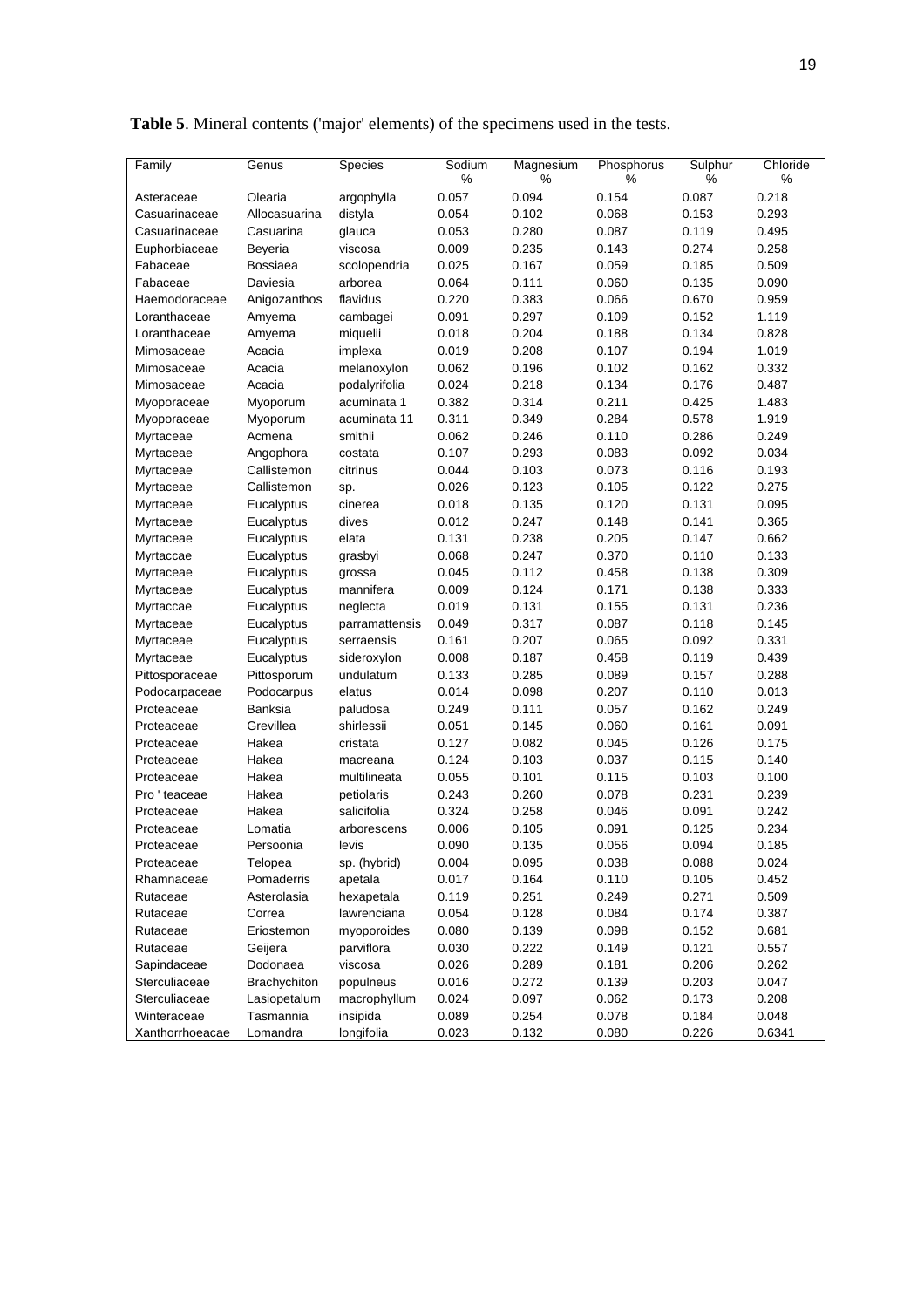# **Table 5** (continued)

| %<br>%<br>%<br>n<br>%<br>Olearia<br>1.427<br>0.728<br>0.127<br>0.974<br>Asteraceae<br>argophylla<br>Allocasuarina<br>0.872<br>0.501<br>0.057<br>1.361<br>Casuarinaceae<br>distyla<br>Casuarina<br>0.468<br>1.830<br>0.085<br>1.370<br>Casuarinaceae<br>glauca<br>Euphorbiaceae<br>0.964<br>1.193<br>0.081<br>1.785<br>Beyeria<br>viscosa<br>Bossiaea<br>0.674<br>0.038<br>1.526<br>Fabaceae<br>scolopendria<br>0.449<br>Fabaceae<br>Daviesia<br>0.833<br>0.285<br>0.087<br>1.733<br>arborea<br>Haemodoraceae<br>flavidus<br>2.083<br>1.944<br>1.537<br>1.902<br>Anigozanthos<br>3.002<br>2.509<br>0.069<br>1.496<br>Loranthaceae<br>cambagei<br>Amyema<br>Loranthaceae<br>2.709<br>1.482<br>0.032<br>1.132<br>Amyema<br>miquelii<br>Acacia<br>1.538<br>0.556<br>0.086<br>2.304<br>Mimosaceae<br>implexa<br>Acacia<br>0.795<br>0.522<br>0.050<br>2.126<br>Mimosaceae<br>melanoxylon<br>Acacia<br>0.998<br>0.677<br>0.029<br>2.818<br>Mimosaceae<br>podalyrifolia<br>acuminata 1<br>2.893<br>0.087<br>2.147<br>Myoporum<br>2.269<br>Myoporaceae<br>acuminata 11<br>2.554<br>2.013<br>0.061<br>1.747<br>Myoporum<br>Myoporaceae<br>Acmena<br>smithii<br>0.848<br>0.547<br>0.118<br>1.212<br>Myrtaceae<br>0.487<br>1.139<br>0.056<br>1.027<br>Myrtaceae<br>Angophora<br>costata<br>citrinus<br>0.821<br>0.532<br>0.161<br>0.996<br>Myrtaceae<br>Callistemon<br>Callistemon<br>0.982<br>0.519<br>0.053<br>1.345<br>Myrtaceae<br>sp.<br>Eucalyptus<br>0.633<br>0.714<br>0.089<br>1.311<br>Myrtaceae<br>cinerea<br>0.655<br>0.457<br>0.067<br>1.311<br>Myrtaceae<br>Eucalyptus<br>dives<br>0.713<br>0.637<br>0.071<br>1.373<br>Myrtaceae<br>Eucalyptus<br>elata<br>0.970<br>0.437<br>0.726<br>0.050<br>Myrtaceae<br>Eucalyptus<br>grasbyi<br>1.221<br>1.244<br>0.048<br>1.324<br>Myrtaceae<br>Eucalyptus<br>grossa<br>1.476<br>mannifera<br>1.099<br>0.723<br>0.047<br>Myrtaceae<br>Eucalyptus<br>0.819<br>1.811<br>0.095<br>1.373<br>Myrtaceae<br>Eucalyptus<br>neglecta<br>0.625<br>2.506<br>0.068<br>1.065<br>Myrtaceae<br>Eucalyptus<br>parramattensis<br>0.225<br>0.929<br>0.069<br>0.796<br>Myrtaceae<br>Eucalyptus<br>serraensis<br>1.047<br>1.863<br>1.246<br>0.072<br>Eucalyptus<br>sideroxylon<br>Myrtaceae |
|----------------------------------------------------------------------------------------------------------------------------------------------------------------------------------------------------------------------------------------------------------------------------------------------------------------------------------------------------------------------------------------------------------------------------------------------------------------------------------------------------------------------------------------------------------------------------------------------------------------------------------------------------------------------------------------------------------------------------------------------------------------------------------------------------------------------------------------------------------------------------------------------------------------------------------------------------------------------------------------------------------------------------------------------------------------------------------------------------------------------------------------------------------------------------------------------------------------------------------------------------------------------------------------------------------------------------------------------------------------------------------------------------------------------------------------------------------------------------------------------------------------------------------------------------------------------------------------------------------------------------------------------------------------------------------------------------------------------------------------------------------------------------------------------------------------------------------------------------------------------------------------------------------------------------------------------------------------------------------------------------------------------------------------------------------------------------------------------------------------------------------------------------------------------------------------------------------------|
|                                                                                                                                                                                                                                                                                                                                                                                                                                                                                                                                                                                                                                                                                                                                                                                                                                                                                                                                                                                                                                                                                                                                                                                                                                                                                                                                                                                                                                                                                                                                                                                                                                                                                                                                                                                                                                                                                                                                                                                                                                                                                                                                                                                                                |
|                                                                                                                                                                                                                                                                                                                                                                                                                                                                                                                                                                                                                                                                                                                                                                                                                                                                                                                                                                                                                                                                                                                                                                                                                                                                                                                                                                                                                                                                                                                                                                                                                                                                                                                                                                                                                                                                                                                                                                                                                                                                                                                                                                                                                |
|                                                                                                                                                                                                                                                                                                                                                                                                                                                                                                                                                                                                                                                                                                                                                                                                                                                                                                                                                                                                                                                                                                                                                                                                                                                                                                                                                                                                                                                                                                                                                                                                                                                                                                                                                                                                                                                                                                                                                                                                                                                                                                                                                                                                                |
|                                                                                                                                                                                                                                                                                                                                                                                                                                                                                                                                                                                                                                                                                                                                                                                                                                                                                                                                                                                                                                                                                                                                                                                                                                                                                                                                                                                                                                                                                                                                                                                                                                                                                                                                                                                                                                                                                                                                                                                                                                                                                                                                                                                                                |
|                                                                                                                                                                                                                                                                                                                                                                                                                                                                                                                                                                                                                                                                                                                                                                                                                                                                                                                                                                                                                                                                                                                                                                                                                                                                                                                                                                                                                                                                                                                                                                                                                                                                                                                                                                                                                                                                                                                                                                                                                                                                                                                                                                                                                |
|                                                                                                                                                                                                                                                                                                                                                                                                                                                                                                                                                                                                                                                                                                                                                                                                                                                                                                                                                                                                                                                                                                                                                                                                                                                                                                                                                                                                                                                                                                                                                                                                                                                                                                                                                                                                                                                                                                                                                                                                                                                                                                                                                                                                                |
|                                                                                                                                                                                                                                                                                                                                                                                                                                                                                                                                                                                                                                                                                                                                                                                                                                                                                                                                                                                                                                                                                                                                                                                                                                                                                                                                                                                                                                                                                                                                                                                                                                                                                                                                                                                                                                                                                                                                                                                                                                                                                                                                                                                                                |
|                                                                                                                                                                                                                                                                                                                                                                                                                                                                                                                                                                                                                                                                                                                                                                                                                                                                                                                                                                                                                                                                                                                                                                                                                                                                                                                                                                                                                                                                                                                                                                                                                                                                                                                                                                                                                                                                                                                                                                                                                                                                                                                                                                                                                |
|                                                                                                                                                                                                                                                                                                                                                                                                                                                                                                                                                                                                                                                                                                                                                                                                                                                                                                                                                                                                                                                                                                                                                                                                                                                                                                                                                                                                                                                                                                                                                                                                                                                                                                                                                                                                                                                                                                                                                                                                                                                                                                                                                                                                                |
|                                                                                                                                                                                                                                                                                                                                                                                                                                                                                                                                                                                                                                                                                                                                                                                                                                                                                                                                                                                                                                                                                                                                                                                                                                                                                                                                                                                                                                                                                                                                                                                                                                                                                                                                                                                                                                                                                                                                                                                                                                                                                                                                                                                                                |
|                                                                                                                                                                                                                                                                                                                                                                                                                                                                                                                                                                                                                                                                                                                                                                                                                                                                                                                                                                                                                                                                                                                                                                                                                                                                                                                                                                                                                                                                                                                                                                                                                                                                                                                                                                                                                                                                                                                                                                                                                                                                                                                                                                                                                |
|                                                                                                                                                                                                                                                                                                                                                                                                                                                                                                                                                                                                                                                                                                                                                                                                                                                                                                                                                                                                                                                                                                                                                                                                                                                                                                                                                                                                                                                                                                                                                                                                                                                                                                                                                                                                                                                                                                                                                                                                                                                                                                                                                                                                                |
|                                                                                                                                                                                                                                                                                                                                                                                                                                                                                                                                                                                                                                                                                                                                                                                                                                                                                                                                                                                                                                                                                                                                                                                                                                                                                                                                                                                                                                                                                                                                                                                                                                                                                                                                                                                                                                                                                                                                                                                                                                                                                                                                                                                                                |
|                                                                                                                                                                                                                                                                                                                                                                                                                                                                                                                                                                                                                                                                                                                                                                                                                                                                                                                                                                                                                                                                                                                                                                                                                                                                                                                                                                                                                                                                                                                                                                                                                                                                                                                                                                                                                                                                                                                                                                                                                                                                                                                                                                                                                |
|                                                                                                                                                                                                                                                                                                                                                                                                                                                                                                                                                                                                                                                                                                                                                                                                                                                                                                                                                                                                                                                                                                                                                                                                                                                                                                                                                                                                                                                                                                                                                                                                                                                                                                                                                                                                                                                                                                                                                                                                                                                                                                                                                                                                                |
|                                                                                                                                                                                                                                                                                                                                                                                                                                                                                                                                                                                                                                                                                                                                                                                                                                                                                                                                                                                                                                                                                                                                                                                                                                                                                                                                                                                                                                                                                                                                                                                                                                                                                                                                                                                                                                                                                                                                                                                                                                                                                                                                                                                                                |
|                                                                                                                                                                                                                                                                                                                                                                                                                                                                                                                                                                                                                                                                                                                                                                                                                                                                                                                                                                                                                                                                                                                                                                                                                                                                                                                                                                                                                                                                                                                                                                                                                                                                                                                                                                                                                                                                                                                                                                                                                                                                                                                                                                                                                |
|                                                                                                                                                                                                                                                                                                                                                                                                                                                                                                                                                                                                                                                                                                                                                                                                                                                                                                                                                                                                                                                                                                                                                                                                                                                                                                                                                                                                                                                                                                                                                                                                                                                                                                                                                                                                                                                                                                                                                                                                                                                                                                                                                                                                                |
|                                                                                                                                                                                                                                                                                                                                                                                                                                                                                                                                                                                                                                                                                                                                                                                                                                                                                                                                                                                                                                                                                                                                                                                                                                                                                                                                                                                                                                                                                                                                                                                                                                                                                                                                                                                                                                                                                                                                                                                                                                                                                                                                                                                                                |
|                                                                                                                                                                                                                                                                                                                                                                                                                                                                                                                                                                                                                                                                                                                                                                                                                                                                                                                                                                                                                                                                                                                                                                                                                                                                                                                                                                                                                                                                                                                                                                                                                                                                                                                                                                                                                                                                                                                                                                                                                                                                                                                                                                                                                |
|                                                                                                                                                                                                                                                                                                                                                                                                                                                                                                                                                                                                                                                                                                                                                                                                                                                                                                                                                                                                                                                                                                                                                                                                                                                                                                                                                                                                                                                                                                                                                                                                                                                                                                                                                                                                                                                                                                                                                                                                                                                                                                                                                                                                                |
|                                                                                                                                                                                                                                                                                                                                                                                                                                                                                                                                                                                                                                                                                                                                                                                                                                                                                                                                                                                                                                                                                                                                                                                                                                                                                                                                                                                                                                                                                                                                                                                                                                                                                                                                                                                                                                                                                                                                                                                                                                                                                                                                                                                                                |
|                                                                                                                                                                                                                                                                                                                                                                                                                                                                                                                                                                                                                                                                                                                                                                                                                                                                                                                                                                                                                                                                                                                                                                                                                                                                                                                                                                                                                                                                                                                                                                                                                                                                                                                                                                                                                                                                                                                                                                                                                                                                                                                                                                                                                |
|                                                                                                                                                                                                                                                                                                                                                                                                                                                                                                                                                                                                                                                                                                                                                                                                                                                                                                                                                                                                                                                                                                                                                                                                                                                                                                                                                                                                                                                                                                                                                                                                                                                                                                                                                                                                                                                                                                                                                                                                                                                                                                                                                                                                                |
|                                                                                                                                                                                                                                                                                                                                                                                                                                                                                                                                                                                                                                                                                                                                                                                                                                                                                                                                                                                                                                                                                                                                                                                                                                                                                                                                                                                                                                                                                                                                                                                                                                                                                                                                                                                                                                                                                                                                                                                                                                                                                                                                                                                                                |
|                                                                                                                                                                                                                                                                                                                                                                                                                                                                                                                                                                                                                                                                                                                                                                                                                                                                                                                                                                                                                                                                                                                                                                                                                                                                                                                                                                                                                                                                                                                                                                                                                                                                                                                                                                                                                                                                                                                                                                                                                                                                                                                                                                                                                |
|                                                                                                                                                                                                                                                                                                                                                                                                                                                                                                                                                                                                                                                                                                                                                                                                                                                                                                                                                                                                                                                                                                                                                                                                                                                                                                                                                                                                                                                                                                                                                                                                                                                                                                                                                                                                                                                                                                                                                                                                                                                                                                                                                                                                                |
|                                                                                                                                                                                                                                                                                                                                                                                                                                                                                                                                                                                                                                                                                                                                                                                                                                                                                                                                                                                                                                                                                                                                                                                                                                                                                                                                                                                                                                                                                                                                                                                                                                                                                                                                                                                                                                                                                                                                                                                                                                                                                                                                                                                                                |
|                                                                                                                                                                                                                                                                                                                                                                                                                                                                                                                                                                                                                                                                                                                                                                                                                                                                                                                                                                                                                                                                                                                                                                                                                                                                                                                                                                                                                                                                                                                                                                                                                                                                                                                                                                                                                                                                                                                                                                                                                                                                                                                                                                                                                |
|                                                                                                                                                                                                                                                                                                                                                                                                                                                                                                                                                                                                                                                                                                                                                                                                                                                                                                                                                                                                                                                                                                                                                                                                                                                                                                                                                                                                                                                                                                                                                                                                                                                                                                                                                                                                                                                                                                                                                                                                                                                                                                                                                                                                                |
| undulatum<br>1.739<br>1.608<br>0.063<br>1.419<br>Pittosporaceae<br>Pittosporum                                                                                                                                                                                                                                                                                                                                                                                                                                                                                                                                                                                                                                                                                                                                                                                                                                                                                                                                                                                                                                                                                                                                                                                                                                                                                                                                                                                                                                                                                                                                                                                                                                                                                                                                                                                                                                                                                                                                                                                                                                                                                                                                 |
| 0.499<br>2.191<br>0.101<br>0.921<br>Podocarpaceae<br>Podocarpus<br>elatus                                                                                                                                                                                                                                                                                                                                                                                                                                                                                                                                                                                                                                                                                                                                                                                                                                                                                                                                                                                                                                                                                                                                                                                                                                                                                                                                                                                                                                                                                                                                                                                                                                                                                                                                                                                                                                                                                                                                                                                                                                                                                                                                      |
| Banksia<br>0.335<br>0.592<br>0.067<br>1.153<br>Proteaceae<br>paludosa                                                                                                                                                                                                                                                                                                                                                                                                                                                                                                                                                                                                                                                                                                                                                                                                                                                                                                                                                                                                                                                                                                                                                                                                                                                                                                                                                                                                                                                                                                                                                                                                                                                                                                                                                                                                                                                                                                                                                                                                                                                                                                                                          |
| Grevillea<br>shirlessii<br>0.647<br>0.071<br>0.907<br>Proteaceae<br>0.773                                                                                                                                                                                                                                                                                                                                                                                                                                                                                                                                                                                                                                                                                                                                                                                                                                                                                                                                                                                                                                                                                                                                                                                                                                                                                                                                                                                                                                                                                                                                                                                                                                                                                                                                                                                                                                                                                                                                                                                                                                                                                                                                      |
| Hakea<br>0.297<br>0.017<br>0.826<br>cristata<br>0.747<br>Proteaceae                                                                                                                                                                                                                                                                                                                                                                                                                                                                                                                                                                                                                                                                                                                                                                                                                                                                                                                                                                                                                                                                                                                                                                                                                                                                                                                                                                                                                                                                                                                                                                                                                                                                                                                                                                                                                                                                                                                                                                                                                                                                                                                                            |
| 0.237<br>0.061<br>0.728<br>Hakea<br>0.378<br>Proteaceae<br>macreana                                                                                                                                                                                                                                                                                                                                                                                                                                                                                                                                                                                                                                                                                                                                                                                                                                                                                                                                                                                                                                                                                                                                                                                                                                                                                                                                                                                                                                                                                                                                                                                                                                                                                                                                                                                                                                                                                                                                                                                                                                                                                                                                            |
| 0.383<br>1.326<br>0.090<br>0.482<br>Hakea<br>multilineata<br>Proteaceae                                                                                                                                                                                                                                                                                                                                                                                                                                                                                                                                                                                                                                                                                                                                                                                                                                                                                                                                                                                                                                                                                                                                                                                                                                                                                                                                                                                                                                                                                                                                                                                                                                                                                                                                                                                                                                                                                                                                                                                                                                                                                                                                        |
| Hakea<br>petiolaris<br>0.579<br>0.549<br>0.026<br>0.586<br>Proteaceae                                                                                                                                                                                                                                                                                                                                                                                                                                                                                                                                                                                                                                                                                                                                                                                                                                                                                                                                                                                                                                                                                                                                                                                                                                                                                                                                                                                                                                                                                                                                                                                                                                                                                                                                                                                                                                                                                                                                                                                                                                                                                                                                          |
| salicifolia<br>Hakea<br>0.404<br>0.467<br>0.040<br>0.814<br>Proteaceae                                                                                                                                                                                                                                                                                                                                                                                                                                                                                                                                                                                                                                                                                                                                                                                                                                                                                                                                                                                                                                                                                                                                                                                                                                                                                                                                                                                                                                                                                                                                                                                                                                                                                                                                                                                                                                                                                                                                                                                                                                                                                                                                         |
| Lomatia<br>0.925<br>2.299<br>0.072<br>1.049<br>Proteaceae<br>arborescens                                                                                                                                                                                                                                                                                                                                                                                                                                                                                                                                                                                                                                                                                                                                                                                                                                                                                                                                                                                                                                                                                                                                                                                                                                                                                                                                                                                                                                                                                                                                                                                                                                                                                                                                                                                                                                                                                                                                                                                                                                                                                                                                       |
| 0.989<br>Persoonia<br>levis<br>0.518<br>0.259<br>0.084<br>Proteaceae                                                                                                                                                                                                                                                                                                                                                                                                                                                                                                                                                                                                                                                                                                                                                                                                                                                                                                                                                                                                                                                                                                                                                                                                                                                                                                                                                                                                                                                                                                                                                                                                                                                                                                                                                                                                                                                                                                                                                                                                                                                                                                                                           |
| Telopea<br>sp.(hybrid)<br>0.518<br>0.563<br>0.042<br>0.646<br>Proteaceae                                                                                                                                                                                                                                                                                                                                                                                                                                                                                                                                                                                                                                                                                                                                                                                                                                                                                                                                                                                                                                                                                                                                                                                                                                                                                                                                                                                                                                                                                                                                                                                                                                                                                                                                                                                                                                                                                                                                                                                                                                                                                                                                       |
| Pomaderds<br>apetala<br>1.011<br>1.312<br>0.213<br>1.263<br>Rhamnaceae                                                                                                                                                                                                                                                                                                                                                                                                                                                                                                                                                                                                                                                                                                                                                                                                                                                                                                                                                                                                                                                                                                                                                                                                                                                                                                                                                                                                                                                                                                                                                                                                                                                                                                                                                                                                                                                                                                                                                                                                                                                                                                                                         |
| Asterolasia<br>0.992<br>1.588<br>0.166<br>1.721<br>Rutaceae<br>hexapetala                                                                                                                                                                                                                                                                                                                                                                                                                                                                                                                                                                                                                                                                                                                                                                                                                                                                                                                                                                                                                                                                                                                                                                                                                                                                                                                                                                                                                                                                                                                                                                                                                                                                                                                                                                                                                                                                                                                                                                                                                                                                                                                                      |
| Correa<br>lawrenciana<br>1.500<br>1.728<br>0.296<br>1.421<br>Rutaceae                                                                                                                                                                                                                                                                                                                                                                                                                                                                                                                                                                                                                                                                                                                                                                                                                                                                                                                                                                                                                                                                                                                                                                                                                                                                                                                                                                                                                                                                                                                                                                                                                                                                                                                                                                                                                                                                                                                                                                                                                                                                                                                                          |
| Eriostemon<br>myoporoides<br>1.288<br>1.001<br>0.066<br>1.392<br>Rutaceae                                                                                                                                                                                                                                                                                                                                                                                                                                                                                                                                                                                                                                                                                                                                                                                                                                                                                                                                                                                                                                                                                                                                                                                                                                                                                                                                                                                                                                                                                                                                                                                                                                                                                                                                                                                                                                                                                                                                                                                                                                                                                                                                      |
| Geijera<br>parviflora<br>2.072<br>1.560<br>0.206<br>1.771<br>Rutaceae                                                                                                                                                                                                                                                                                                                                                                                                                                                                                                                                                                                                                                                                                                                                                                                                                                                                                                                                                                                                                                                                                                                                                                                                                                                                                                                                                                                                                                                                                                                                                                                                                                                                                                                                                                                                                                                                                                                                                                                                                                                                                                                                          |
| Sapindaceae<br>Dodonaea<br>viscosa<br>1.217<br>0.485<br>0.239<br>1.377                                                                                                                                                                                                                                                                                                                                                                                                                                                                                                                                                                                                                                                                                                                                                                                                                                                                                                                                                                                                                                                                                                                                                                                                                                                                                                                                                                                                                                                                                                                                                                                                                                                                                                                                                                                                                                                                                                                                                                                                                                                                                                                                         |
| Sterculiaceae<br>Brachychiton<br>populneus<br>1.414<br>1.527<br>0.154<br>1.647                                                                                                                                                                                                                                                                                                                                                                                                                                                                                                                                                                                                                                                                                                                                                                                                                                                                                                                                                                                                                                                                                                                                                                                                                                                                                                                                                                                                                                                                                                                                                                                                                                                                                                                                                                                                                                                                                                                                                                                                                                                                                                                                 |
| Sterculiaceae<br>Lasiopetalum<br>macrophyllum<br>1.024<br>0.861<br>0.116<br>1.021                                                                                                                                                                                                                                                                                                                                                                                                                                                                                                                                                                                                                                                                                                                                                                                                                                                                                                                                                                                                                                                                                                                                                                                                                                                                                                                                                                                                                                                                                                                                                                                                                                                                                                                                                                                                                                                                                                                                                                                                                                                                                                                              |
| Tasmannia<br>Winteraceae<br>insipida<br>0.687<br>0.978<br>0.155<br>1.356                                                                                                                                                                                                                                                                                                                                                                                                                                                                                                                                                                                                                                                                                                                                                                                                                                                                                                                                                                                                                                                                                                                                                                                                                                                                                                                                                                                                                                                                                                                                                                                                                                                                                                                                                                                                                                                                                                                                                                                                                                                                                                                                       |
| Xanthorrhoeacae<br>Lomandra<br>longifolia<br>1.048<br>1.321<br>1.163<br>0.182                                                                                                                                                                                                                                                                                                                                                                                                                                                                                                                                                                                                                                                                                                                                                                                                                                                                                                                                                                                                                                                                                                                                                                                                                                                                                                                                                                                                                                                                                                                                                                                                                                                                                                                                                                                                                                                                                                                                                                                                                                                                                                                                  |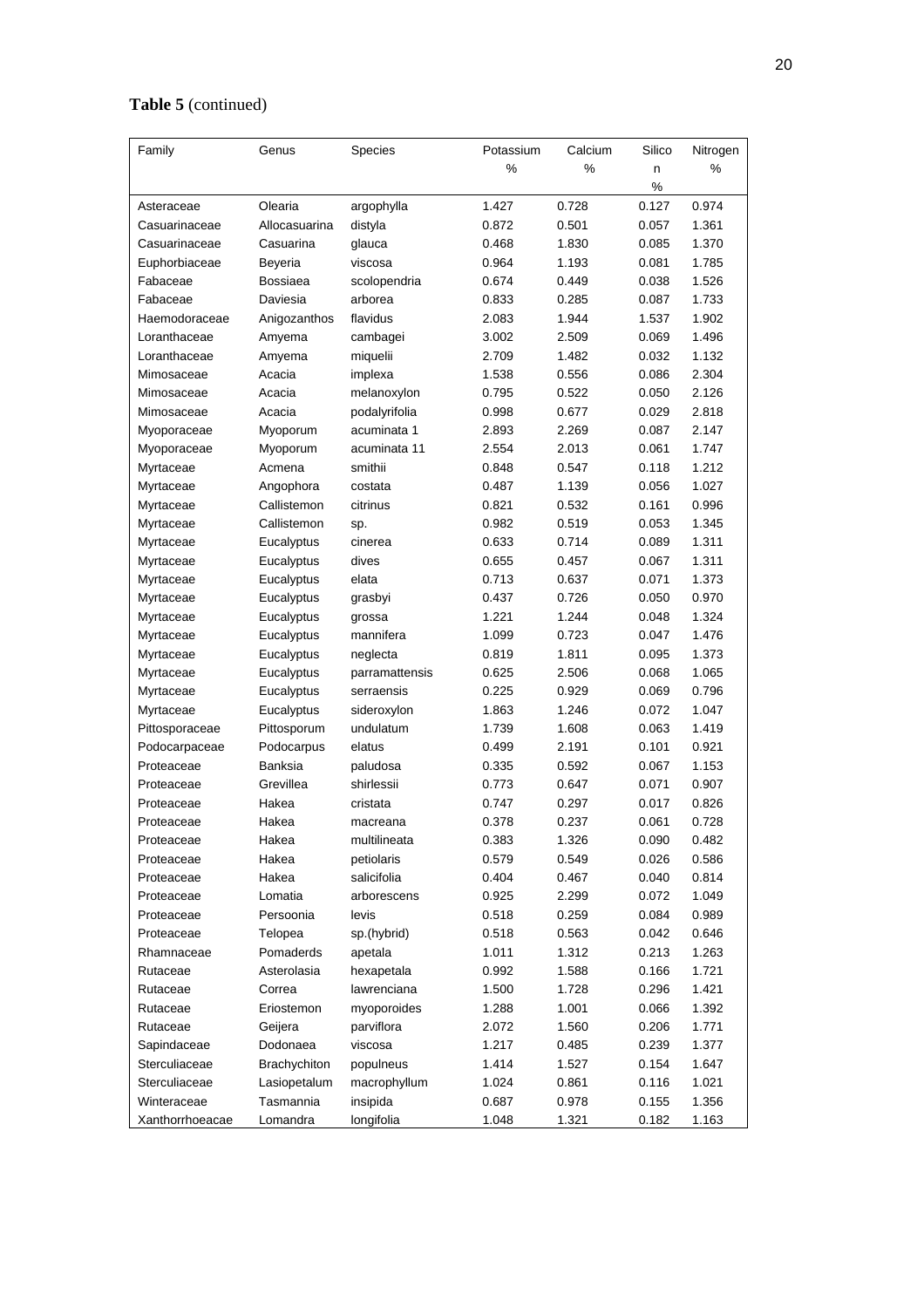| Table 6. Mineral contents ('minor' elements) of the specimens tested. |  |  |  |
|-----------------------------------------------------------------------|--|--|--|
|                                                                       |  |  |  |

| Family          | Genus           | Species        | Aluminium | Manganese | Iron  | Copper | Zinc  |
|-----------------|-----------------|----------------|-----------|-----------|-------|--------|-------|
|                 |                 |                | ppm       | ppm       | ppm   | ppm    | ppm   |
| Asteraceae      | Olearia         | argophylla     | 119       | 596.9     | 74.6  | 5.3    | 55.4  |
| Casuarinaceae   | Allocasuarina   | distyla        | 29        | 311.6     | 57.4  | 5.0    | 19.7  |
| Casuarinaceae   | Casuarina       | glauca         | 26        | 494.0     | 56.5  | 4.0    | 20.7  |
| Euphorbiaceae   | Beyeria         | viscosa        | 91        | 342.9     | 95.4  | 11.2   | 68.9  |
| Fabaceae        | <b>Bossiaea</b> | scolopendria   | 21        | 266.8     | 32.1  | 3.5    | 16.5  |
| Fabaceae        | Daviesia        | arborea        | 93        | 121.9     | 88.5  | 1.0    | 82.0  |
| Haemodoraceae   | Anigozanthos    | flavidus       | 78        | 2948.6    | 106.1 | 5.7    | 80.8  |
| Loranthaceae    | Amyema          | cambagei       | 81        | 158.6     | 163.5 | 12.0   | 20.0  |
| Loranthaceae    | Amyema          | miquelii       | 46        | 864.7     | 68.6  | 13.2   | 67.0  |
| Mimosaceae      | Acacia          | implexa        | 68        | 232.3     | 71.4  | 5.7    | 19.6  |
| Mimosaceae      | Acacia          | melanoxylon    | 79        | 238.9     | 84.0  | 4.6    | 10.8  |
| Mimosaceae      | Acacia          | podalyrifolia  | $<$ 10    | 138.4     | 75.4  | 7.7    | 30.3  |
| Myoporaceae     | Myoporum        | acuminata 1    | 95        | 63.6      | 101.9 | 10.0   | 66.2  |
| Myoporaceae     | Myoporum        | acuminata 11   | 58        | 55.3      | 84.0  | 19.3   | 39.7  |
| Myrtaceae       | Acmena          | smithii        | 69        | 415.6     | 79.4  | 4.4    | 15.2  |
| Myrtaceae       | Angophora       | costata        | 96        | 760.9     | 55.7  | 2.1    | 47.0  |
| Myrtaceae       | Callistemon     | citrinus       | 210       | 903.5     | 94.9  | 4.6    | 17.0  |
| Myrtaceae       | Callistemon     | sp.            | 82        | 758.8     | 56.1  | 5.2    | 16.0  |
| Myrtaceae       | Eucalyptus      | cinerea        | 162       | 660.0     | 118.0 | 4.6    | 16.9  |
| Myrtaceae       | Eucalyptus      | dives          | 110       | 364.0     | 84.4  | 5.3    | 11.1  |
| Myrtaceae       | Eucalyptus      | elata          | 144       | 288.8     | 120.8 | 4.3    | 16.0  |
| Myrtaceae       | Eucalyptus      | grasbyi        | 65        | 662.0     | 68.6  | 4.2    | 46.9  |
| Myrtaceae       | Eucalyptus      | grossa         | 67        | 225.6     | 82.4  | 7.1    | 52.9  |
| Myrtaceae       | Eucalyptus      | mannifera      | 43        | 527.4     | 60.2  | 5.4    | 20.6  |
| Myrtaceae       | Eucalyptus      | neglecta       | 92        | 1519.2    | 58.3  | 7.9    | 23.5  |
| Myrtaceae       | Eucalyptus      | parramattensis | 80        | 983.7     | 54.8  | 5.0    | 48.9  |
| Myrtaceae       | Eucalyptus      | serraensis     | 63        | 261.3     | 51.9  | 6.1    | 13.2  |
| Myrtaceae       | Eucalyptus      | sideroxylon    | 96        | 420.7     | 86.7  | 9.8    | 21.2  |
| Pittosporaceae  | Pittosporum     | undulatum      | 54        | 350.1     | 63.3  | 8.8    | 378.3 |
| Podocarpaceae   | Podocarpus      | elatus         | 68        | 36.8      | 67.8  | 3.0    | 9.2   |
| Proteaceae      | Banksia         | paludosa       | 283       | 109.8     | 73.9  | 4.6    | 10.3  |
| Proteaceae      | Grevillea       | shirlessii     | 171       | 246.5     | 66.7  | 3.0    | 9.5   |
| Proteaceae      | Hakea           | cristata       | 46        | 39.0      | 32.1  | 3.4    | 5.0   |
| Proteaceae      | Hakea           | macreana       | 95        | 151.2     | 34.0  | 0.1    | 9.0   |
| Proteaceae      | Hakea           | multilineata   | 157       | 97.0      | 111.1 | 1.8    | 6.8   |
| Proteaceae      | Hakea           | petiolaris     | 41        | 185.8     | 45.8  | 2.8    | 10.7  |
| Proteaceae      | Hakea           | salicifolia    | $71$      | 387.8     | 43.1  | 2.5    | 10.3  |
| Proteaceae      | Lomatia         | arborescens    | 74        | 2445.7    | 55.7  | 5.1    | 13.3  |
| Proteaceae      | Persoonia       | levis          | 133       | 489.9     | 76.1  | 1.9    | 65.3  |
| Proteaceae      | Telopea         | sp. (hybrid)   | 72        | 1342.3    | 31.6  | 1.8    | 6.8   |
| Rhamnaceae      | Pomaderris      | apetala        | 284       | 90.6      | 222.3 | 6.3    | 34.0  |
| Rutaceae        | Asterolasia     | hexapetala     | 161       | 105.3     | 156.3 | 3.5    | 15.1  |
| Rutaceae        | Correa          | lawrenciana    | 86        | 395.7     | 105.9 | 6.6    | 14.8  |
| Rutaceae        | Eriostemon      | myoporoides    | 44        | 154.6     | 69.7  | 2.9    | 15.3  |
| Rutaceae        | Geijera         | parviflora     | 93        | 141.6     | 88.4  | 5.1    | 92.3  |
| Sapindaceae     | Dodonaea        | viscosa        | 263       | 182.4     | 210.8 | 15.9   | 221.2 |
| Sterculiaceae   | Brachychiton    | populneus      | 175       | 55.1      | 173.7 | 4.3    | 24.3  |
| Sterculiaceae   | Lasiopetalum    | macrophyllum   | 213       | 355.8     | 189.3 | 4.7    | 19.5  |
| Winteraceae     | Tasmannia       | insipida       | 127       | 1436.5    | 87.1  | 6.9    | 121.0 |
| Xanthorrhoeacae | Lomandra        | longifolia     | 106       | 1433.1    | 81.8  | 5.7    | 15.1  |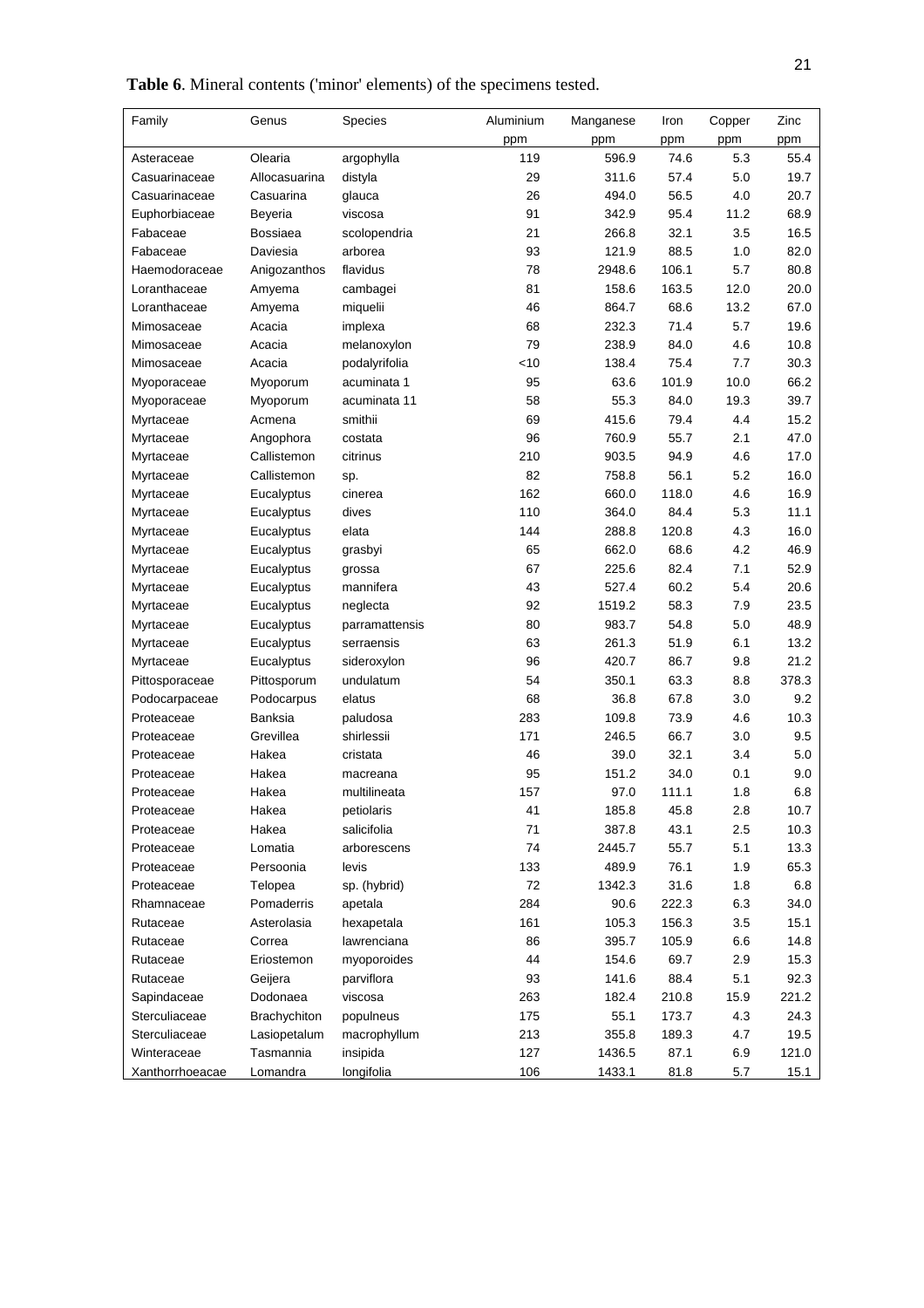22

| Family          | Genus               | Species        | <b>Total mineral</b> | Total     | <b>Total mineral</b> |
|-----------------|---------------------|----------------|----------------------|-----------|----------------------|
|                 |                     |                | - nitrogen           | mineral - | %                    |
|                 |                     |                |                      | silicon   |                      |
| Asteraceae      | Olearia             | argophylla     | 2.977                | 3.824     | 3.951                |
| Casuarinaceae   | Allocasuarina       | distyla        | 2.142                | 3.446     | 3.503                |
| Casuarinaceae   | Casuarina           | glauca         | 3.477                | 4.762     | 4.847                |
| Euphorbiaceae   | Beyeria             | viscosa        | 3.218                | 4.922     | 5.003                |
| Fabaceae        | <b>Bossiaea</b>     | scolopendria   | 2.140                | 3.628     | 3.666                |
| Fabaceae        | Daviesia            | arborea        | 1.704                | 3.350     | 3.437                |
| Haemodoraceae   | Anigozanthos        | flavidus       | 8.184                | 8.549     | 10.086               |
| Loranthaceae    | Amyema              | cambagei       | 7.392                | 8.819     | 8.888                |
| Loranthaceae    | Amyema              | miquelii       | 5.701                | 6.801     | 6.833                |
| Mimosaceae      | Acacia              | implexa        | 3.767                | 5.985     | 6.071                |
| Mimosaceae      | Acacia              | melanoxylon    | 2.263                | 4.339     | 4.389                |
| Mimosaceae      | Acacia              | podalyrifolia  | 2.769                | 5.558     | 5.587                |
| Myoporaceae     | Myoporum            | acuminata 1    | 8.098                | 10.158    | 10.245               |
| Myoporaceae     | Myoporum            | acuminata 11   | 8.095                | 9.781     | 9.842                |
| Myrtaceae       | Acmena              | smithii        | 2.524                | 3.618     | 3.736                |
| Myrtaceae       | Angophora           | costata        | 2.387                | 3.358     | 3.414                |
| Myrtaceae       | Callistemon         | citrinus       | 2.166                | 3.001     | 3.162                |
| Myrtaceae       | Callistemon         | sp.            | 2.297                | 3.589     | 3.642                |
| Myrtaceae       | Eucalyptus          | cinerea        | 2.031                | 3.253     | 3.342                |
| Myrtaceae       | Eucalyptus          | dives          | 2.149                | 3.393     | 3.460                |
| Myrtaceae       | Eucalyptus          | elata          | 2.861                | 4.163     | 4.234                |
| Myrtaceae       | Eucalyptus          | grasbyi        | 2.226                | 3.146     | 3.196                |
| Myrtaceae       | Eucalyptus          | grossa         | 3.618                | 4.895     | 4.943                |
| Myrtaceae       | Eucalyptus          | mannifera      | 2.710                | 4.139     | 4.186                |
| Myrtaceae       | Eucalyptus          | neglecta       | 3.567                | 4.845     | 4.940                |
| Myrtaceae       | Eucalyptus          | parramattensis | 4.032                | 5.029     | 5.097                |
| Myrtaceae       | Eucalyptus          | serraensis     | 2.119                | 2.846     | 2.915                |
| Myrtaceae       | Eucalyptus          | sideroxylon    | 4.455                | 5.430     | 5.502                |
| Pittosporaceae  | Pittosporum         | undulatum      | 4.447                | 5.803     | 5.866                |
| Podocarpaceae   | Podocarpus          | elatus         | 3.251                | 4.071     | 4.172                |
| Proteaceae      | Banksia             | paludosa       | 1.870                | 2.956     | 3.023                |
| Proteaceae      | Grevillea           | shirlessii     | 2.049                | 2.885     | 2.956                |
| Proteaceae      | Hakea               | cristata       | 1.629                | 2.438     | 2.455                |
| Proteaceae      | Hakea               | macreana       | 1.224                | 1.891     | 1.952                |
| Proteaceae      | Hakea               | multilineata   | 2.310                | 2.702     | 2.792                |
| Proteaceae      | Hakea               | petiolaris     | 2.234                | 2.794     | 2.820                |
| Proteaceae      | Hakea               | salicifolia    | 1.924                | 2.697     | 2.737                |
| Proteaceae      | Lomatia             | arborescens    | 4.116                | 5.093     | 5.165                |
| Proteaceae      | Persoonia           | levis          | 1.498                | 2.403     | 2.487                |
| Proteaceae      | Telopea             | sp.(hybrid)    | 1.517                | 2.121     | 2.163                |
| Rhamnaceae      | Pomaderris          | apetala        | 3.448                | 4.498     | 4.711                |
| Rutaceae        | Asterolasia         | hexapetala     | 4.189                | 5.744     | 5.910                |
| Rutaceae        | Correa              | lawrenciana    | 4.411                | 5.537     | 5.833                |
| Rutaceae        | Eriostemon          | myoporoides    | 3.534                | 4.860     | 4.926                |
| Rutaceae        | Geijera             | parviflora     | 4.959                | 6.524     | 6.730                |
| Sapindaceae     | Dodonaea            | viscosa        | 2.994                | 4.132     | 4.371                |
| Sterculiaceae   | <b>Brachychiton</b> | populneus      | 3.815                | 5.308     | 5.462                |
| Sterculiaceae   | Lasiopetalum        | macrophyllum   | 2.643                | 3.548     | 3.664                |
| Winteraceae     | Tasmannia           | insipida       | 2.651                | 3.852     | 4.007                |
| Xanthorrhoeacae | Lomandra            | longifolia     | 3.810                | 4.791     | 4.973                |

# **Table 7**. Mineral contents (aggregated) of the specimens used in the tests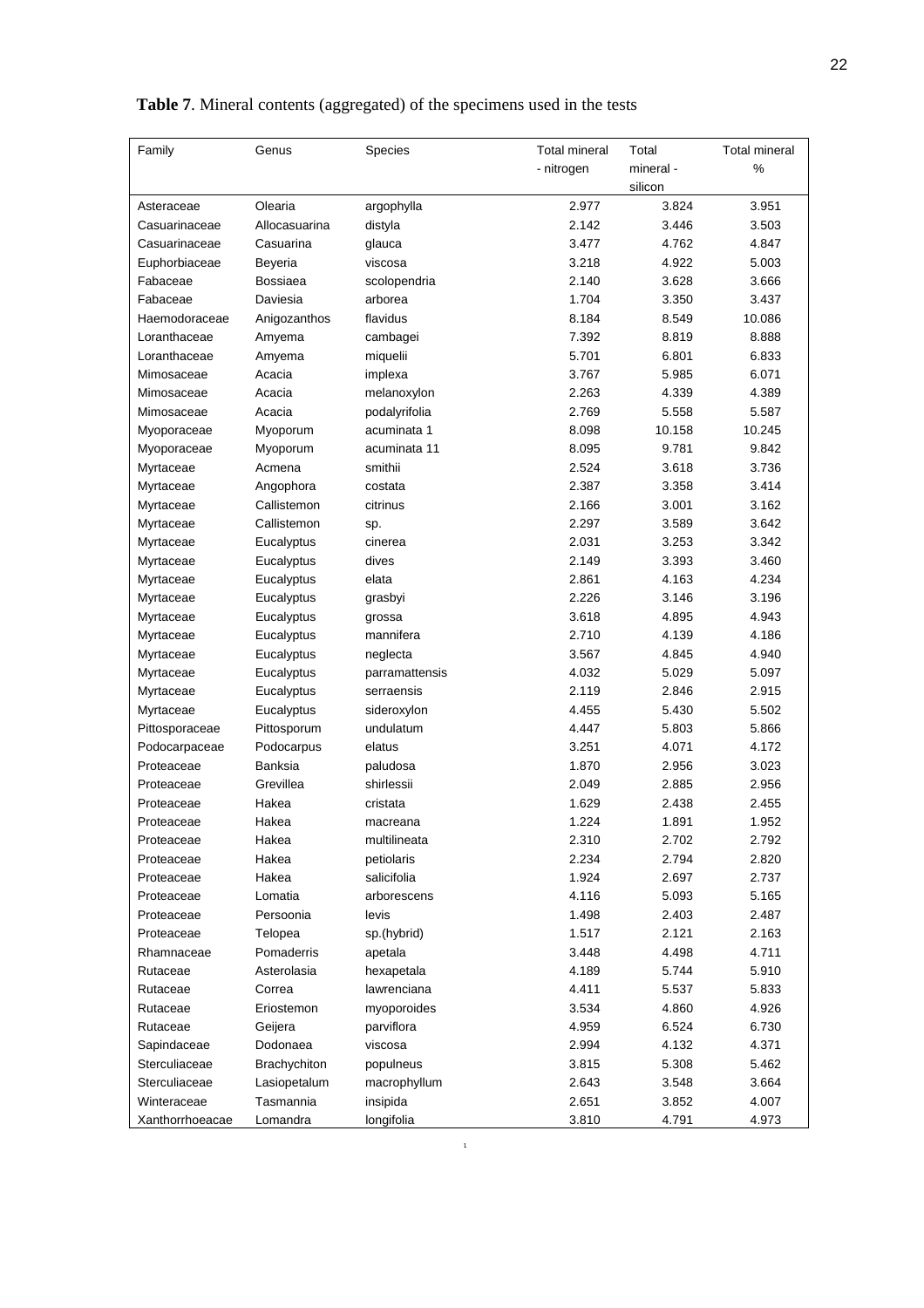between other specimen dimensions and ignition delay time and the inter-relationships of weight, area and width, all specimen dimensions excepting surface area to volume ratio were considered no further.

Details of the results of the mineral analyses are shown in Tables 5, 6 and 7 and summarized in Table 8. For Cl, Cu, Na, Mn, Si, and Zn the ratios of maximum value to minimum value ranged from 75 (Zn) to 148 (Cl). The same ratio for other elements varied from near 5 (Mg) to 28 (Al). There were statistically significant intercorrelations (P<0.05) between contents of Ca, Cl, Cu, K, Mg and S ("group 1 elements"), and between Al and Fe ("group 2 elements"). Nitrogen content was correlated with all the elemental concentrations of group 1 except Ca. Similarly, Na concentration was correlated with concentrations of Cl, Mg and S, and P with Cu and K but not with the remainder of elements in group 1. Si concentrations were correlated with those of Mg, Mn and S (Table 9).

| <b>Table 8.</b> Summary of the mineral contents of the specimens used in the tests. |  |  |  |  |  |  |
|-------------------------------------------------------------------------------------|--|--|--|--|--|--|
|-------------------------------------------------------------------------------------|--|--|--|--|--|--|

| Mineral                       | Maximum | Minimum | Mean  | Range  |  |
|-------------------------------|---------|---------|-------|--------|--|
|                               | value   | value   |       |        |  |
| Calcium (%)                   | 2.509   | 0.237   | 1.082 | 2.272  |  |
| Chloride (%)                  | 1.919   | 0.013   | 0.391 | 1.906  |  |
| Potassium (%)                 | 3.002   | 0.225   | 1.066 | 2.777  |  |
| Magnesium (%)                 | 0.383   | 0.082   | 0.192 | 0.301  |  |
| Nitrogen (%)                  | 2.818   | 0.482   | 1.314 | 2.336  |  |
| Sodium (%)                    | 0.382   | 0.004   | 0.081 | 0.378  |  |
| Phosphorus                    | 0.458   | 0.037   | 0.131 | 0.421  |  |
| Sulphur (%)                   | 0.67    | 0.087   | 0.174 | 0.583  |  |
| Silicon (%)                   | 1.537   | 0.017   | 0.12  | 1.52   |  |
| Aluminum (ppm)                | 284     | 10      | 101.8 | 274    |  |
| Copper (ppm)                  | 19.3    | 0.1     | 5.7   | 19.2   |  |
| Iron (ppm)                    | 222.3   | 31.6    | 86.4  | 190.7  |  |
| Manganese (ppm)               | 2948.6  | 36.8    | 516.4 | 2911.8 |  |
| Zinc (ppm)                    | 378.3   | 5       | 41.4  | 373.3  |  |
| Total minerals (%)            | 10.245  | 1.952   | 4.626 | 8.293  |  |
| Total minerals - silicon (%)  | 10.158  | 1.891   | 4.506 | 8.267  |  |
| Total minerals - nitrogen (%) | 8.184   | 1.224   | 3.312 | 6.960  |  |

#### **Table 9.** Correlation half matrix for the mineral contents of the specimens used.

|    | AI       | Ca    | CI       | Cu       | Fe       | Κ     | Mg    | Mn       | N     | Na       | P        | S     | Si    |
|----|----------|-------|----------|----------|----------|-------|-------|----------|-------|----------|----------|-------|-------|
| Ca | $-0.117$ |       |          |          |          |       |       |          |       |          |          |       |       |
| CI | $-0.206$ | 0.411 |          |          |          |       |       |          |       |          |          |       |       |
| Cu | 0.017    | 0.396 | 0.620    |          |          |       |       |          |       |          |          |       |       |
| Fe | 0.695    | 0.195 | .0.138   | 0.325    |          |       |       |          |       |          |          |       |       |
| Κ  | $-0.130$ | 0.521 | 0.762    | 0.685    | 0.296    |       |       |          |       |          |          |       |       |
| Mg | $-0.130$ | 0.397 | 0.481    | 0.443    | 0.196    | 0.393 |       |          |       |          |          |       |       |
| Mn | $-0.104$ | 0.266 | $-0.050$ | $-0.027$ | $-0.180$ | 0.012 | 0.071 |          |       |          |          |       |       |
| N  | $-0.168$ | 0.161 | 0.510    | 0.362    | 0.223    | 0.458 | 0.378 | $-0.077$ |       |          |          |       |       |
| Na | $-0.045$ | 0.100 | 0.463    | 0.124    | $-0.131$ | 0.194 | 0.441 | $-0.105$ | 0.016 |          |          |       |       |
| P  | $-0.060$ | 0.239 | 0.247    | 0.421    | 0.166    | 0.320 | 0.153 | $-0.163$ | 0.135 | $-0.052$ |          |       |       |
| S  | $-0.074$ | 0.322 | 0.669    | 0.442    | 0.174    | 0.504 | 0.567 | 0.241    | 0.453 | 0.511    | 0.110    |       |       |
| Si | 0.094    | 0.239 | 0.202    | 0.039    | 0.231    | 0.247 | 0.330 | 0.573    | 0.205 | 0.159    | $-0.102$ | 0.632 |       |
| Zn | 0.060    | 0.117 | 0.008    | 0.377    | 0.158    | 0.275 | 0.353 | 0.035    | 0.166 | 0.064    | 0.043    | 0.115 | 0.137 |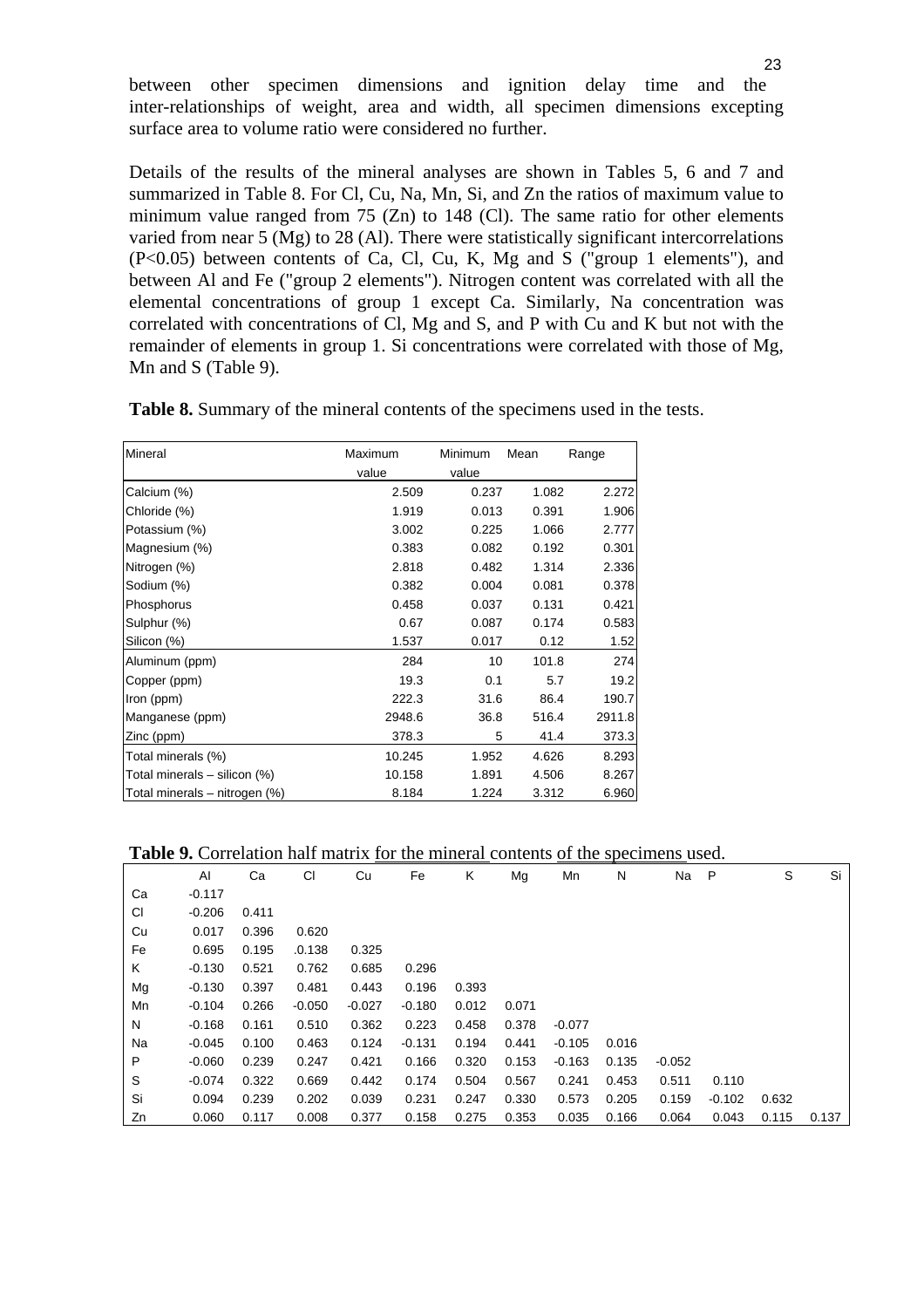Total minerals (the sum of percentage compositions), nitrogen-free minerals and silicon-free minerals were strongly correlated with each other and with the group 1 elements (P<0.001). These three aggregate values were not correlated with Al, Mn or Zn. Of these three two were not correlated with P content but total mineral content was correlated with P content  $(P<0.05)$ .

Filter papers, used as standards, had a naturally more circumscribed range of values than the 50 species of plants. Oven dry weight averaged 0.34g; diameter was designated as 7 cm by the manufacturer giving an average area (measured) of  $37.7 \text{ cm}^2$ ; average thickness air dry was 0.171 mm and oven dry was 0.168 mm. Moisture content, air dry, averaged 6.4%.

Air temperatures in the furnace room for the fresh-specimen runs averaged 23.0 °C (s.e.  $= 1.8$ °C) and oven-dry runs averaged 22.9°C (s.e.  $= 2.6$ °C). Metered furnace temperatures averaged 398.6 °C (s.e. = 2.5°C) for the fresh-specimen runs and 399.8 °C for the dry (s.e.  $= 1.5^{\circ}$ C). [Standard errors, s.e., were calculated as the standard deviations of the means for each run.]

The average ignition delay times for each species, at 400°C, varied from 11.6 to 57.1 sec. for fresh specimens (Table 3) and 3.2 to 36.9 sec for the same species as oven-dry material (Table 4). Air-dry filter papers ('fresh') had ignition delay times averaging 5.61 sec (s.e.  $= 0.44$ ) and oven-dry times of 4.90 sec (s.e.  $= 0.60$ ).

There were qualitative differences in behaviour of species in the muffle furnace. Some specimens remained passive on the cradle during heating whereas others rolled, curled or bowed. Some specimens jumped about, actions that were accompanied by the production of 'pops' and 'bangs' and sparks. Specimens of such species had to be restrained by holding them at the proximal end with long-handled forceps. Some specimens produced large volumes of smoke before ignition, others little. Some specimens charred and glowed but did not flame. The proportion of specimens that did ignite by flaming is shown in Table 10. The species with specimens showing poor ignition by flaming were retested at 500ºC (see later, below).

A graph of the ignition delay time when specimens were fresh against the ignition delay time when specimens were dry reveals the range of response and its distribution amongst the 50 species (Fig. 3). Three species were relatively quick to ignite when fresh but slow when dry (two *Hakea sp.* and *Podocarpus -* Group A) and 10 species fell into the category of slow to ignite whether fresh or dry (Group B). Two of the latter were mistletoes, two were *Hakea* spp. and two were Casuarinaceae. Most species fell into the category with short ignition delay times for both fresh and dry material (74%, Group C). Four species - including two *Myoporum* collections and *Anigozanthos -* were slow to ignite when fresh but quick when oven dry (Group D).

Specimens from Groups A and B species were moist when fresh and often had low surface area to volume ratios (Table 1). The two *Myoporum* collections and the *Anigozanthos* material in Group D had the highest water contents and the highest total mineral contents of all species sampled (Tables 1 and 7).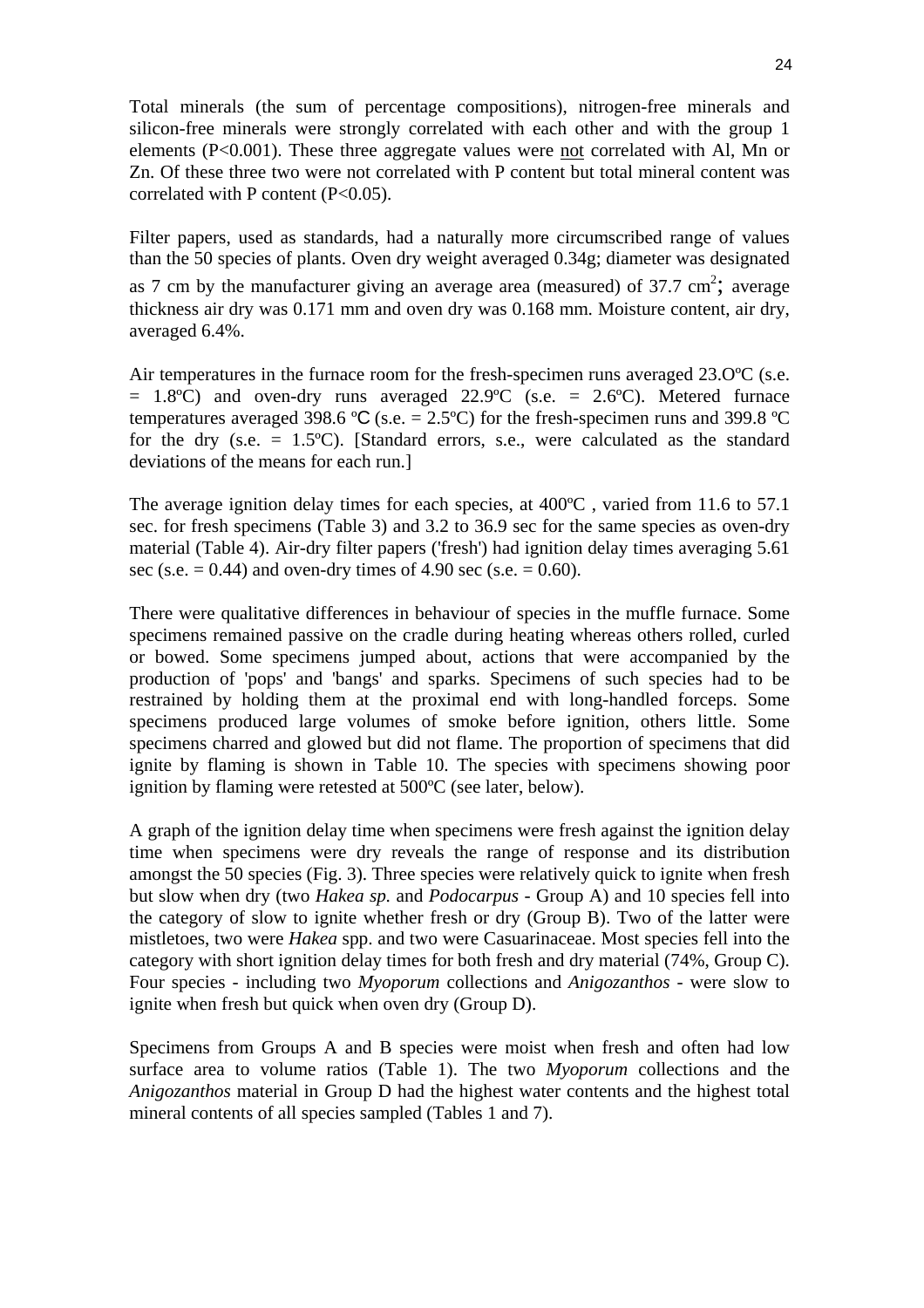

Figure 3. Average ignition delay times of specimens of all species when fresh and dry.

In our analyses of the data we tried a number of models seeking both a good fit and relative simplicity using independent variables. Firstly we examined the relationships for the dry materials then the fresh and finally the combined data set.

Hypothesizing that the oven-dry material would be most sensitive to mineral matter, we examined the data for any correlation between mineral contents and ignition delay time. All correlation coefficients of untransformed data between mineral contents and ignition delay time were negative - an unexpected result - and only four coefficients were statistically significant, viz. those for Al, Fe, Mg and N. Of these Mg gave the highest correlation coefficient ( $r = -0.383$ ,  $P < 0.01$ ). Contents of Al and Fe were correlated as were those of Mg and N (as above). Logging the mineral contents increased the statistical significance of the correlation coefficients a little (to near or less than  $P =$ 0.01 except for log [Al]). Logging values of mineral contents and those of ignition delay times also gave higher correlation coefficients than those found with untransformed data; the resulting regression using the transformed variables gave an  $r^2$  value of 0.233.

Turning to the data for surface area to volume ratios in relation to ignition delay time we found a correlation coefficient of -0.594 (P< 0.001) for ignition delay and surface area to volume ratio. Using the logged data the correlation coefficient was -0.648 (P<0.001). The surface area to volume ratio, transformed or not, was related to the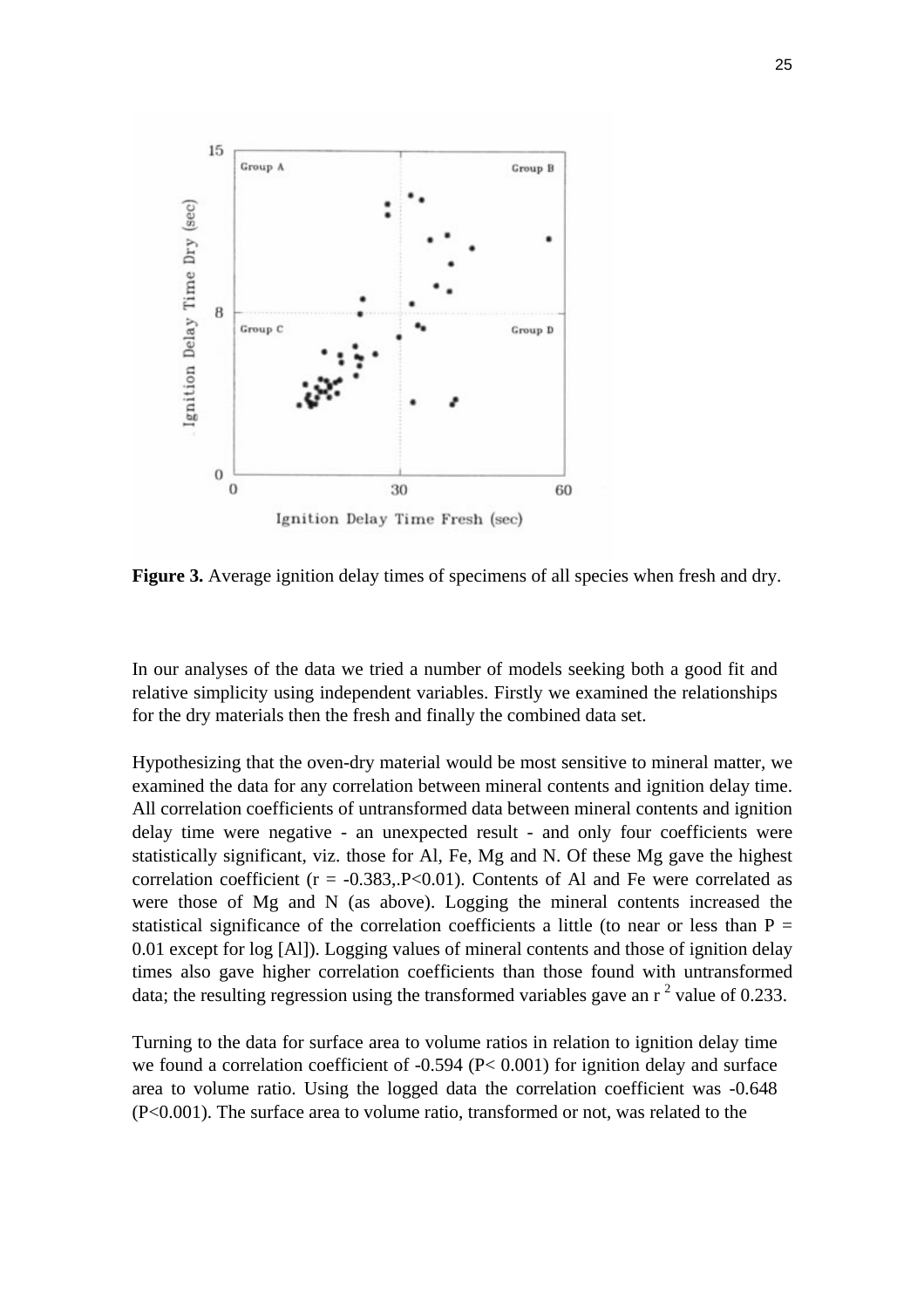concentrations of Fe and Mg in the materials whether transformed or not (with highest probabilities equal to 0.001). Thus the mineral contents as variables were not independent of the surface area to volume ratio so considerations of minerals were held in abeyance at this point.

For the oven-dry specimens the average ignition delay times at 400ºC, y sec, were related to average surface area to volume ratio,  $x \text{ mm}^{-1}$  by:

 $y_f = 27.393 - X_d^{0.766}$ [Equation 11]

where the subscript refers to 'dry'. The relationship is shown in Fig.4 ( $r^2$  =0.426, P<0.001).

For fresh material moisture content and total mineral content were highly correlated (P  $< 0.001$ ). Because of this, and the relationship of the mineral content of dry material to surface area to volume ratio (see above), mineral contents were not considered further.

Curves were fitted to the average ignition delay times at 400 ºC, y sec, versus average surface area to volume ratio,  $x \text{ mm}^{-1}$ , and moisture content, w percent. oven-dry weight, for the fresh specimens:

$$
y_f = (340.2 + w)(0.194x_f^{-0.802})
$$
 [Equation 2]

where the subscript refers to 'fresh' ( $r^2 = 0.754$ ). Linking the two data sets gives:

$$
y = (111.3 + w)(0.375x-0.850)
$$
 [Equation 3]

 $r^2$  = 0.831

Fig. 4 shows the observed versus expected results. The apparent outliers toward the top of the graph are for *Anigozanthos* and one of the *Myoporum* collections.

Repeating the above process using the ratios of average ignition delay time for the specimens over the average ignition delay time for the filter papers during the same run standardizes the ignition delay times according to conditions at the times of the experiments. The analysis explained slightly less of the variation than equation 3.

# *Specimens exposed at 500ºC*

The ignition rates for specimens of some species were particularly low at 400ºC, especially *Geijera parviflora* at 0% (Table 10), so a further collection of specimens of these species were exposed to furnace temperatures of 500ºC. Confirmed was the low rate of ignition of specimens of fresh *Geijera parviflora.*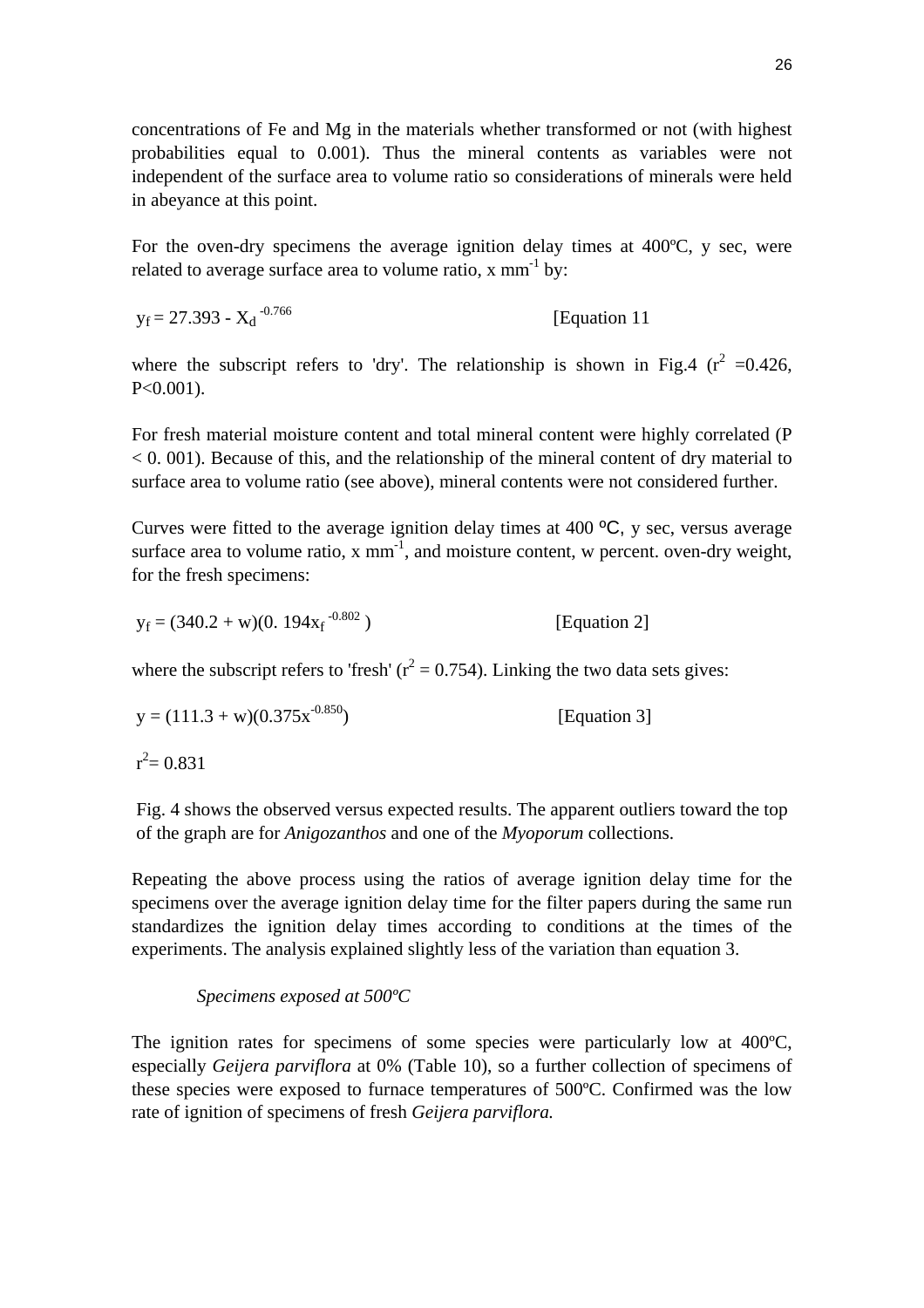

**Figure 4.** The ignition delay time as predicted from equation (3) as a function of the observed ignition delay time.

Surprisingly, rates of ignition of oven-dry specimens of *Amyema cambagei* were lower than fresh specimens at both temperatures. Rates of ignition of all specimens of the other three species were high at the higher temperature. There was no species that was not ignitable.

# *Discussion*

The method used in this study was found to be very satisfactory. The choice of 400 ºC for the temperature and the use of a spark gun for ignition represented a compromise. If the temperature chosen was too high then there would have been little discrimination between times. If the temperature was too low then no ignition would have occurred. Through the use of the pilot (the spark from the spark-gun) a relatively low temperature could be used - to achieve discrimination - while still achieving ignition.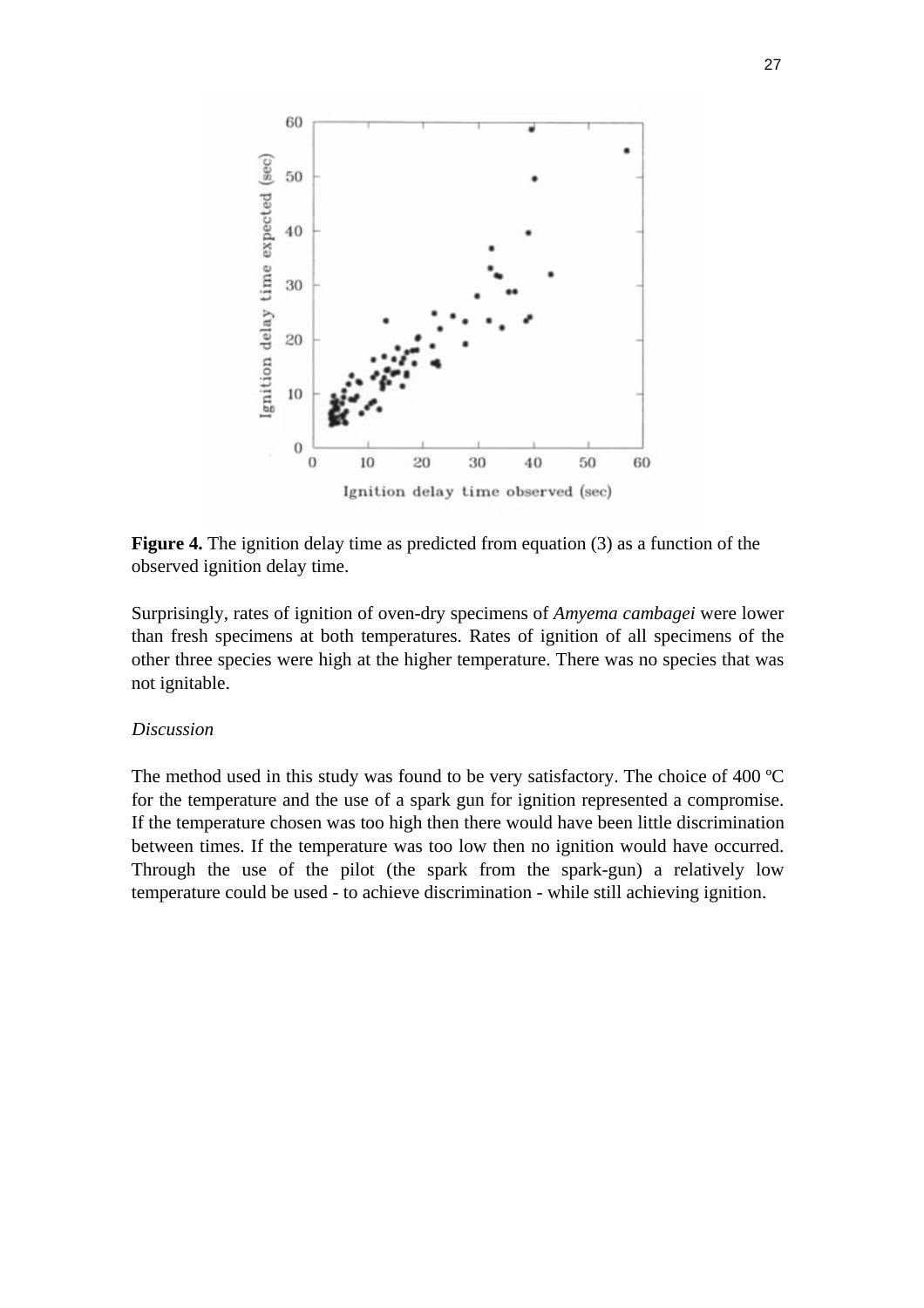| Family          | Genus         | Species        | Fresh @   | Oven dry @ | Fresh @ | Oven dry @ |
|-----------------|---------------|----------------|-----------|------------|---------|------------|
|                 |               |                | 400°C     | 400°C      | 500°C   | 500°C      |
| Asteraceae      | Olearia       | argophylla     | 100       | 100        |         |            |
| Casuarinaceae   | Allocasuarina | distyla        | 100       | 60         |         |            |
| Casuarinaceae   | Casuarina     | glauca         | 40        | 90         | 100     | 100        |
| Euphorbiaceae   | Beyeria       | viscosa        | 90        | 80         |         |            |
| Fabaceae        | Bossiaea      | scolopendria   | 100       | 100        |         |            |
| Fabaceae        | Daviesia      | arborea        | 100       | 100        |         |            |
| Haemodoraceae   | Anigozanthos  | flavidus       | 70        | 100        |         |            |
| Loranthaceae    | Amyema        | cambagei       | 80        | 10         | 100     | 50         |
| Loranthaceae    | Amyema        | miquelii       | 100       | 100        |         |            |
| Mimosaceae      | Acacia        | implexa        | 100       | 100        |         |            |
| Mimosaceae      | Acacia        | melanoxylon    | 90        | 100        |         |            |
| Mimosaceae      | Acacia        | podalyrifolia  | 100       | 100        |         |            |
| Myoporaceae     | Myoporum      | acuminata 1    | 50        | 100        | 90      | 100        |
| Myoporaceae     | Myoporum      | acuminata 11   | 70        | 100        |         |            |
| Myrtaceae       | Acmena        | smithii        | 100       | 100        |         |            |
| Myrtaceae       | Angophora     | costata        | 100       | 100        |         |            |
| Myrtaceae       | Callistemon   | citrinus       | 90        | 100        |         |            |
| Myrtaceae       | Callistemon   | sp.            | 100       | 100        |         |            |
| Myrtaceae       | Eucalyptus    | cinerea        | 100       | 100        |         |            |
| Myrtaceae       | Eucalyptus    | dives          | 100       | 100        |         |            |
| Myrtaceae       | Eucalyptus    | elata          | 100       | 100        |         |            |
| Myrtaceae       | Eucalyptus    | grasbyi        | 100       | 100        |         |            |
| Myrtaceae       | Eucalyptus    | grossa         | 100       | 100        |         |            |
| Myrtaceae       | Eucalyptus    | mannifera      | 100       | 100        |         |            |
| Myrtaceae       | Eucalyptus    | neglecta       | 100       | 100        |         |            |
| Myrtaccae       | Eucalyptus    | parramattensis | 100       | 100        |         |            |
| Myrtaceae       | Eucalyptus    | serraensis     | 100       | 100        |         |            |
| Myrtaceae       | Eucalyptus    | sideroxylon    | 100       | 100        |         |            |
| Pittosporaceae  | Pittosporum   | undulatum      | 100       | 100        |         |            |
| Podocarpaceae   | Podocarpus    | elatus         | 100       | 100        |         |            |
| Proteaceae      | Banksia       | paludosa       | 100       | 100        |         |            |
| Proteaceae      | Grevillea     | shirlessii     | 100       | 100        |         |            |
| Proteaceae      | Hakea         | cristata       | 90        | 90         |         |            |
| Proteaceae      | Hakea         | macreana       | 90        | 80         |         |            |
| Proteaceae      | Hakea         | multilineata   | 90        | 100        |         |            |
| Proteaceae      | Hakea         | petiolaris     | 100       | 100        |         |            |
| Proteaceae      | Hakea         | salicifolia    | 100       | 100        |         |            |
| Proteaceae      | Lomatia       | arborescens    | 100       | 100        |         |            |
| Proteaceae      | Persoonia     | levis          | 100       | 100        |         |            |
| Proteaceae      | Telopea       | sp. (hybrid)   | 100       | 100        |         |            |
| Rhamnaceae      | Pomaderris    | apetala        | 100       | 100        |         |            |
| Rutaceae        | Asterolasia   | hexapetala     | 70        | 100        |         |            |
| Rutaceae        | Correa        | lawrenciana    | 90        | 70         |         |            |
| Rutaceae        | Eriostemon    | myoporoides    | 20        | 100        | 100     | 100        |
| Rutaceae        | Geijera       | parviflora     | $\pmb{0}$ | 100        | 40      | 100        |
| Sapindaceae     | Dodonaea      | viscosa        | 100       | 100        |         |            |
| Sterculiaceae   | Brachychiton  | populneus      | 70        | 100        |         |            |
| Sterculiaceae   | Lasiopetalum  | macrophyllum   | 100       | 100        |         |            |
| Winteraceae     | Tasmannia     | insipida       | 100       | 100        |         |            |
| Xanthorrhoeacae | Lomandra      | longifolia     | 80        | 80         |         |            |

# **Table** 10. Percentage of specimens fresh or oven-dry igniting at the designated temperatures ( $n=10$ ).

Although the range in the range of values of the explanatory variables was large the only statistically significant variables used in the analysis were moisture content and surface area to volume ratio. While these variables are important components of the structure of those models of fire spread in the field using generalized fuel models (Rothermel 1972) there seems to have been no previous laboratory study of ignition delay time in relation to these variables together.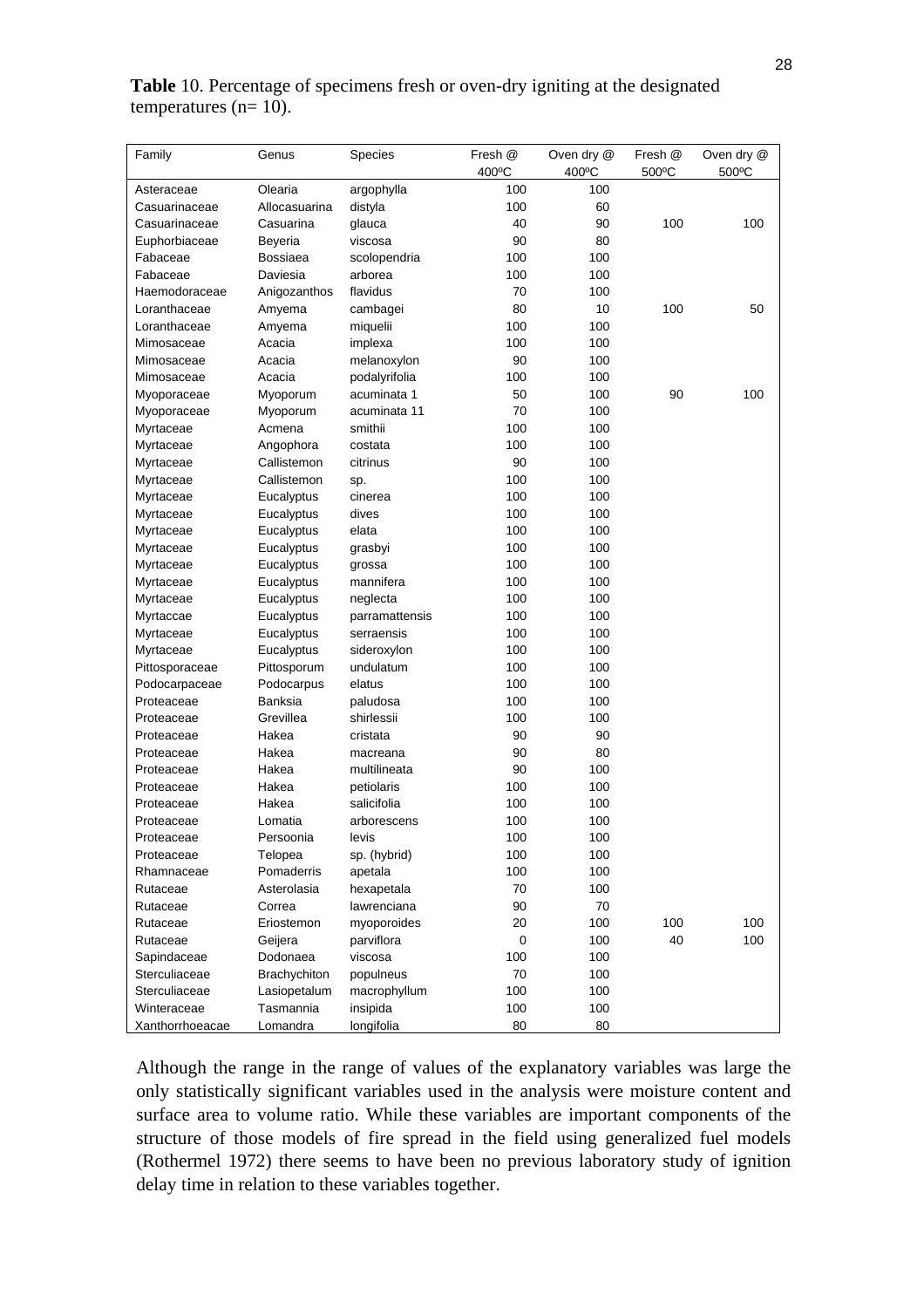Ascertaining the reasons for the results obtained is obfuscated by intercorrelations between potential explanatory variables. There were intercorrelations between the dimensions of the specimens and there were correlations between specimen dimensions and element concentrations.

Montgomery and Cheo (1971) found a semi-logarithmic relationship between ignition delay time and surface area to volume ratio for 32 species tested in North America (including one Australian species) but we found that the power function model gave an appropriate fit to our data. Trabaud (1976) found a hyperbolic relationship between ignition delay time and moisture content while our results were statistically significant using a linear relationship. If there was no inhibition of water loss associated with the anatomy of different specimens then a linear relationship would be expected given exposure to an environment of constant temperature. Details of methods used and the types of specimens sampled (shoots or leaves for example) are likely to affect the nature of the relationships obtained.

Some specimens of some species in our experiments did not ignite at 400 °C on all occasions. Most specimens of these species ignited at 500 ºC. Of particular interest were specimens of *Amyema cambagei* which showed a greater frequency of ignition when fresh rather than when oven dry. This phenomenon was evident at both the higher and lower furnace temperatures. We have no explanation for this. It is a phenomenon worthy of further study.

The *Myoporum* species which have very thick moist leaves when fresh were slow to ignite but readily ignited when dry. Dry leaves were relatively thin. This suggests that litter of these plants may be relatively easy to ignite while the canopy remains difficult to ignite. This observation is important in relation to a choice of low flammability species because it is the litter that is more likely to ignite first and carry the fire. The ideal difficult-to-ignite species would have litter that was hard to ignite (and easily decomposed and light) as well as having foliage that was hard to ignite when fresh.

Conspicuous among the slowest specimens to ignite both in a fresh state and when oven dry (Fig. 3) were species of *Hakea,* Casuarinaceae *(Casuarina* and *Allocasuarina)* and *Amyema.* The *Hakea spp.* in this category had relatively low moisture contents while the Casuarinaceae and *Amyema* spp. had relatively high moisture contents (Table 1). The surface area to volume ratios of all of these species were relatively low (Tables 1 and 2).

Using only surface area to volume ratio and moisture content as explanatory variables explained over 80% of the variance in ignition delay time. Increasing moisture increased ignition delay time while increasing the surface area to volume ratio decreased it. Higher mineral contents tended to decrease ignition delay time, surprisingly (cf. Broido and Nelson 1964). We did not set out to test whether or not volatile oils affected ignition delay time but note that Mutch (1964) found that volatiles reduced the ignition delay time when samples were exposed in a furnace with a pilot but not at all when samples were allowed to ignite spontaneously.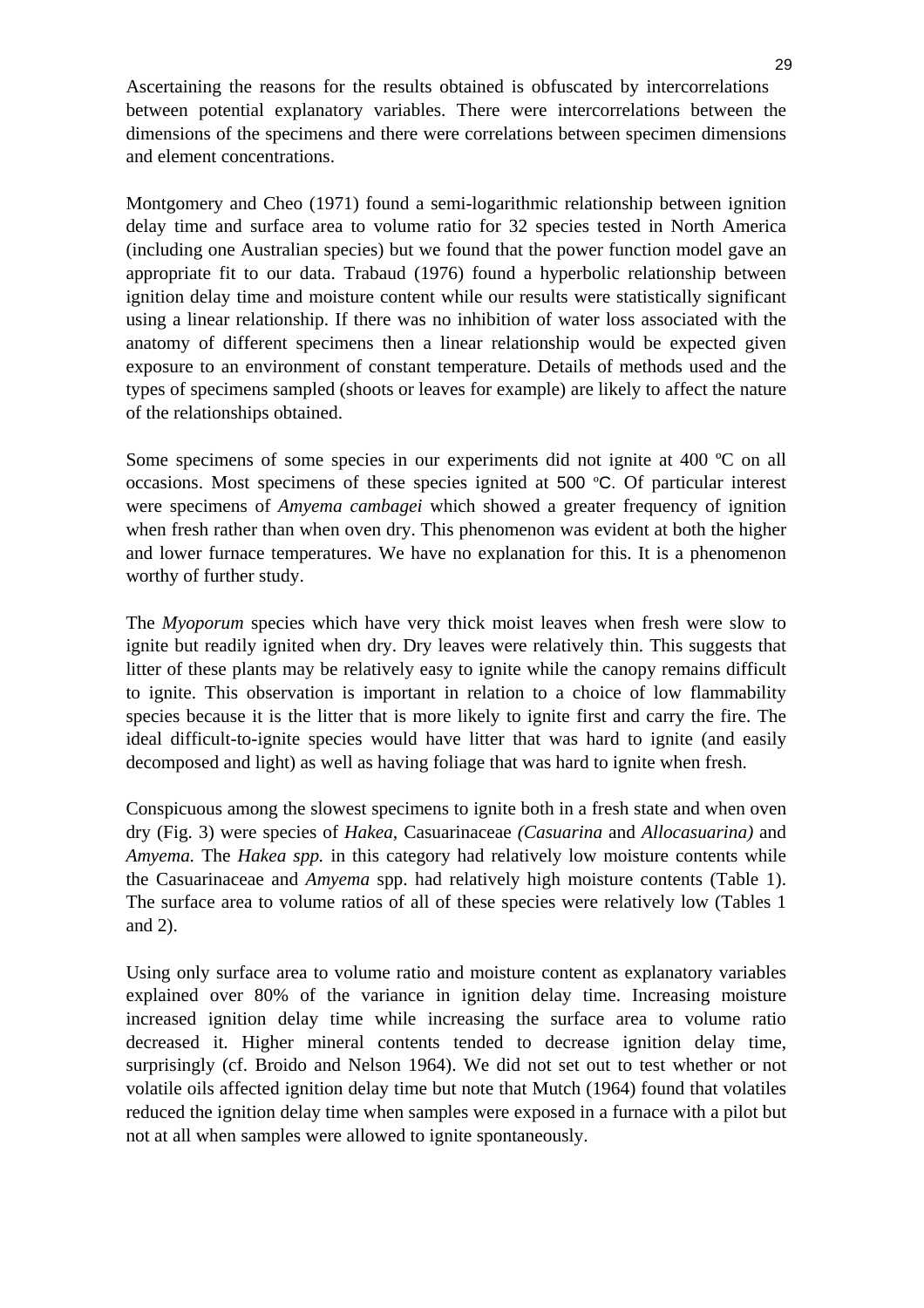#### *Conclusion*

High moisture contents of 'leaves' and low surface area to volume ratios increased the ignition delay time when specimens were placed in a muffle furnace with a pilot ignition source. The relationships between these three variables can be described mathematically in a statistically significant way. The high percentage of the variance that is described suggests that the mathematical relationships can be used to predict ignition delay time of non-tested materials within the data-domains of the present study.

#### *Acknowledgements*

Paul Downey and Belinda Shannon ably assisted us in the laboratory. XRF analyses were conducted by Ms P.Wallace and N analyses by Ms Kathy Saw, both at laboratories of CSIRO Plant Industry, Canberra. Mr M.I.H.Brooker kindly identified eucalypts collected in the grounds of CSIRO and the Australian National University for us. Mr lan Newhouse of the electronics laboratory of CSIRO Plant Industry built the spark generator.

#### *Literature Cited*

Anderson, H.E. (1970). Forest fuel ignitibility. *Fire Technol.* **6**, 312-3 19.

- Bellamy, C. (1993)*.* The use of plants to minimise risk of bush fire damage to buildings. In: *The Burning Question: Fire Management in NSW.* Pp. 129-136. University of New England, Armidale.
- Broido,A. (1973). Flammable whatever that means. *Chem. Technol.* **3**, 14-17*.*
- Broido, A. and Nelson, M.A. (1964)*.* Ash content: its effect on combustion of corn plants. *Science* **146**, 652-653.
- Bunting, S.C. and Wright, H.A. (1976)*.* Seasonal flammability of redberry juniper. *Texas Tech University Noxious Brush and Weed Control Highlights* **7**, 40-41*.*
- Ching, F.F.T. and Stewart, W.S. (1962)*.* Research with slow burning plants. *J.For.* **60**, 796-798.
- Gill, A.M., Trollope, W.S.W. and McArthur, D.A. (1978). Role of moisture in the flammability of natural fuels in the laboratory. *Aust.For.Res.* **8**, 199-208.
- Hogenbirk, SIC. and Sarrazin-Delay, C.L. (1995). Using fuel characteristics to estimate plant ignitability for fire hazard reduction. *Water, Air and Soil Pollution* **82**, 160-170.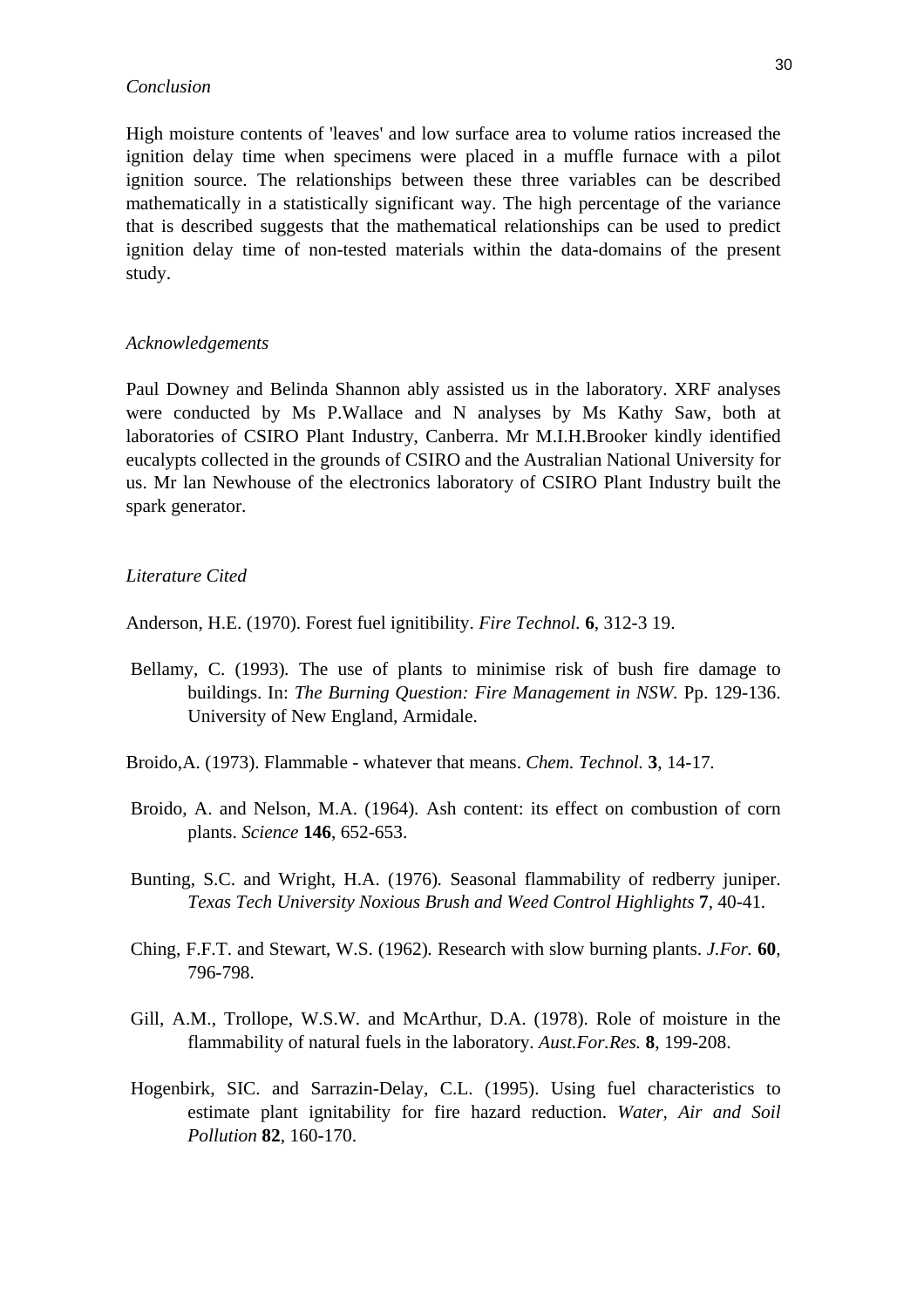- King, N.K. and Vines, R.G. (1969). Variation in the Flammability of the Leaves of some Australian Forest Species. CSIRO Division of Applied Chemistry, Melbourne.
- Montgomery, K.R. and Cheo, P.C. (1969). Moisture and salt effects on fire retardance in plants. *Amer.J.Bot.* **56**, 1028-1032.
- Mutch, R. W. (1964). Ignition delay of ponderosa pine needles and sphagnum moss. *J.Appl. Chem.* **14**, 271-275.
- Mutch, R.W. and Philpot, C.W. (1970). Relation of silica content to flammability in grasses. *Forest Science* **16**, 64-65.
- Rothermel. R.C. (1972). A mathematical model for predicting fire spread in wildland fuels. USDA *Forest Service Research Paper INT-1* 15.
- Rudolph, L. (1993a). Vegetation and bushfires. Part 1 The behaviour of vegetation as applied to the landscaping around buildings in bushfire areas - a review and evaluation. *Landscape Australia* 1/1993, pp. 17-23)
- Rudolph, L. (1993b). Vegetation and bushfires. Part 2 A system for the assessment of the behaviour of vegetation as applied to the landscaping around buildings in bushfire areas. *Landscape Australia* 1/1993, pp. 113-115)
- Susott, R.A. (1982a). Characterization of the thermal properties of forest fuels by combustible gas analysis. *Forest Science* **28**, 404-420.
- Susott, R.A. (1982b). Differential scanning calorimetry of forest fuels. *Forest Science 28*, 839-851.
- Trabaud, L. (1976). Inflammabilite et combustibilite des principales especes des garriques de la region mediterraneenne. *Oecologia Plantarum* **11**, 117-136.
- Trujillo, D.P. (1976 ). Chemical properties of chaparral fuels change during preheating before flaming. USDA *Forest Service Research Note* RM-320. 2p.
- Xanthopoulos, G. and Wakimoto, R.H. (1993). A time to ignition-moisture relationship for branches of three western conifers. *Can.J.For.Res.* **23**, 253- 258.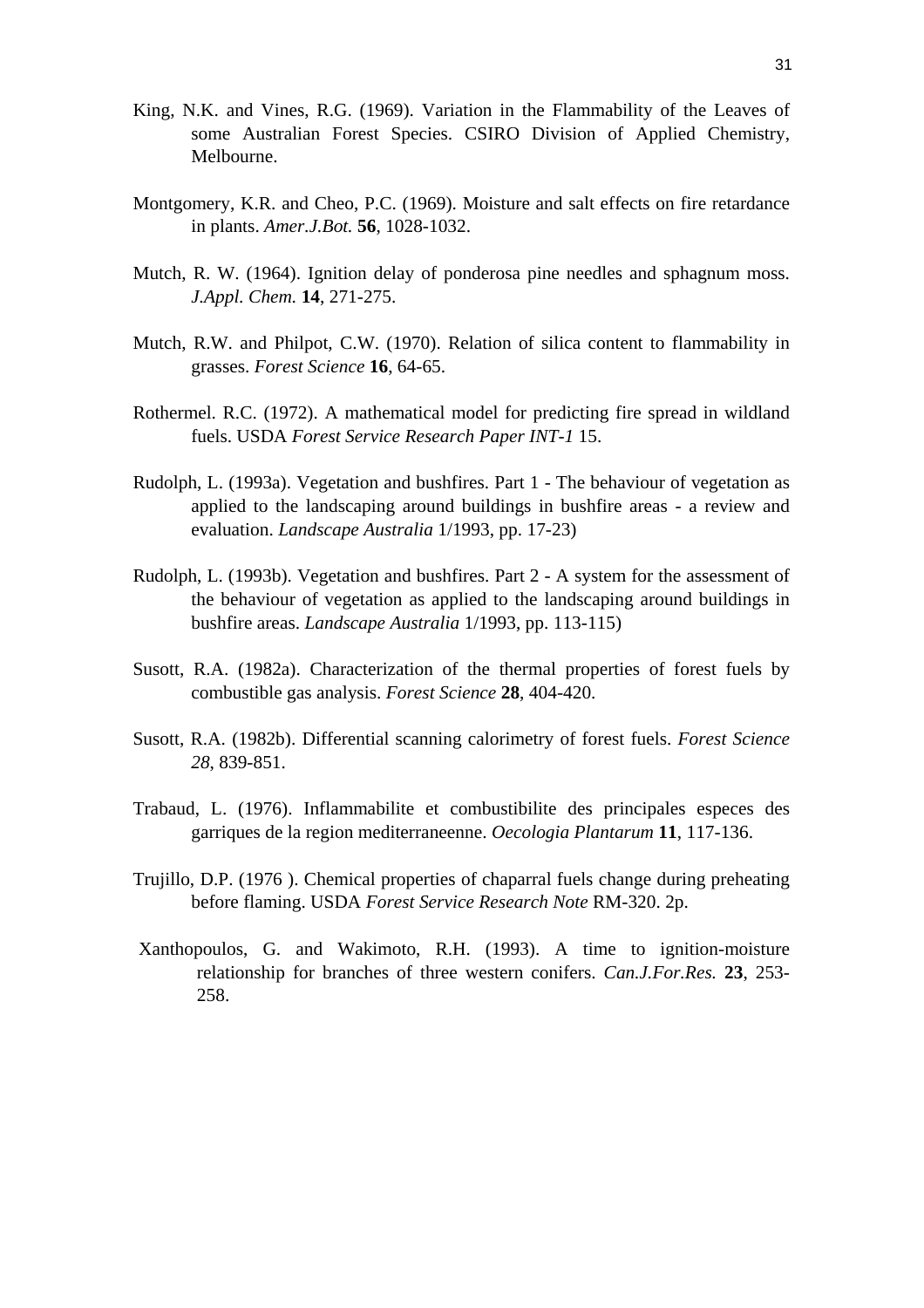#### **5. GENERAL DISCUSSION AND RECOMMENDATIONS**

#### *Recommendations for plantings in fire-prone areas*

There are numerous lists of 'recommended' species for plantings (e.g. Bellamy, 1993, documents 17 lists) but there is little scientific evidence to support the choices. The research reported here, and that referenced, provides evidence for the sorts of leaves that are desirable but does not take into account the many other factors that are relevant from a plant point of view (Chapter 3). For determining leaf flammability, we recommend the use of piloted ignition of single-leaf samples in the muffle furnace at 400ºC as a screening technique but for other plant parts qualitative guidelines can be given, e.g. avoid the use of plants which support large proportions of dead leaves (e.g. *Xanthorrhoea spp.* and some *Dryandra* spp.), dead twigs (e.g. some *Melaleuca spp.),*  dead bark (e.g. some *Melaleuca* spp. and many *Eucalyptus* spp.) or produce copious quantities of litter in the local fire season (e.g. pines often shed dead needles in the autumn and winter; deciduous trees in southern Australia shed leaves in autumn but they remain as litter until spring and eucalypts usually shed leaves in summer in temperate areas). This guideline can then be qualified by saying that maintenance can reduce these negative attributes of plants growing in fire-prone areas. Simply removing dead materials will reduce the risk of ignition.

We suggest as an area for further work that an hierchical approach be used to the categorizing of plant flammability, building on the work of Rudolph (1993b). Rudolph summed the number of attributes (maximum of 14) that increased flammability (as opposed to those that decreased it or had no affect). In the following key, the presence or absence of certain properties is recognized as affecting others (further down in the key). The score is prematurely ended if flames cannot reach the canopy for example. We do not claim that the key is comprehensive. Rather it is a step towards a flexible, plant-based (not species-based) system that allows for seasonal, yearly and life-stage variation with or without management effects.

#### *Towards a flammability score*

The higher the score in the key below the more flammable is the plant considered to be. Note that there are caveats on this system as mentioned above. The system is crude and not very explicit at this point but illustrates the idea. It is perhaps obvious that more work needs to be done. The system would assign a value of zero or one for each attribute but this assignation could be backed by quantitative assessments. The attributes we consider here (sometimes indirectly) are: fuel load beneath the plant (litter, organic mulch, other plants), the nature of the bark on the plant (flammable or not), the height of the base of the crown of the plant (from zero in short plants to many metres for some trees), canopy presence or absence, amount of dead material in the crown of the plant, and thickness of the finest parts of the crown (leaves, phyllodes etc.) converted to surface-area-to volume ratio - and live moisture content of the finest materials of the crown (the last two being considered together).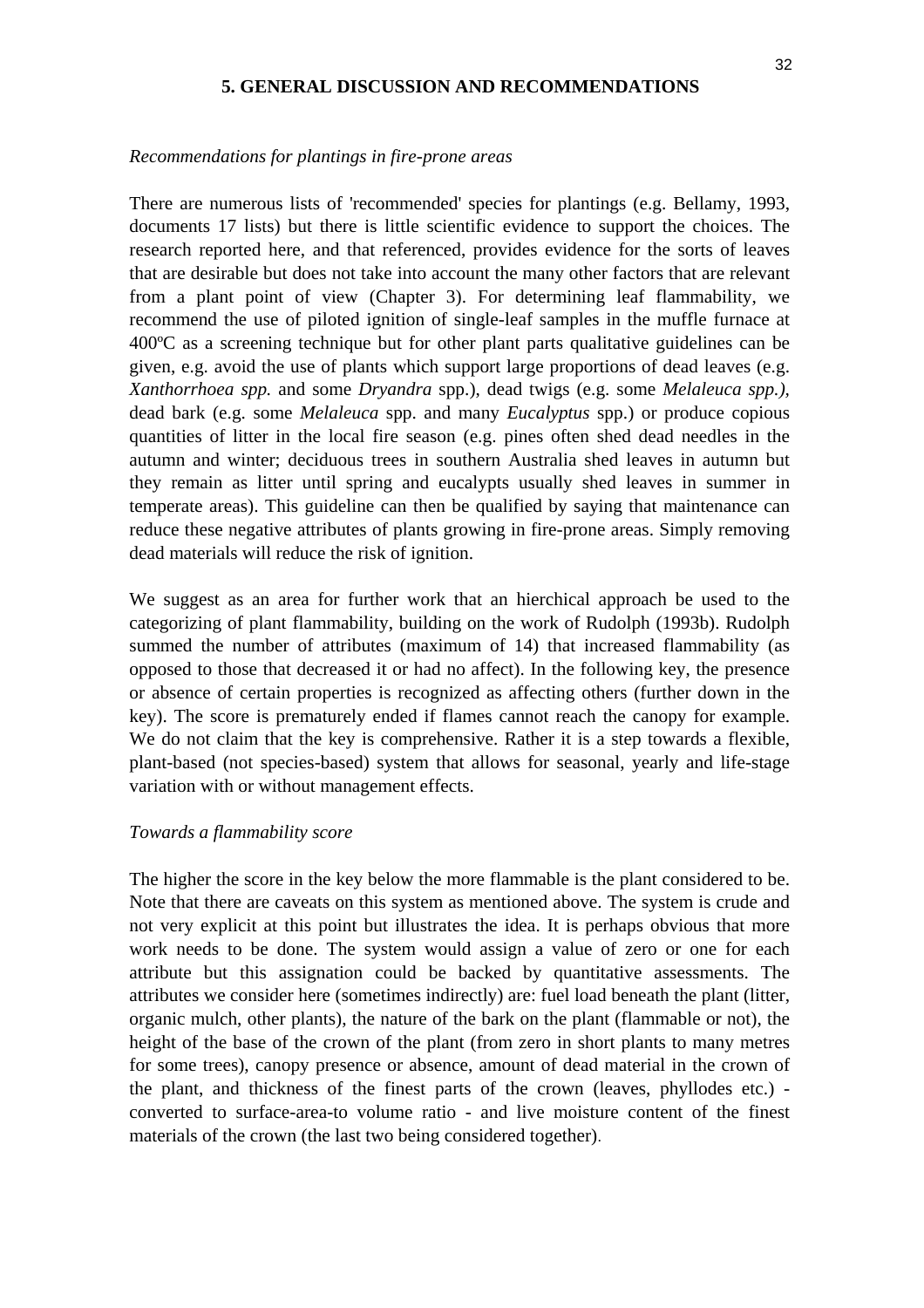# **Key:**

(1) If fuel is continuous to the plant in question from the main source of fires (e.g. adjacent bushland) then score one point and go to (2). If fuel otherwise do not score a point and go to (2).

(2) If bark present and flammable add one point and go to (3). If bark not present or nonflammable then do not increase the flammability score and move on to (3).

(3) If there is continuity of fuel from the surface to the crown of the plant in question add one point to the score and go to (4). [Note that this increase can be due to the plant being herbaceous or a short shrub. If there is a lot of litter beneath the plant then the potential flame height can be great and flames could reach the canopy even if it was at a substantial height above the ground; a look-up table could be used to declare '.continuity' according to surface fuel loading and height of the crown base.] If there is no continuity (flames cannot reach the canopy of the plant) do not add to score and end count here.

(4) If a canopy is present and has substantial dead material (e.g. a cypress hedge, a long-unburnt *Xanthorrhoea* crown) add one point to the score and go to (6). If a canopy has little or no dead material (e.g. because it is deciduous and lost its leaves or is all green) do not add to the score and go to (5).

(5) If the canopy is absent (e.g. deciduous and lost its leaves or a cactus) or sparse do not add to score and end count. If a canopy is present do not add to the score and go to (6).

(6) If the ignitibility of 'leaves' is high (see Chapter 4) then add one to score and end count. If ignitibility is low then do not add to the score and end the count.

Thus the plant can receive a score up to 5 - its flammability rating. Again, we stress the tentative nature of this key and point out the vagueness of its definitions.

Recommendations of what species to plant are often made with little or no guidance to allow the user to determine its suitability for their area. Thus, a recommended species from a low flammability point of view, such as *Nerium oleander* (Oleander) (e.g. Bellamy 1993), may have attributes which are undesirable (e.g. Oleander may produce toxic smoke if burned (or be toxic if ingested) - Pearn 1987). Deciduous species could be problem species for carrying fires in some areas if the fire season coincided with the time that canopy-litter is on the ground and new canopies had not been restored (e.g. along the coast of New South Wales). Apart from these possible problems with recommended species there may be a need for other forms of guidance also. Because many species used in horticulture can be environmental weeds the user of lists of recommended species may inadvertently choose an environmental weed when choosing a 'less-flammable' species to plant. Examples of plants in this category are the Privets *(Ligustrum spp.)* (Ministry for Planning and Environment 1983, Francis and Tegart 1989), *Pittosporum* spp. (Ministry for Planning and Environment 1983, Bellamy 1993),